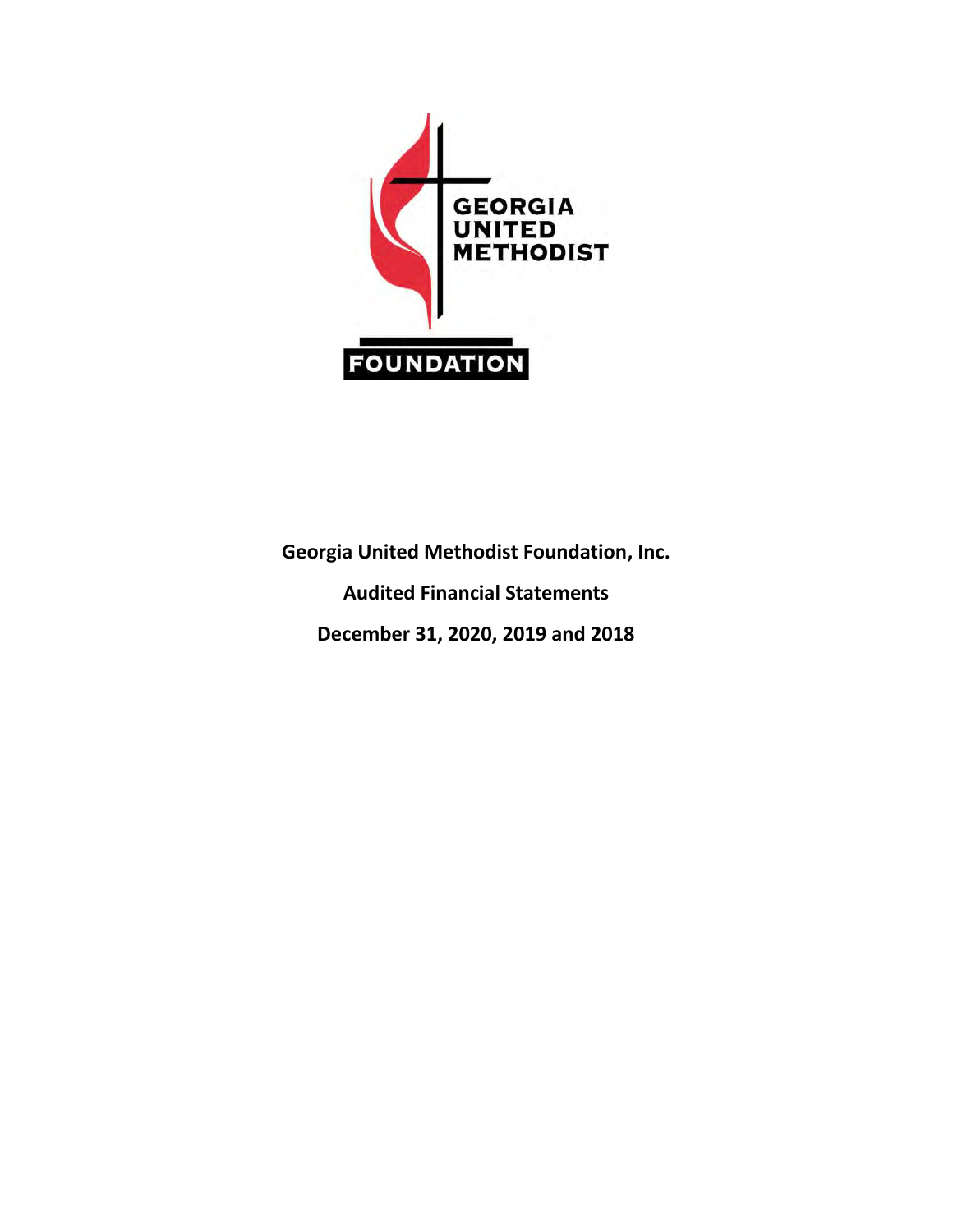# GEORGIA UNITED METHODIST FOUNDATION, INC.

# TABLE OF CONTENTS  $\overline{\phantom{a}}$

|                                                                                         | Page           |
|-----------------------------------------------------------------------------------------|----------------|
| Independent Auditor's Report                                                            | 1              |
| Financial Statements:                                                                   |                |
| <b>Statements of Financial Position</b><br>as of December 31, 2020, 2019 and 2018       | 3              |
| <b>Statements of Activities</b><br>for the Years Ended December 31, 2020, 2019 and 2018 | 5              |
| <b>Statement of Functional Expenses</b><br>for the Year Ended December 31, 2020         | $\overline{7}$ |
| <b>Statement of Functional Expenses</b><br>for the Year Ended December 31, 2019         | 8              |
| Statement of Functional Expenses<br>for the Year Ended December 31, 2018                | 9              |
| <b>Statements of Cash Flows</b><br>for the Years Ended December 31, 2020, 2019 and 2018 | 10             |
| Notes to Financial Statements                                                           | 12             |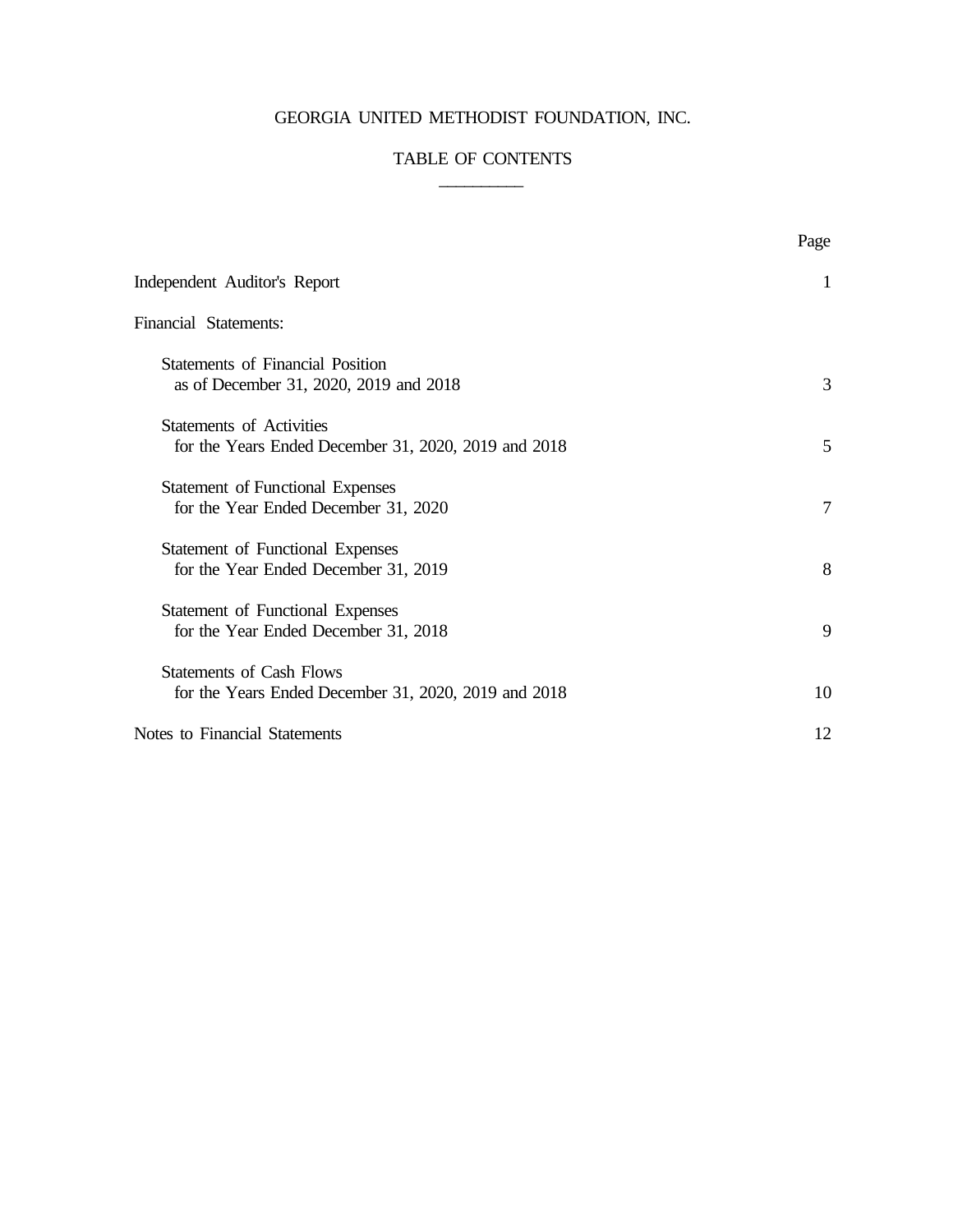

#### INDEPENDENT AUDITOR'S REPORT

To the Board of Trustees of Georgia United Methodist Foundation, Inc.:

#### **Report on the Financial Statements**

We have audited the accompanying financial statements of Georgia United Methodist Foundation, Inc. (a nonprofit organization), which comprise the statements of financial position as of December 31, 2020, 2019 and 2018, and the related statements of activities, functional expenses, and cash flows for the years then ended, and the related notes to the financial statements.

#### **Management's Responsibility for the Financial Statements**

Management is responsible for the preparation and fair presentation of these financial statements in accordance with accounting principles generally accepted in the United States of America; this includes the design, implementation, and maintenance of internal control relevant to the preparation and fair presentation of financial statements that are free from material misstatement, whether due to fraud or error.

#### **Auditor's Responsibility**

Our responsibility is to express an opinion on these financial statements based on our audits. We conducted our audits in accordance with auditing standards generally accepted in the United States of America. Those standards require that we plan and perform the audits to obtain reasonable assurance about whether the financial statements are free from material misstatement.

An audit involves performing procedures to obtain audit evidence about the amounts and disclosures in the financial statements. The procedures selected depend on the auditor's judgment, including the assessment of the risks of material misstatement of the financial statements, whether due to fraud or error. In making those risk assessments, the auditor considers internal control relevant to the entity's preparation and fair presentation of the financial statements in order to design audit procedures that are appropriate in the circumstances, but not for the purpose of expressing an opinion on the effectiveness of the entity's internal control. Accordingly, we express no such opinion. An audit also includes evaluating the appropriateness of accounting policies used and the reasonableness of significant accounting estimates made by management, as well as evaluating the overall presentation of the financial statements.

We believe that the audit evidence we have obtained is sufficient and appropriate to provide a basis for our audit opinion.

#### **Opinion**

In our opinion, the financial statements referred to above present fairly, in all material respects, the financial position of Georgia United Methodist Foundation, Inc., as of December 31, 2020, 2019 and 2018, and the changes in its net assets and its cash flows for the years then ended in accordance with accounting principles generally accepted in the United States of America.

> Two Premier Plaza • 5607 Glenridge Drive • Suite 650 • Atlanta, Georgia • 30342 T 404-531-4940 • F 404-531-4950 • www.brooksmcginnis.com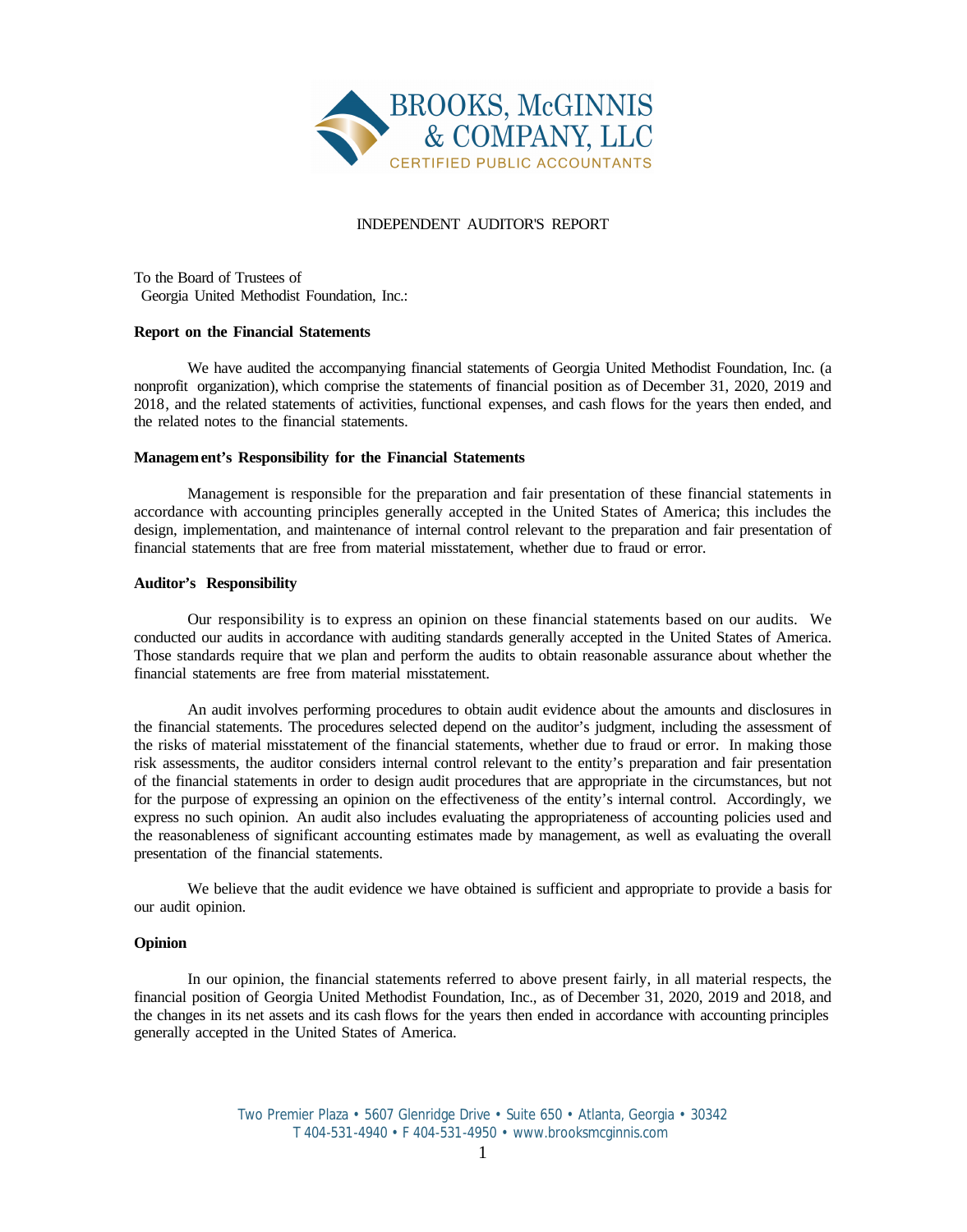#### **Correction of Error**

As discussed in Note 1 to the financial statements, certain errors resulting in overstatements of investments - Foundation , net assets without donor restriction s, investment return and grants to beneficiaries, and understatements of investments - held for others and endowment funds held for others for the years ended December 31, 2019 and 2018 were discovered by management of the Foundation during the current year. Accordingly, investments - Foundation, net assets without donor restrictions, investment return, grants to beneficiaries, investments - held for others and endowment funds held for others have been restated in the December 31, 2019 and 2018 financial statements now presented. Our opinion is not modified with respect to this matter.

Brooks, Medinnis & Company, LLC

Atlanta, Georgia May 20, 2021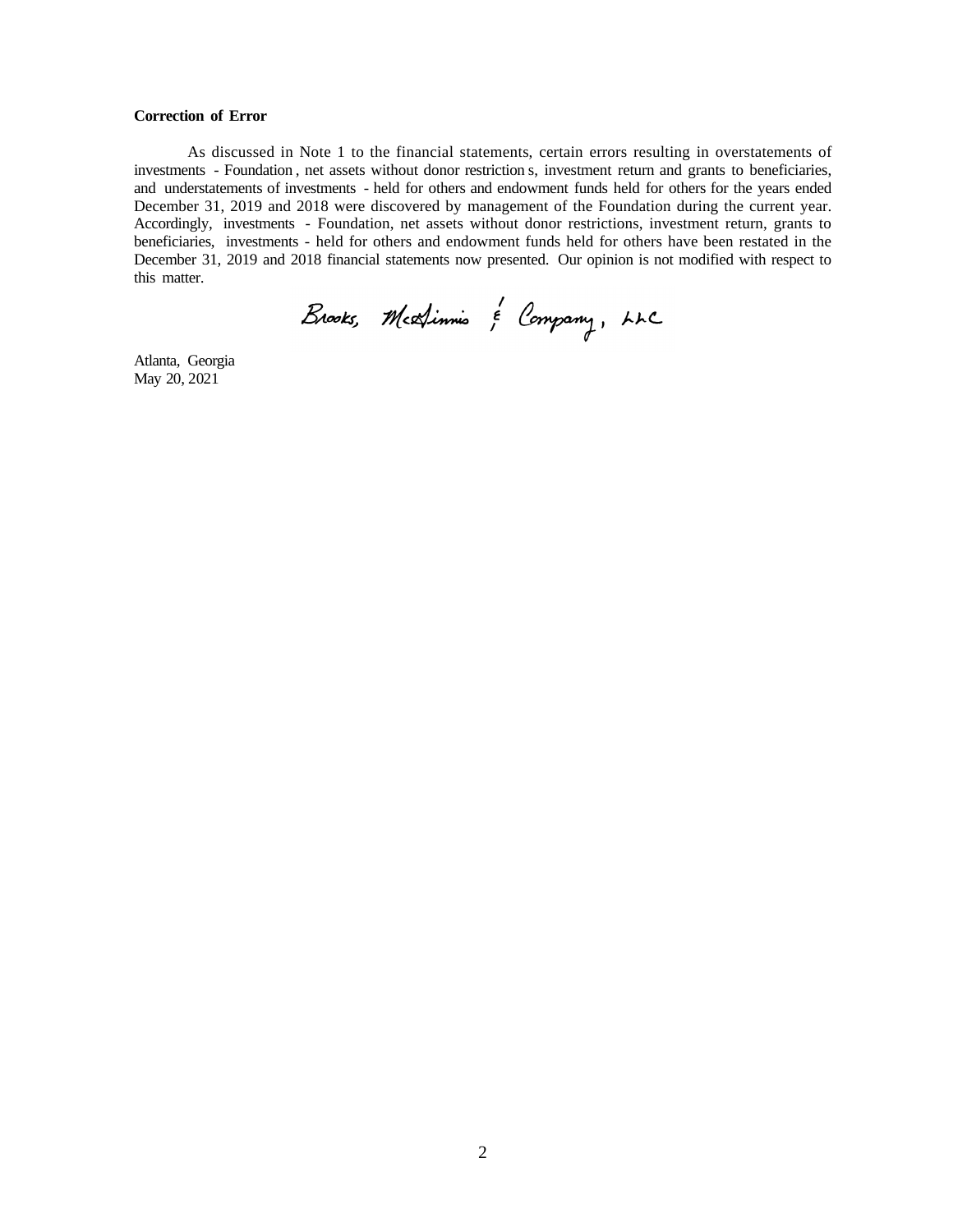### GEORGIA UNITED METHODIST FOUNDATION, INC. STATEMENTS OF FINANCIAL POSITION DECEMBER 31, 2020, 2019 AND 2018

\_\_\_\_\_\_\_\_\_\_

|                                                       |               | 2020        |                           | Restated<br>2019 |              | Restated<br>2018 |
|-------------------------------------------------------|---------------|-------------|---------------------------|------------------|--------------|------------------|
| Assets:                                               |               |             |                           |                  |              |                  |
| Cash and cash equivalents                             | $\mathcal{S}$ | 10,069,874  | $\boldsymbol{\mathsf{S}}$ | 9,652,143        | $\mathbb{S}$ | 7,717,464        |
| Certificates of deposit                               |               | 2,408,171   |                           | 2,359,473        |              | 2,814,153        |
| Accounts and interest receivable                      |               | 51,019      |                           | 42,847           |              | 39,176           |
| Investments - Foundation                              |               | 11,545,892  |                           | 9,534,140        |              | 8,168,130        |
| Investments - held for others                         |               | 180,828,108 |                           | 133,648,116      |              | 106,852,802      |
| Less unsecured promissory notes payable issued by the |               |             |                           |                  |              |                  |
| Foundation included in investments                    |               | (6,940,714) |                           | (6,481,622)      |              | (6,250,028)      |
| Loans receivable, net                                 |               | 31,050,815  |                           | 27,319,207       |              | 26,668,419       |
| Prepaid expenses and other assets                     |               | 11,842      |                           | 21,186           |              | 18,256           |
| Cash surrender value of life insurance                |               | 174,801     |                           | 163,775          |              | 152,304          |
| Right-of-use asset                                    |               | 301,713     |                           |                  |              |                  |
| Property and equipment, net                           |               | 59,530      |                           | 33,293           |              | 2,404            |
| Total assets                                          | \$            | 229,561,051 | \$                        | 176,292,558      | \$           | 146,183,080      |

(Continued on next page.) The accompanying notes are an integral part of these financial statements.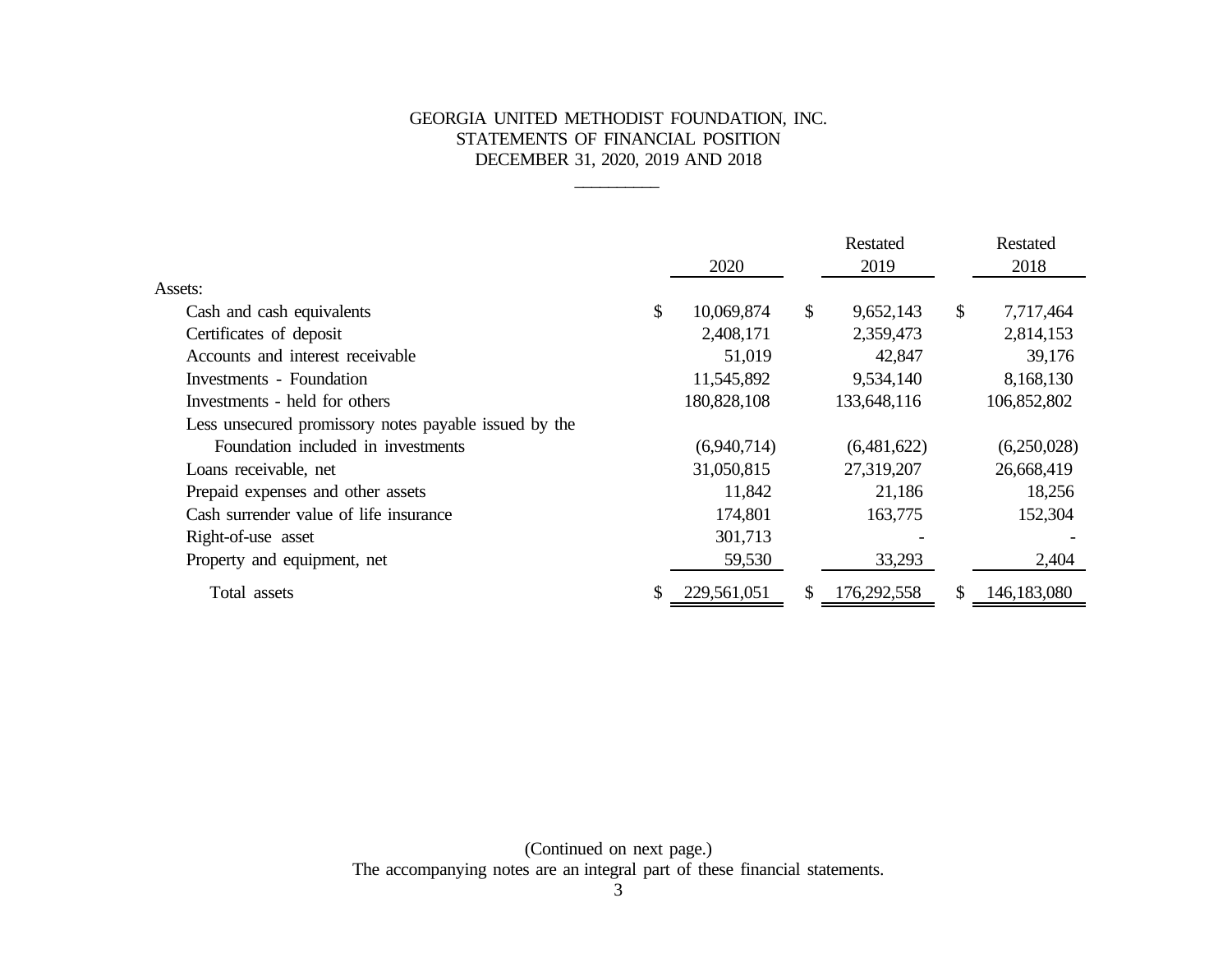### GEORGIA UNITED METHODIST FOUNDATION, INC. STATEMENTS OF FINANCIAL POSITION – CONTINUED DECEMBER 31, 2020, 2019 AND 2018

\_\_\_\_\_\_\_\_\_\_

|                                               | 2020          | Restated<br>2019  | Restated<br>2018  |
|-----------------------------------------------|---------------|-------------------|-------------------|
| Liabilities:                                  |               |                   |                   |
| Accounts payable and other liabilities        | \$<br>144,502 | \$<br>108,756     | \$<br>104,866     |
| Managed assets held for others                | 154,110,861   | 111,283,143       | 87,972,375        |
| Endowment funds held for others               | 24,803,594    | 20,336,163        | 17,078,101        |
| Charitable remainder trust and gift annuity   |               |                   |                   |
| benefits payable                              | 538,884       | 642,235           | 664,727           |
| Charitable remainder trust and gift annuity   |               |                   |                   |
| deferred benefits payable                     | 1,012,762     | 1,061,069         | 931,823           |
| Lease liability                               | 302,495       |                   |                   |
| Unsecured promissory notes payable            | 43,977,106    | 39,777,480        | 37,568,837        |
| Less unsecured promissory notes issued by the |               |                   |                   |
| Foundation and included in investments        | (6,940,714)   | (6,481,622)       | (6,250,028)       |
| Total liabilities                             | 217,949,490   | 166,727,224       | 138,070,701       |
| Net assets:                                   |               |                   |                   |
| Without donor restrictions                    | 8,598,698     | 7,068,120         | 6,060,963         |
| With donor restrictions                       | 3,012,863     | 2,497,214         | 2,051,416         |
| Total net assets                              | 11,611,561    | 9,565,334         | 8,112,379         |
| Total liabilities and net assets              | 229,561,051   | \$<br>176,292,558 | \$<br>146,183,080 |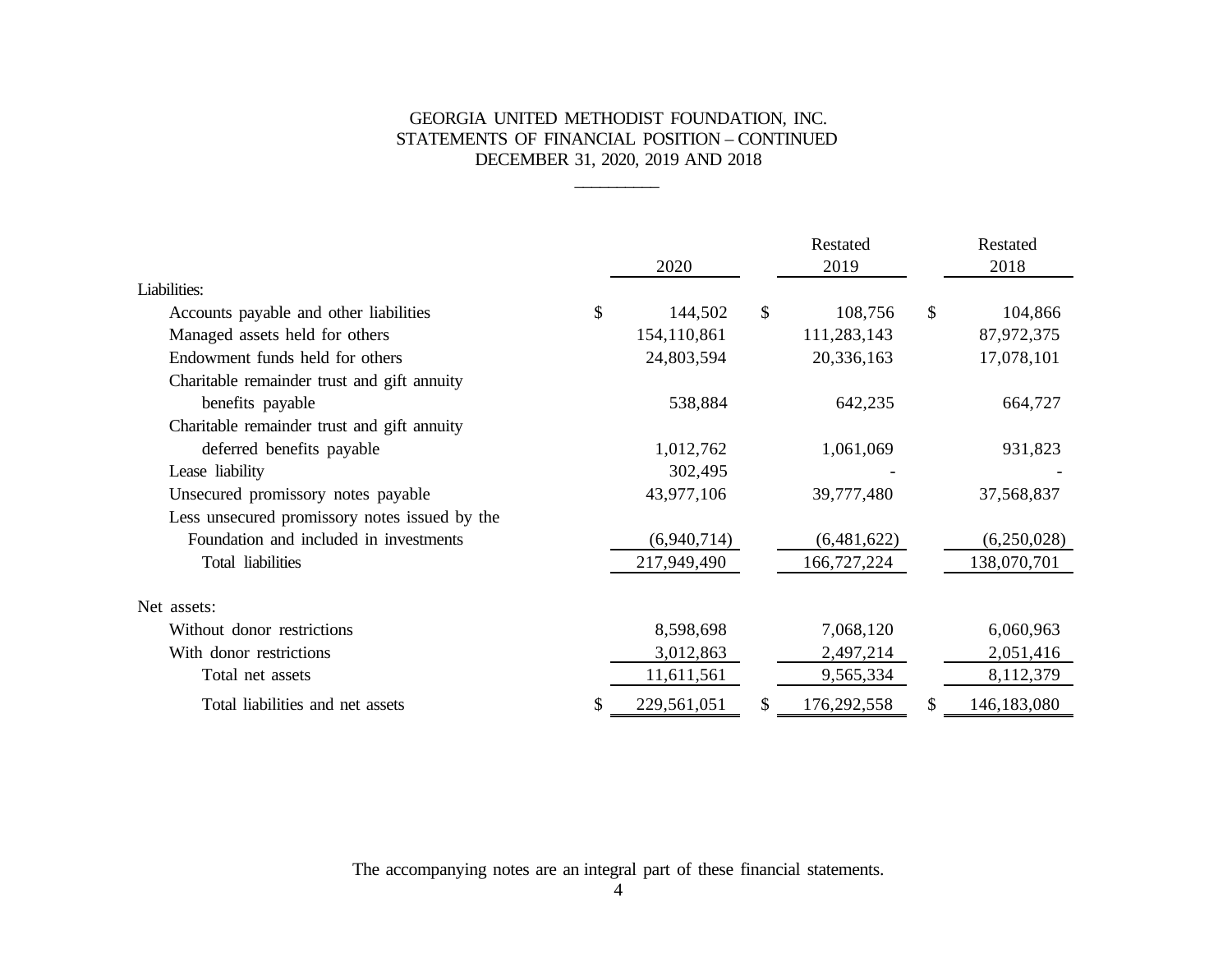# GEORGIA UNITED METHODIST FOUNDATION, INC. STATEMENTS OF ACTIVITIES FOR THE YEARS ENDED DECEMBER 31, 2020, 2019 AND 2018

\_\_\_\_\_\_\_\_\_\_

|                                                              | 2020          |               | Restated<br>2019 |              | Restated<br>2018 |
|--------------------------------------------------------------|---------------|---------------|------------------|--------------|------------------|
| Changes in net assets without donor restrictions:            |               |               |                  |              |                  |
| Revenues, gains and support:                                 |               |               |                  |              |                  |
| Contributions                                                | \$<br>466,554 | $\mathcal{S}$ | 129,574          | $\mathbb{S}$ | 36,122           |
| Asset management fees                                        | 478,554       |               | 456,503          |              | 432,191          |
| Interest income from loan program                            | 1,498,073     |               | 1,393,916        |              | 1,280,693        |
| Investment return (loss)                                     | 1,480,124     |               | 1,409,249        |              | (300, 196)       |
| Government grant                                             | 163,300       |               |                  |              |                  |
| Other                                                        | 9,322         |               | 15,475           |              | 1,144            |
|                                                              |               |               |                  |              |                  |
| Total revenues and gains without donor restrictions          | 4,095,927     |               | 3,404,717        |              | 1,449,954        |
| Net assets released from restrictions                        | 201,754       |               | 276,594          |              | 259,244          |
| Total revenues, gains and support without donor restrictions | 4,297,681     |               | 3,681,311        |              | 1,709,198        |
| Expenses:                                                    |               |               |                  |              |                  |
| Loans and certificates                                       | 1,395,762     |               | 1,335,088        |              | 1,128,950        |
| Investment management                                        | 648,523       |               | 679,790          |              | 666,337          |
| Planned giving and training                                  | 512,290       |               | 498,587          |              | 507,502          |
| Total program services                                       | 2,556,575     |               | 2,513,465        |              | 2,302,789        |
| General and administrative                                   | 210,528       |               | 160,689          |              | 150,663          |
| Total expenses                                               | 2,767,103     |               | 2,674,154        |              | 2,453,452        |
| Increase (decrease) in net assets without donor restrictions | 1,530,578     |               | 1,007,157        |              | (744, 254)       |

(Continued on next page.) The accompanying notes are an integral part of these financial statements.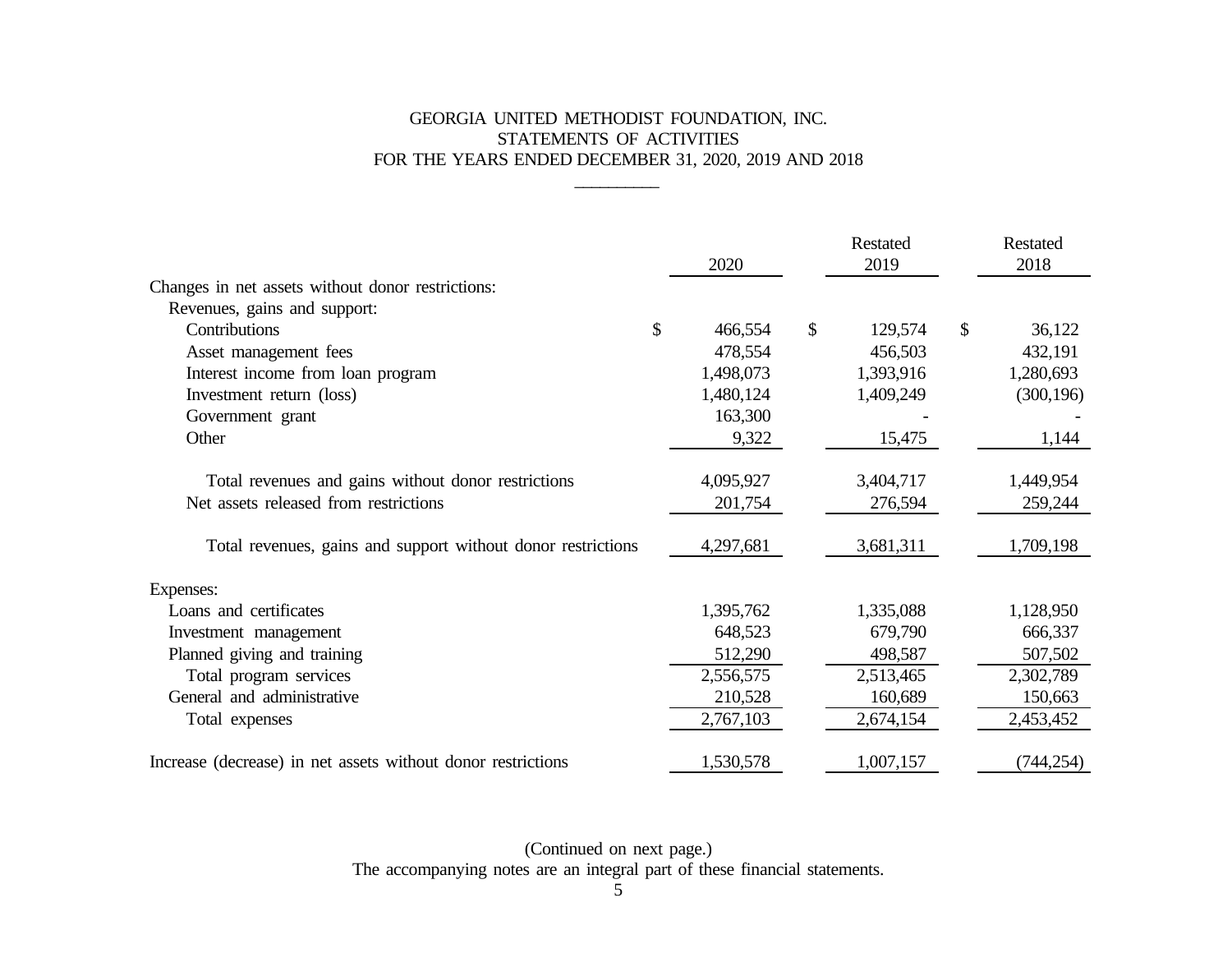# GEORGIA UNITED METHODIST FOUNDATION, INC. STATEMENTS OF ACTIVITIES – CONTINUED FOR THE YEARS ENDED DECEMBER 31, 2020, 2019 AND 2018

\_\_\_\_\_\_\_\_\_\_

|                                                           | 2020             | Restated<br>2019 | <b>Restated</b><br>2018 |
|-----------------------------------------------------------|------------------|------------------|-------------------------|
| Changes in net assets with donor restrictions:            |                  |                  |                         |
| <b>Contributions</b>                                      | 282,021          | 249,812          | 286,976                 |
| Investment return (loss)                                  | 398,881          | 352,851          | (72, 476)               |
| Change in value of split interest agreements              | 36,501           | 119,729          | (107,903)               |
| Net assets released from restrictions                     | (201,754)        | (276,594)        | (259, 244)              |
| Increase (decrease) in net assets with donor restrictions | 515,649          | 445,798          | (152, 647)              |
| Increase (decrease) in net assets                         | 2,046,227        | 1,452,955        | (896,901)               |
| Net assets at beginning of year                           | 9,565,334        | 8,112,379        | 9,009,280               |
| Net assets at end of year                                 | \$<br>11,611,561 | \$<br>9,565,334  | \$<br>8,112,379         |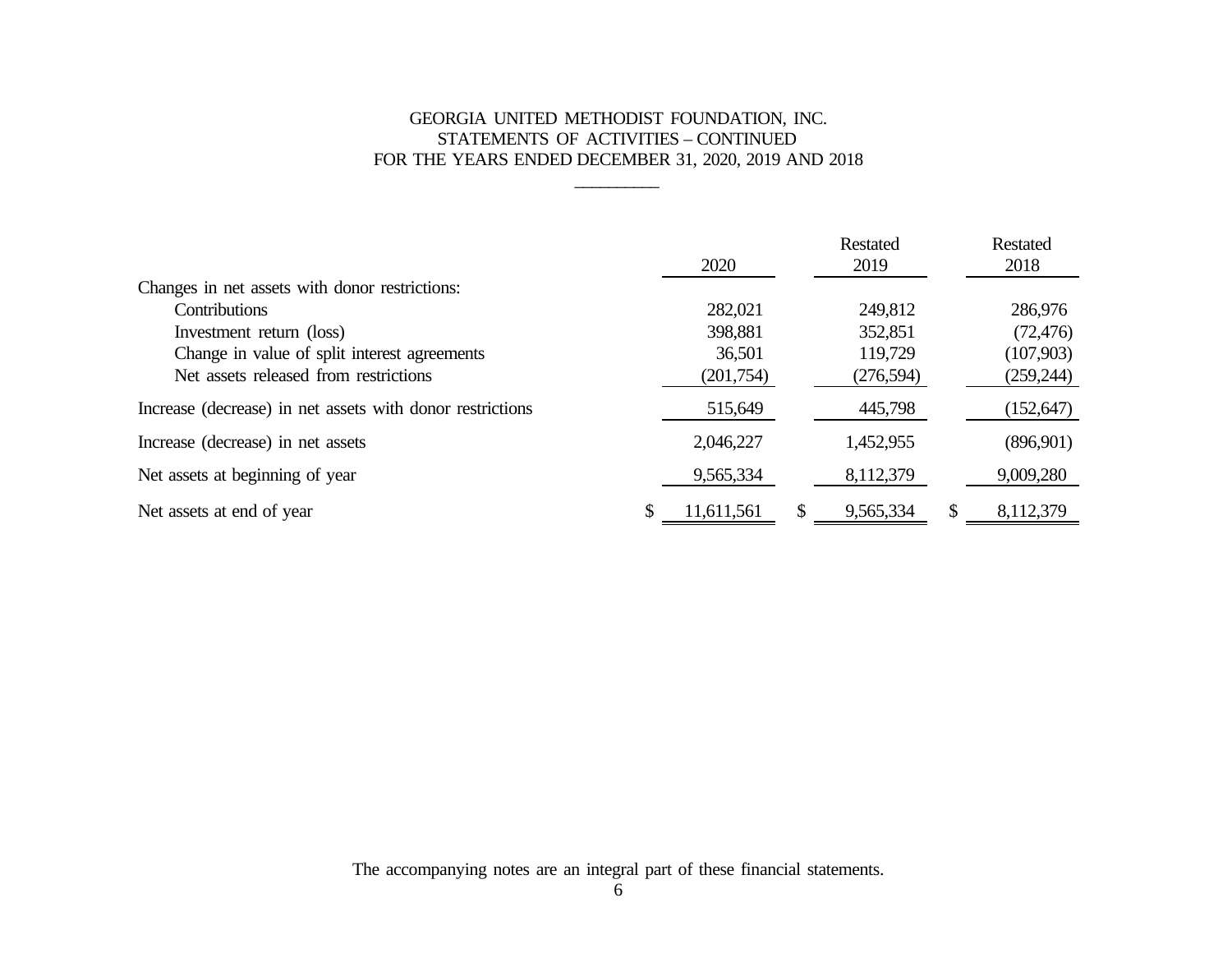### GEORGIA UNITED METHODIST FOUNDATION, INC. STATEMENT OF FUNCTIONAL EXPENSES FOR THE YEAR ENDED DECEMBER 31, 2020

\_\_\_\_\_\_\_\_\_\_

|                              | Loans and               |              | Investment |               | Planned Giving |              | Total     |              | General   |               |
|------------------------------|-------------------------|--------------|------------|---------------|----------------|--------------|-----------|--------------|-----------|---------------|
|                              | Certificates            |              | Management |               | and Training   |              | Program   |              | and Admin | Total         |
| Salaries and wages           | 194,779<br>$\mathbb{S}$ | $\mathbb{S}$ | 272,722    | $\mathbb{S}$  | 334,421        | $\mathbb{S}$ | 801,922   | $\mathbb{S}$ | 68,158    | \$<br>870,080 |
| Payroll taxes and benefits   | 40,568                  |              | 53,645     |               | 110,703        |              | 204,916   |              | 12,200    | 217,116       |
| Total payroll expense        | 235,347                 |              | 326,367    |               | 445,124        |              | 1,006,838 |              | 80,358    | 1,087,196     |
| Interest expense             | 1,073,588               |              |            |               |                |              | 1,073,588 |              | 107       | 1,073,695     |
| Grants to beneficiaries      |                         |              | 221,148    |               |                |              | 221,148   |              |           | 221,148       |
| Professional fees            | 29,115                  |              |            |               | 10,200         |              | 39,315    |              | 92,549    | 131,864       |
| Rent                         | 18,321                  |              | 18,541     |               | 13,608         |              | 50,470    |              | 12,067    | 62,537        |
| Marketing and publicity      | 5,151                   |              | 6,869      |               | 9,168          |              | 21,188    |              | 1,716     | 22,904        |
| Travel and meetings          | 921                     |              | 739        |               | 2,999          |              | 4,659     |              | 3,061     | 7,720         |
| Computer and data processing | 11,933                  |              | 48,958     |               | 7,662          |              | 68,553    |              | 6,412     | 74,965        |
| Office expense               | 6,478                   |              | 8,657      |               | 12,026         |              | 27,161    |              | 2,175     | 29,336        |
| Insurance                    | 7,933                   |              | 7,934      |               | 5,289          |              | 21,156    |              | 5,289     | 26,445        |
| Other expense                |                         |              |            |               |                |              |           |              | 1,803     | 1,803         |
| Depreciation                 | 3,726                   |              | 3,726      |               | 2,484          |              | 9,936     |              | 2,484     | 12,420        |
| Telephone                    | 1,195                   |              | 1,255      |               | 1,667          |              | 4,117     |              | 757       | 4,874         |
| Repairs and maintenance      | 1,430                   |              | 1,429      |               | 953            |              | 3,812     |              | 953       | 4,765         |
| Dues and subscriptions       | 624                     |              | 833        |               | 1,110          |              | 2,567     |              | 208       | 2,775         |
| Fees                         |                         |              | 2,067      |               |                |              | 2,067     |              | 589       | 2,656         |
| Total expenses               | 1,395,762               | -S           | 648,523    | <sup>\$</sup> | 512,290        | <sup>S</sup> | 2,556,575 | \$.          | 210,528   | \$2,767,103   |
| Percentage of total expenses | 50%                     |              | 23%        |               | 19%            |              | 92%       |              | 8%        | 100%          |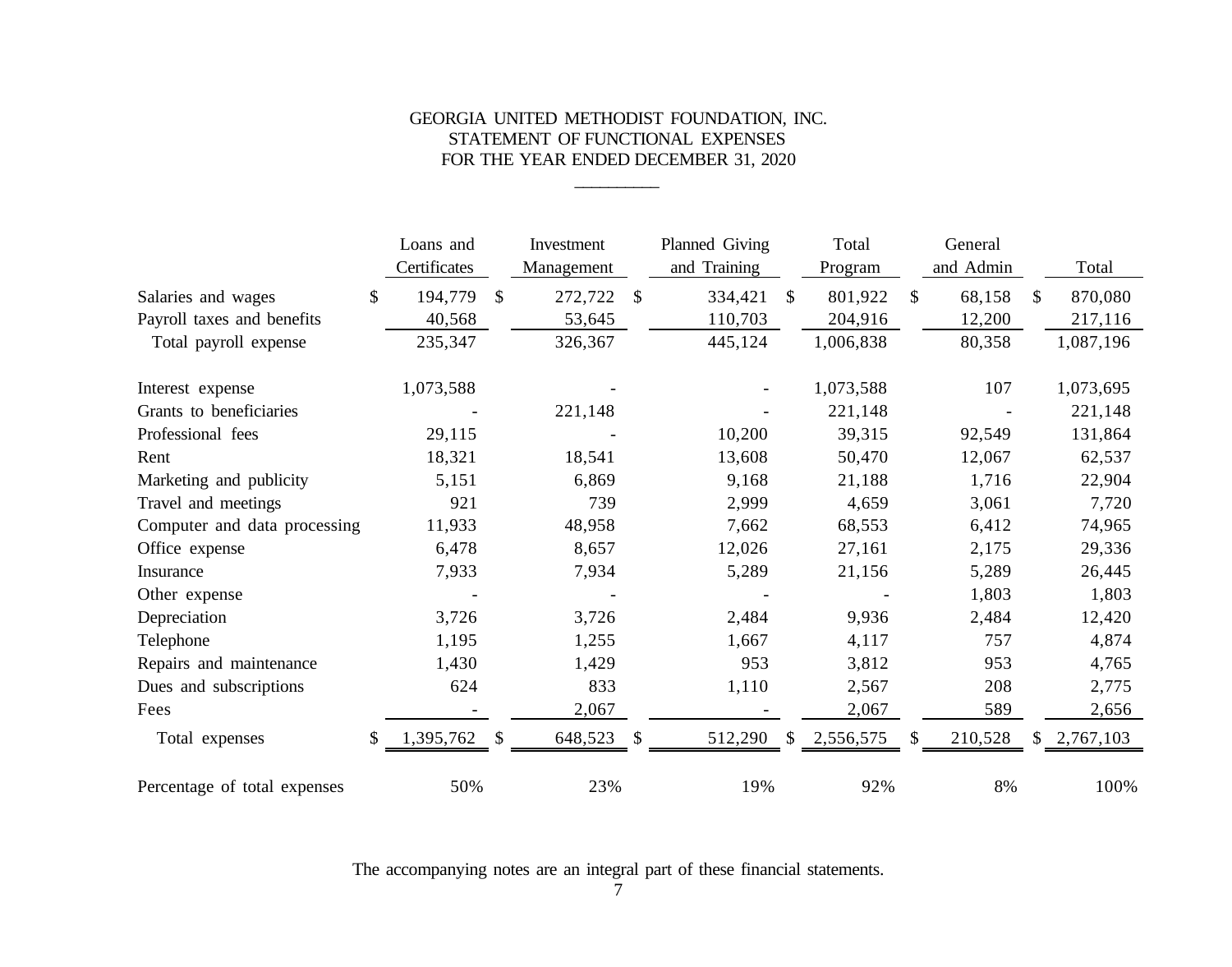### GEORGIA UNITED METHODIST FOUNDATION, INC. STATEMENT OF FUNCTIONAL EXPENSES - RESTATED FOR THE YEAR ENDED DECEMBER 31, 2019

\_\_\_\_\_\_\_\_\_\_

|                              |              | Loans and    |               | Investment |               | Planned Giving |              | Total     |              | General   |               |
|------------------------------|--------------|--------------|---------------|------------|---------------|----------------|--------------|-----------|--------------|-----------|---------------|
|                              |              | Certificates |               | Management |               | and Training   |              | Program   |              | and Admin | Total         |
| Salaries and wages           | $\mathbb{S}$ | 187,306      | \$            | 260,614    | \$            | 324,047        | $\mathbb{S}$ | 771,967   | $\mathbb{S}$ | 65,178    | \$<br>837,145 |
| Payroll taxes and benefits   |              | 39,854       |               | 53,058     |               | 110,917        |              | 203,829   |              | 11,863    | 215,692       |
| Total payroll expense        |              | 227,160      |               | 313,672    |               | 434,964        |              | 975,796   |              | 77,041    | 1,052,837     |
| Interest expense             |              | 903,797      |               |            |               |                |              | 903,797   |              | 163       | 903,960       |
| Grants to beneficiaries      |              |              |               | 265,184    |               |                |              | 265,184   |              |           | 265,184       |
| Professional fees            |              | 29,416       |               |            |               | 5,000          |              | 34,416    |              | 33,206    | 67,622        |
| Rent                         |              | 17,780       |               | 18,019     |               | 13,373         |              | 49,172    |              | 11,693    | 60,865        |
| Marketing and publicity      |              | 5,394        |               | 7,228      |               | 9,870          |              | 22,492    |              | 1,780     | 24,272        |
| Travel and meetings          |              | 1,395        |               | 1,778      |               | 10,537         |              | 13,710    |              | 22,019    | 35,729        |
| Computer and data processing |              | 7,213        |               | 52,700     |               | 5,093          |              | 65,006    |              | 4,067     | 69,073        |
| Office expense               |              | 5,219        |               | 6,850      |               | 8,936          |              | 21,005    |              | 1,850     | 22,855        |
| Insurance                    |              | 7,788        |               | 7,788      |               | 5,192          |              | 20,768    |              | 5,193     | 25,961        |
| Loan loss provision          |              | 125,820      |               |            |               |                |              | 125,820   |              |           | 125,820       |
| Other expense                |              | 130          |               | 260        |               | 910            |              | 1,300     |              | 1,258     | 2,558         |
| Depreciation                 |              | 483          |               | 484        |               | 322            |              | 1,289     |              | 322       | 1,611         |
| Telephone                    |              | 1,161        |               | 1,235      |               | 2,200          |              | 4,596     |              | 725       | 5,321         |
| Repairs and maintenance      |              | 1,783        |               | 1,783      |               | 1,189          |              | 4,755     |              | 1,189     | 5,944         |
| Dues and subscriptions       |              | 549          |               | 733        |               | 1,001          |              | 2,283     |              | 183       | 2,466         |
| Fees                         |              |              |               | 2,076      |               |                |              | 2,076     |              |           | 2,076         |
| Total expenses               |              | 1,335,088    | <sup>\$</sup> | 679,790    | $\mathcal{S}$ | 498,587        | $\mathbb{S}$ | 2,513,465 | \$           | 160,689   | \$2,674,154   |
| Percentage of total expenses |              | 49%          |               | 26%        |               | 19%            |              | 94%       |              | 6%        | 100%          |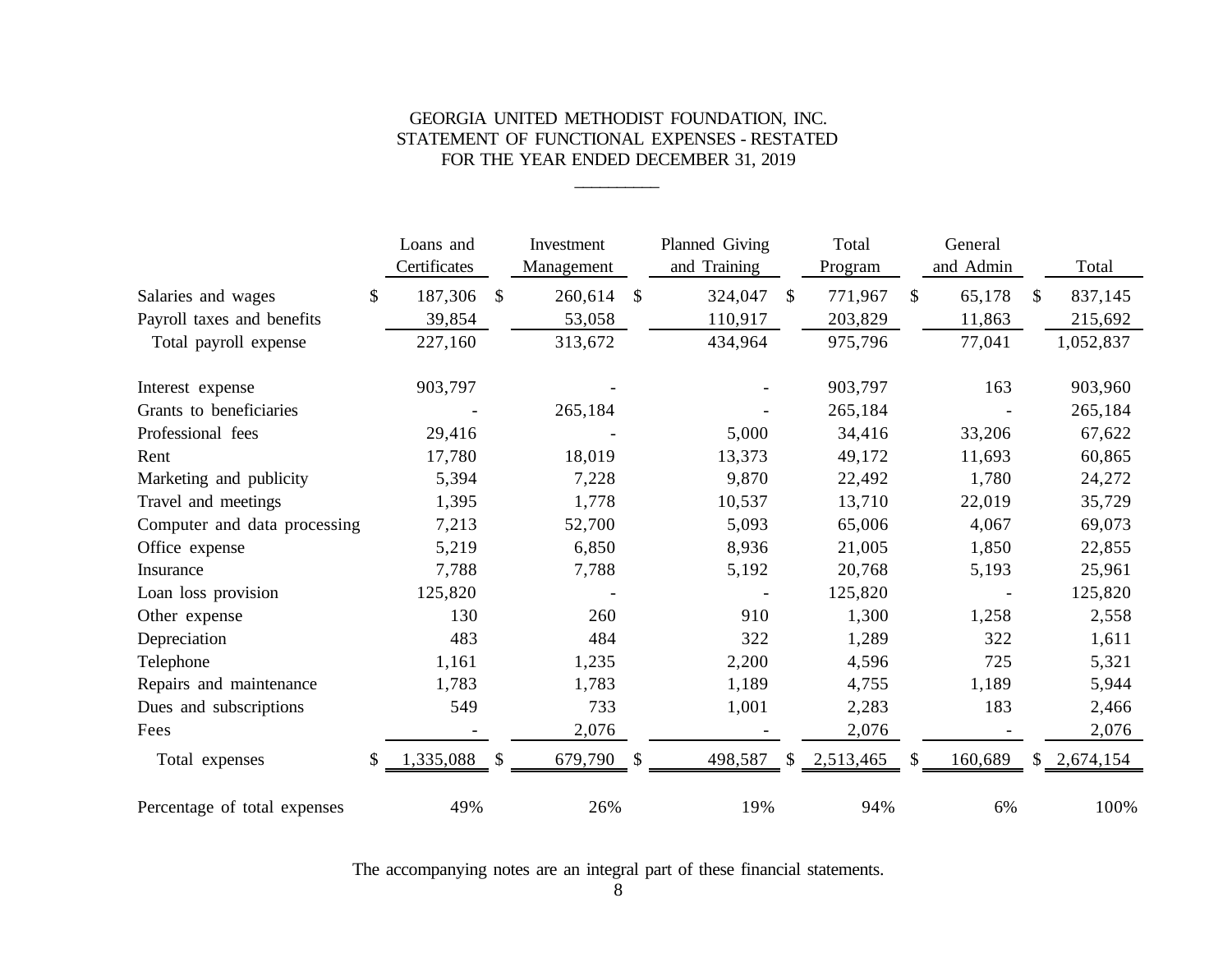### GEORGIA UNITED METHODIST FOUNDATION, INC. STATEMENT OF FUNCTIONAL EXPENSES - RESTATED FOR THE YEAR ENDED DECEMBER 31, 2018

\_\_\_\_\_\_\_\_\_\_

|                              |              | Loans and<br>Certificates | Investment<br>Management   | Planned Giving<br>and Training | Total<br>Program | General<br>and Admin | Total     |
|------------------------------|--------------|---------------------------|----------------------------|--------------------------------|------------------|----------------------|-----------|
| Salaries and wages           | \$           | 186,228                   | 247,601 \$<br><sup>S</sup> | 311,232 \$                     | 745,061 \$       | 62,265 \$            | 807,326   |
| Payroll taxes and benefits   |              | 35,987                    | 49,812                     | 105,307                        | 191,106          | 11,081               | 202,187   |
| Total payroll expense        |              | 222,215                   | 297,413                    | 416,539                        | 936,167          | 73,346               | 1,009,513 |
| Interest expense             |              | 826,273                   |                            |                                | 826,273          | 24                   | 826,297   |
| Grants to beneficiaries      |              |                           | 258,799                    |                                | 258,799          |                      | 258,799   |
| Professional fees            |              | 25,871                    |                            | 9,800                          | 35,671           | 29,625               | 65,296    |
| Rent                         |              | 17,331                    | 17,552                     | 12,948                         | 47,831           | 11,408               | 59,239    |
| Marketing and publicity      |              | 9,297                     | 12,418                     | 16,705                         | 38,420           | 3,088                | 41,508    |
| Travel and meetings          |              | 1,568                     | 1,971                      | 23,268                         | 26,807           | 18,244               | 45,051    |
| Computer and data processing |              | 7,920                     | 54,965                     | 4,681                          | 67,566           | 3,861                | 71,427    |
| Office expense               |              | 6,841                     | 8,989                      | 12,752                         | 28,582           | 2,347                | 30,929    |
| Insurance                    |              | 6,746                     | 6,746                      | 4,497                          | 17,989           | 4,497                | 22,486    |
| Loan loss provision          |              | 52                        |                            |                                | 52               |                      | 52        |
| Other expense                |              |                           |                            | 1,287                          | 1,287            | 926                  | 2,213     |
| Depreciation                 |              | 1,352                     | 1,352                      | 902                            | 3,606            | 901                  | 4,507     |
| Telephone                    |              | 1,104                     | 1,144                      | 2,065                          | 4,313            | 707                  | 5,020     |
| Repairs and maintenance      |              | 1,957                     | 1,957                      | 1,305                          | 5,219            | 1,304                | 6,523     |
| Dues and subscriptions       |              | 423                       | 565                        | 753                            | 1,741            | 141                  | 1,882     |
| Fees                         |              |                           | 2,466                      |                                | 2,466            | 244                  | 2,710     |
| Total expenses               | <sup>S</sup> | 1,128,950 \$              | 666,337 \$                 | 507,502 \$                     | 2,302,789 \$     | 150,663 \$           | 2,453,452 |
| Percentage of total expenses |              | 46%                       | 27%                        | 21%                            | 94%              | 6%                   | 100%      |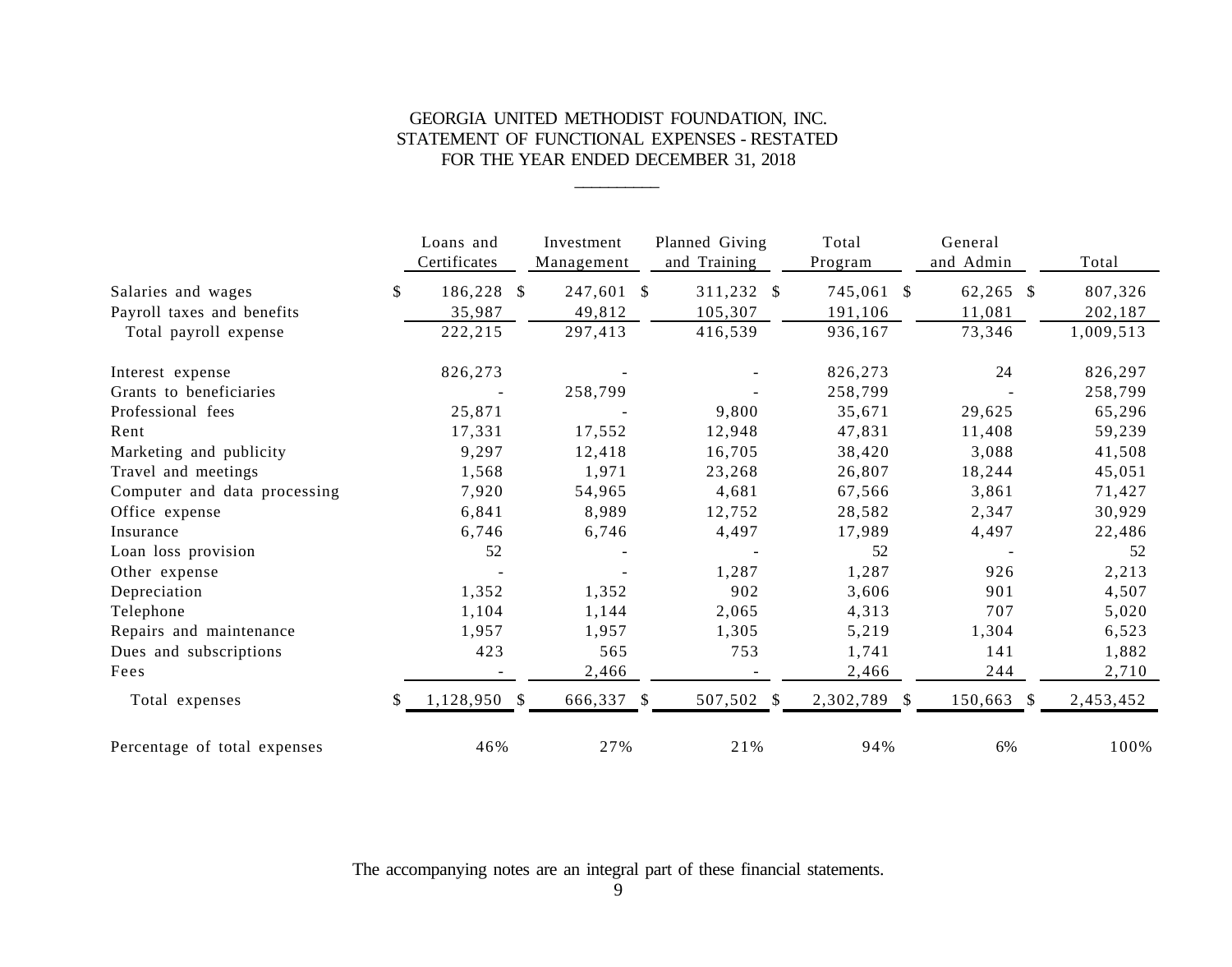# GEORGIA UNITED METHODIST FOUNDATION, INC. STATEMENTS OF CASH FLOWS FOR THE YEARS ENDED DECEMBER 31, 2020, 2019 AND 2018

\_\_\_\_\_\_\_\_\_\_

|                                                      | 2020            |    | Restated<br>2019 |    | Restated<br>2018 |
|------------------------------------------------------|-----------------|----|------------------|----|------------------|
| Cash flows from operating activities:                |                 |    |                  |    |                  |
| Increase (decrease) in net assets                    | \$<br>2,046,227 | \$ | 1,452,955        | \$ | (896,901)        |
| Adjustments to reconcile increase (decrease) in net  |                 |    |                  |    |                  |
| assets to net cash provided by operating activities: |                 |    |                  |    |                  |
| Depreciation                                         | 12,420          |    | 1,611            |    | 4,507            |
| Provision for loan losses                            |                 |    | 125,820          |    |                  |
| Lease expense                                        | 782             |    |                  |    |                  |
| Change in value of split interest agreements         | (36,501)        |    | (119,730)        |    | 107,903          |
| Realized and unrealized (gain) loss on investments   | (1,871,989)     |    | (1,754,308)      |    | 362,622          |
| Investment funds appropriated                        |                 |    |                  |    |                  |
| for expenditure                                      | 369,084         |    | 453,171          |    | 572,690          |
| Changes in assets and liabilities:                   |                 |    |                  |    |                  |
| (Increase) decrease in:                              |                 |    |                  |    |                  |
| Receivables                                          | (8,172)         |    | (3,671)          |    | 20,761           |
| Prepaid expenses and other assets                    | 9,344           |    | (2,930)          |    | (477)            |
| Cash surrender value of life insurance               | (11,026)        |    | (11,471)         |    |                  |
| Increase in:                                         |                 |    |                  |    |                  |
| Accounts payable and other liabilities               | 35,746          |    | 3,890            |    | 15,136           |
| Total adjustments                                    | (1,500,312)     |    | (1,307,618)      |    | 1,083,142        |
| Net cash provided by operating activities            | 545,915         |    | 145,337          |    | 186,241          |

(Continued on next page.) The accompanying notes are an integral part of these financial statements.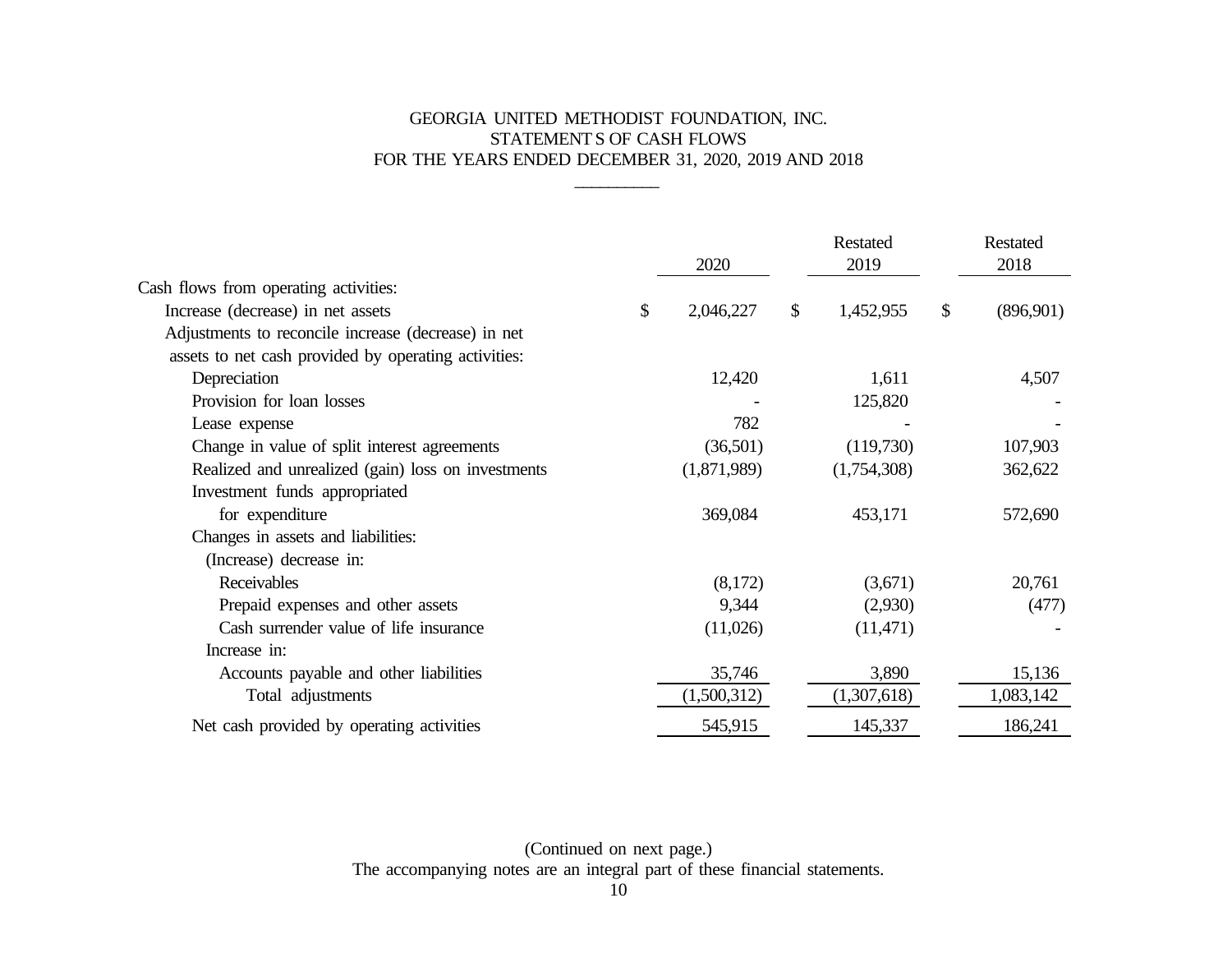# GEORGIA UNITED METHODIST FOUNDATION, INC. STATEMENTS OF CASH FLOWS – CONTINUED FOR THE YEARS ENDED DECEMBER 31, 2020, 2019 AND 2018

\_\_\_\_\_\_\_\_\_\_

|                                                                                                        |    | 2020        | Restated<br>2019 | Restated<br>2018 |
|--------------------------------------------------------------------------------------------------------|----|-------------|------------------|------------------|
| Cash flows from investing activities:                                                                  |    |             |                  |                  |
| Purchase of property and equipment                                                                     |    | (38, 657)   | (32,500)         |                  |
| Purchase of investments                                                                                |    | (2,053,833) | (617, 476)       | (716, 170)       |
| Proceeds from the sale of investments                                                                  |    | 1,914,070   | 1,005,774        | 1,280,287        |
| Investment funds appropriated for expenditure                                                          |    | (369,084)   | (453, 171)       | (572,690)        |
| Net sale (purchase) of certificates of deposit                                                         |    | (48,698)    | 454,680          | 2,180,971        |
| New mortgage loans made to churches                                                                    |    | (8,385,546) | (4,882,152)      | (6,102,201)      |
| Repayments made on principal                                                                           |    | 5,404,633   | 5,634,403        | 4,517,121        |
| Net cash provided by (used in) investing activities                                                    |    | (3,577,115) | 1,109,558        | 587,318          |
| Cash flows from financing activities:                                                                  |    |             |                  |                  |
| Proceeds from unsecured promissory notes payable                                                       |    | 8,786,329   | 7,087,497        | 4,390,781        |
| Repayment of unsecured promissory notes payable                                                        |    | (4,586,703) | (4,878,854)      | (4,334,096)      |
| Loan participations, net                                                                               |    | (750,695)   | (1,528,859)      | (391, 607)       |
| Net cash provided by (used in) financing activities                                                    |    | 3,448,931   | 679,784          | (334, 922)       |
| Net increase in cash and cash equivalents                                                              |    | 417,731     | 1,934,679        | 438,637          |
| Cash and cash equivalents at beginning of year                                                         |    | 9,652,143   | 7,717,464        | 7,278,827        |
| Cash and cash equivalents at end of year                                                               |    | 10,069,874  | \$<br>9,652,143  | \$<br>7,717,464  |
| Supplemental disclosure of cash flow information:<br>Interest paid on development program certificates | S  | 1,081,983   | \$<br>908,907    | \$<br>816,861    |
| Noncash investing and financing activities:<br>Assets acquired through operating lease agreement       | \$ | 301,713     | \$               | \$               |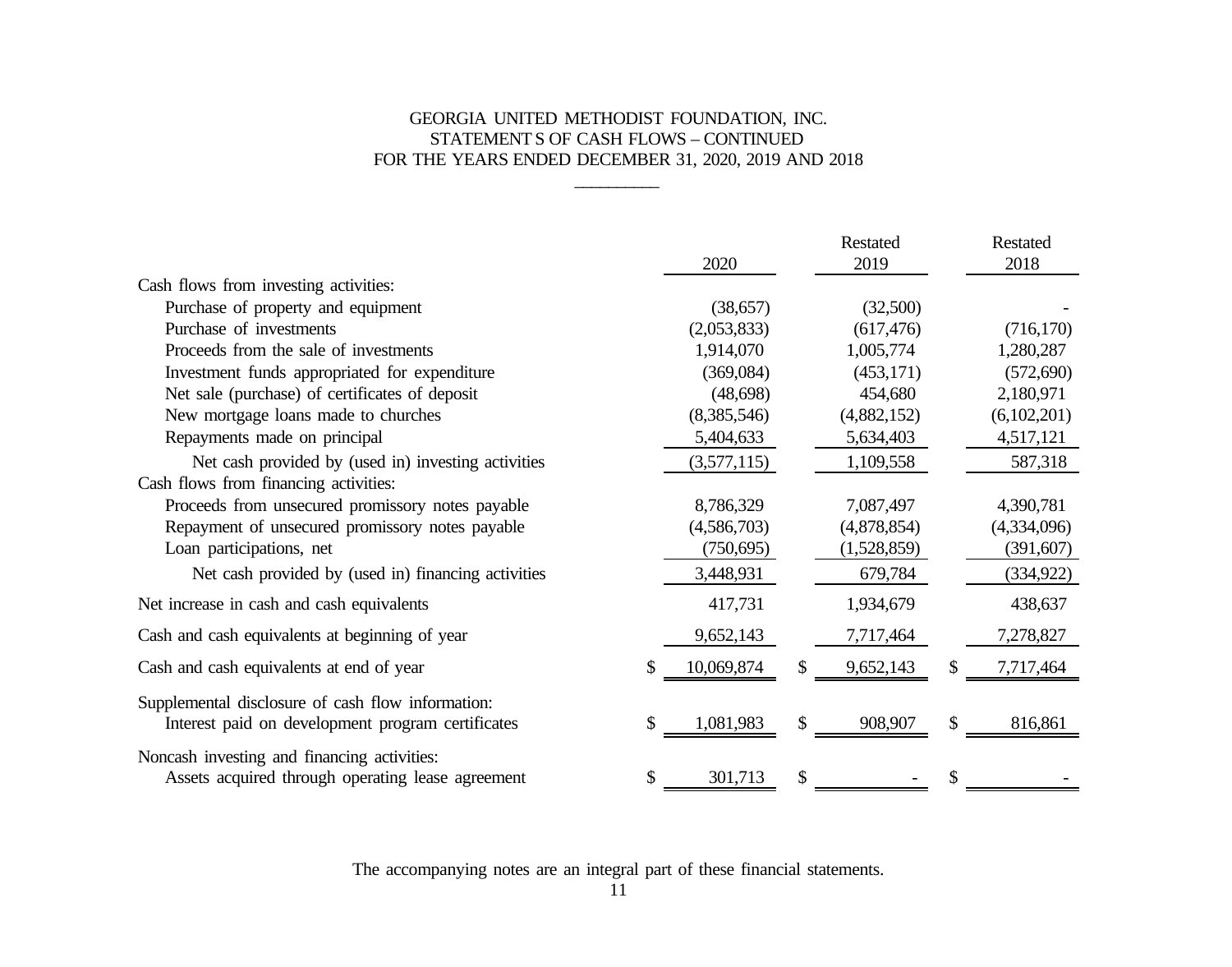\_\_\_\_\_\_\_\_\_\_

### 1. Nature of Organization and Significant Accounting Policies

### Nature of Operations

The Georgia United Methodist Foundation, Inc. (the "Foundation") is a religious, not-for-profit corporation providing services to the North and South Georgia Annual Conferences of the United Methodist Church and other organizations or entities that share either current or historical common bonds and connections with the United Methodist Church or that are controlled by or are associated with the United Methodist Church, or affiliated with the general church, and from individual residents of the State of Georgia. The Foundation manages investment funds; accepts and manages gifts for planned giving, endowments, and account holders; and provides loans and stewardship services to the above referenced groups of United Methodist and related entities.

### Basis of Accounting and Presentation

The Foundation prepares its financial statements in accordance with accounting principles generally accepted in the United States ("GAAP"). This basis of accounting involves the application of accrual accounting; consequently, revenues and gains are recognized when earned, and expenses and losses are recognized when incurred.

 To recognize limitations and restrictions placed on the use of resources available to the Foundation , resources are classified for accounting and financial reporting purposes into two categories established according to their nature and purposes. The net assets of the Foundation are reported in two categories as follows:

- Net assets without donor restrictions are resources not subject to donor-imposed restrictions or law.
- Net assets with donor restrictions are resources whose use by the Foundation is limited by  $\bullet$ donor-imposed restrictions that either expire by the passage of time, can be fulfilled by actions of the Foundation , or require the corpus to be maintained in perpetuity.

#### Revenue Recognition

Contributions (including unconditional promises to give, i.e. pledges or private grants) are recognized as revenue in the year they are received or pledged, with allowances provided for pledges estimated to be uncollectible. Conditional pledges or private grants are not included as support until the conditions are substantially met.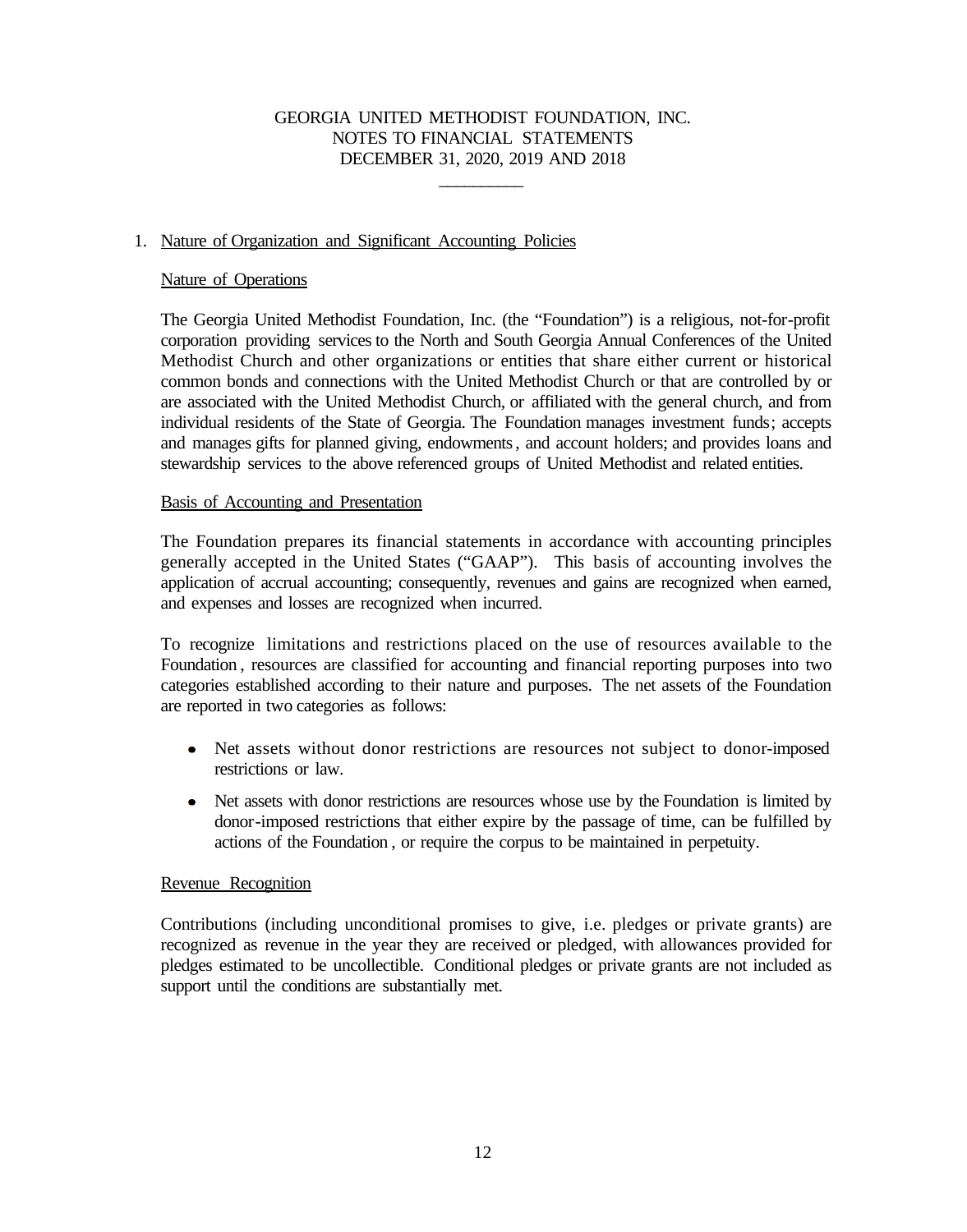\_\_\_\_\_\_\_\_\_\_

### 1. Nature of Organization and Significant Accounting Policies – Continued

#### Revenue Recognition – Continued

The Foundation recognizes contributions as support with donor restrictions if they are received with donor imposed restrictions that limit the use of the donated assets. When a donor-imposed restriction is met or the passage of time expires, net assets with donor restrictions are reclassified to net assets without donor restrictions and presented in the accompanying statements of activities as net assets released from restrictions. Donated land, buildings, and equipment are recognized as support without donor restrictions unless explicit donor stipulations specify how the donated assets must be used.

The Foundation has contracts with customers for investment management services in which it earns asset management fees. The Foundation recognizes asset management revenue over time as services are rendered. Revenue is based on a percentage of the market value of the assets under management. Fees are deducted from the customer's account one billing period in arrears based on the prior period's assets under management. The Foundation's contracts with customers do not contain terms that require significant judgement to determine the amount of revenue to recognize. At December 31, 2020, 2019 and 2018, the Foundation does not have any material contract assets, liabilities, or other receivables related to contracts from customers.

#### Donated Services

The Foundation records contributed services if the services received create or enhance long-lived assets or require specialized skills, are provided by individuals possessing those skills, and would typically need to be purchased if not provided by donation. Contributions for donated consulting services of \$9,800 for the year ended December 31, 2018 are recorded in the statement of activities.

A number of unpaid volunteers, including those serving in the capacity of Board members, have made significant contributions of their time in the furtherance of the Foundation's programs. The value of this contributed time is not reflected in these financial statements since it does not meet the above recognition criteria.

#### Donated Assets

Donated real estate and marketable securities acquired by gift are recorded at fair market value on the date of the donation.

#### Cash and Cash Equivalents

For purposes of the statement of cash flows, the Foundation considers all cash investments and highly liquid investments to be cash equivalents except money market funds included in the investment portfolio, which are included in investments.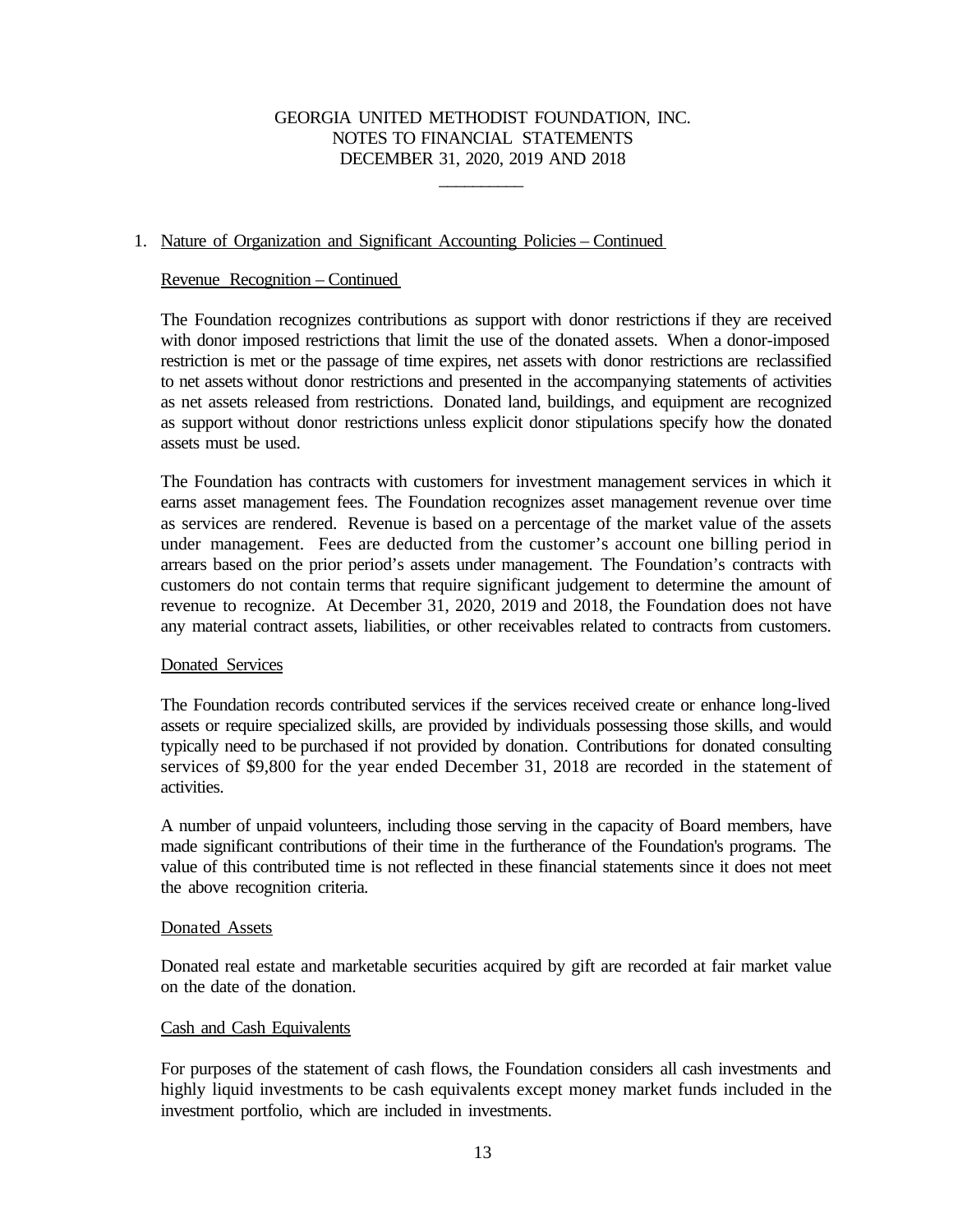\_\_\_\_\_\_\_\_\_\_

### 1. Nature of Organization and Significant Accounting Policies – Continued

#### Liquidity Reserve

The Foundation maintains a Liquidity Reserve of liquid or near liquid assets to ensure that it can meet its obligations in relation to the Private Placement Deposit Certificates outstanding. The Foundation intends to maintain sufficient liquidity to meet normal interest payments as they accrue and to repay principal amounts on outstanding certificates as they are presently projected to mature. The reserve amount shall not be less than ten percent (10%) of the first \$1,000,000 in certificates outstanding, and five percent (5%) of any certificate amounts outstanding in excess of \$1,000,000. The reserve amount is calculated each month and the level of the reserve is adjusted the following month, as appropriate.

#### Investments

The Foundation records investments, including managed funds held for others, at fair value based on quoted market prices or other valuation methods. Gains or losses from investments are reflected in the statements of activities.

#### Loans and Interest Receivable

The Foundation extends loans to United Methodist churches in the North and South Georgia Annual Conferences and related entities. Term loans are for periods of five years to twenty years, with an interest rate reset every five years. Construction loans are generally for periods of up to one year, with fixed interest rates. The loans receivable are generally secured by property, plant, and equipment of the borrower and bear interest at various rates.

Loans are stated at the amount of unpaid principal less a valuation allowance for possible loan losses. Interest income on loans, except those classified as nonaccrual, is based upon the outstanding principal amounts using the effective yield method.

#### Nonaccrual Loans

The accrual of interest on impaired loans is discontinued when, in management's opinion, the borrower may be unable to meet payments as they become due. When interest accrual is discontinued, all unpaid interest is reversed against interest income. Interest income is subsequently recognized only to the extent cash payments are received.

A nonaccrual loan may be returned to an accruing status when (a) all delinquent interest and principal become current under the terms of the loan agreement or (b) the loan is both well-secured and in the process of collection and collectability is no longer doubtful.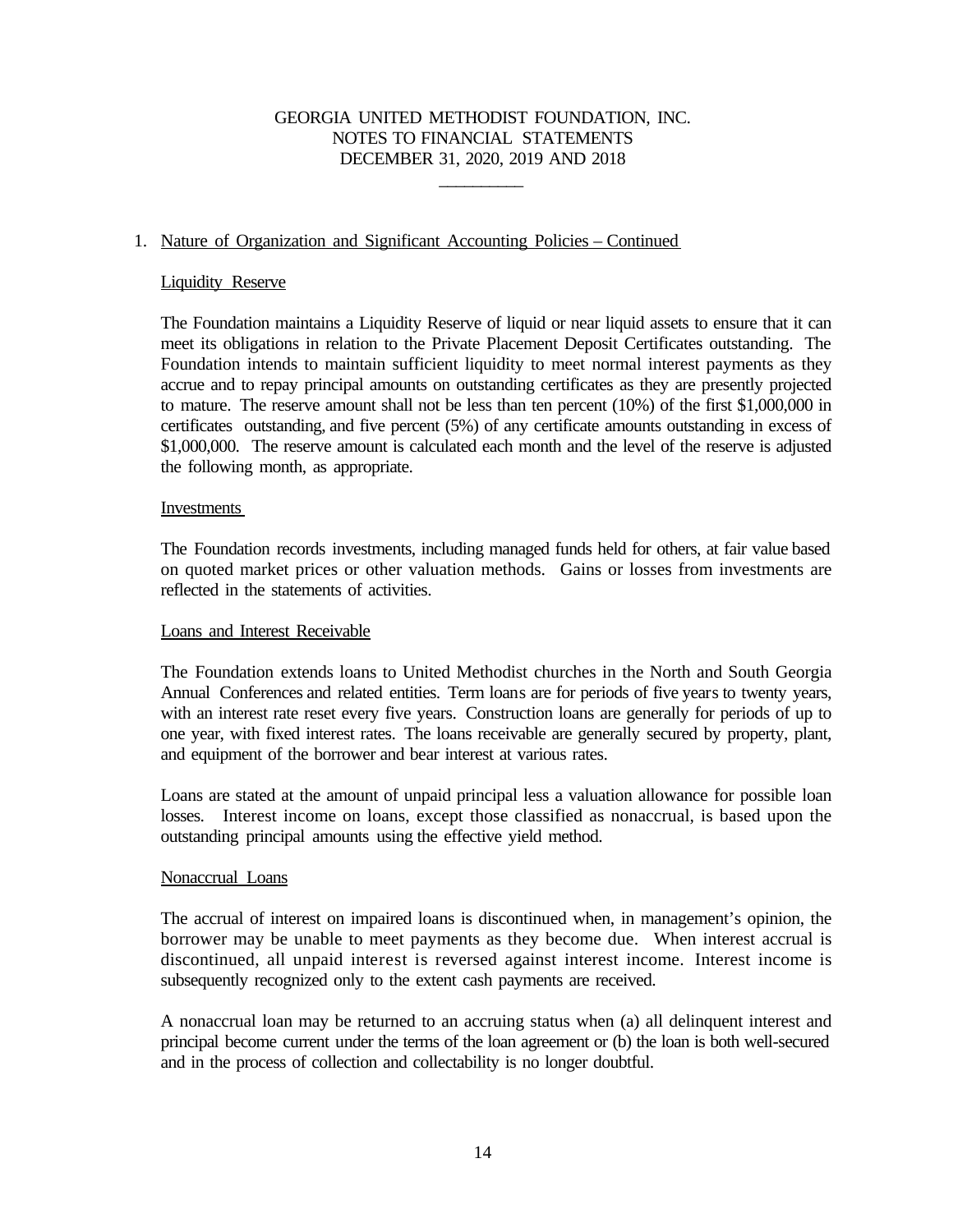\_\_\_\_\_\_\_\_\_\_

### 1. Nature of Organization and Significant Accounting Policies – Continued

#### Impaired Loans

Loans are considered to be impaired when, in management's judgment and based on current information, full collection of principal and interest becomes doubtful. A loan is also considered impaired if its terms are modified in a troubled debt restructuring. Impaired loans are placed in nonperforming status, and future payments are applied to principal until such time as collection of the obligation is no longer doubtful.

When the Foundation identifies a loan as impaired, the impairment is measured based on the present value of future cash flows, discounted at the loan's effective interest rate, except when the sole (remaining) source of repayment for the loan is the liquidation of collateral. In these cases, the current fair value of the collateral is used, less selling cost when foreclosure is probable.

In the event that the net realizable liquidation value of the collateral is less than the principal balance of the underlying mortgage loan, the anticipated deficiency balance is charged off.

To return to performing status, loans must be fully current, and continued timely payments must be a reasonable expectation. Loans that experience insignificant payment delays and payment shortfalls generally are not classified as impaired. Management determines the significance of payment delays and payment shortfalls on a case-by-case basis, taking into consideration all of the circumstances surrounding the loan and the borrower, including the length of the delay, the reasons for the delay, the borrower's prior payment record, and the amount of the shortfall in relation to the principal and interest owed.

During 2020, the Foundation implemented loan modification programs in response to the COVID-19 pandemic in order to provide borrowers flexibility with respect to repayment terms. Payment relief assistance included deferral of principal and/or interest payments. These modifications were not considered significant and therefore these loans were not classified as impaired.

#### Allowance for Loan Losses

The allowance for loan losses is based on management's ongoing evaluation of the loan portfolio and reflects an amount that, in management's opinion, is adequate to absorb probable incurred losses in the loan portfolio. In evaluating the portfolio, management takes into consideration numerous factors, including current economic conditions, prior loan loss experience, the composition of the loan portfolio, and management's estimate of credit losses.

Loans are charged against the allowance at such time they are determined to be losses. Subsequent recoveries are credited to the allowance.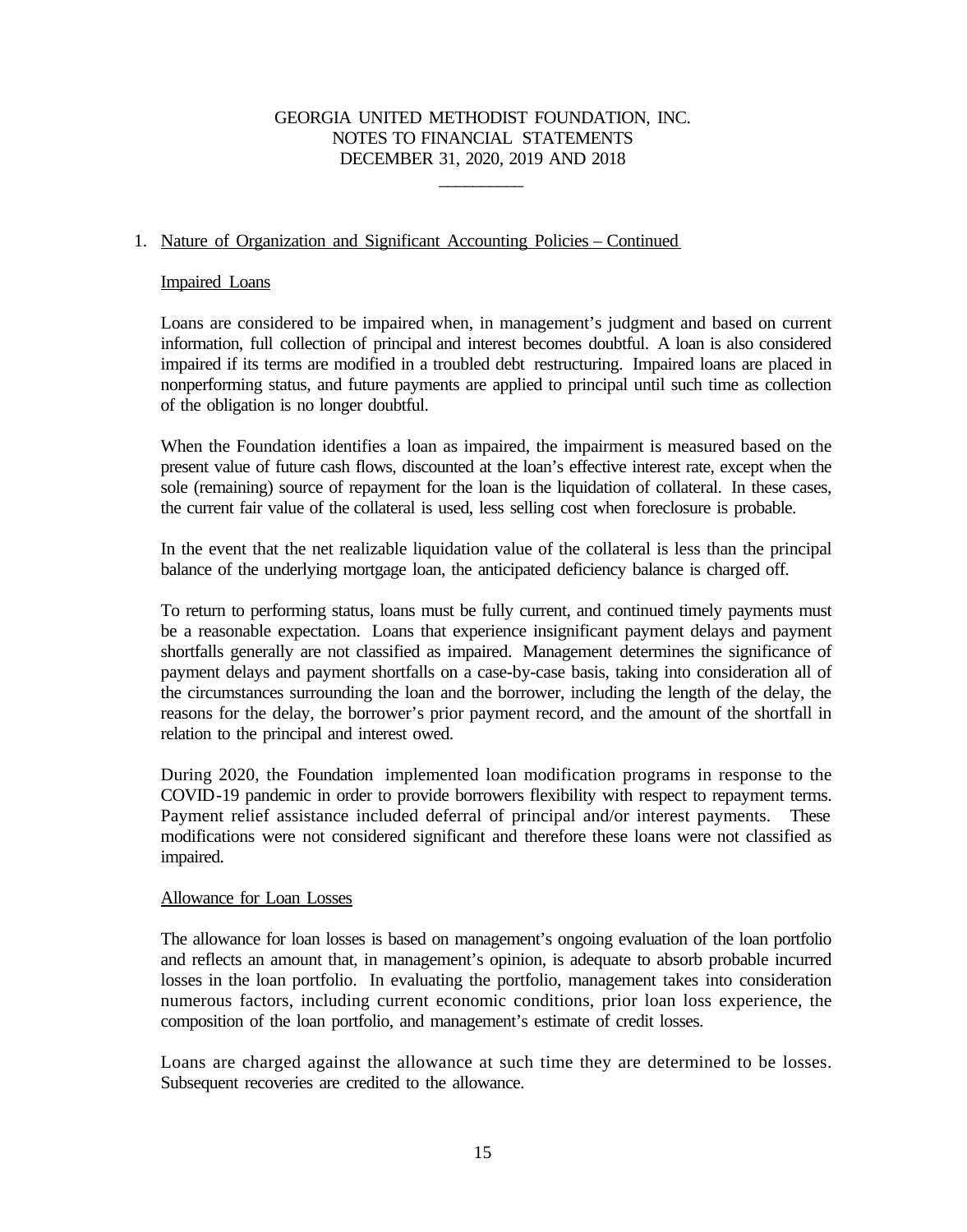\_\_\_\_\_\_\_\_\_\_

### 1. Nature of Organization and Significant Accounting Policies – Continued

#### Allowance for Loan Losses – Continued

The allowance is composed of general allocations and specific allocations. General allocations are determined by applying loss percentages to the portfolio that are based on historical loss experience and management's evaluation of the risk of the Foundation's loan portfolio. Additionally, general economic trends are included in this evaluation. The need for specific allocations may be required when, based on management's evaluation, the Foundation's risk exposure has increased given the current payment status and value of the underlying collateral of a specific loan. Loans for which specific allocations are provided have been excluded from the calculation of the general allocations.

Management considers the year-end allowance appropriate and adequate to cover probable incurred losses in the loan portfolio: however, management's judgment is based on a number of assumptions about current events, which are believed to be reasonable, but which may or may not prove to be valid. Thus, there can be no assurance that loan losses in future periods will not exceed the allowance for loan losses or that additional increases in the allowance for loan losses will not be required.

#### Property and Equipment

The Foundation capitalizes expenditures for property and equipment in excess of \$500. Purchase d property and equipment are carried at cost. Donated property and equipment are carried at the approximate fair value at the date of donation. Depreciation is provided on the straight-line basis over the estimated useful lives of the assets. These lives are estimated at three to five years for computers, equipment and software, and five to seven years for furniture and fixtures. When property and equipment are retired or otherwise disposed of, the related cost and accumulated depreciation are removed from the respective accounts and any gain or loss resulting from the disposition is reported in the statements of activities.

#### Managed Assets Held for Others

The Foundation holds and manages investments, which belong to the Annual Conferences and United Methodist churches, institutions, and agencies. These investments have been reported as a liability for amounts held for others.

#### Use of Estimates

The preparation of financial statements in conformity with GAAP requires management to make estimates and assumptions that reflect certain reported amounts and disclosures. Accordingly, actual results could differ from those estimates.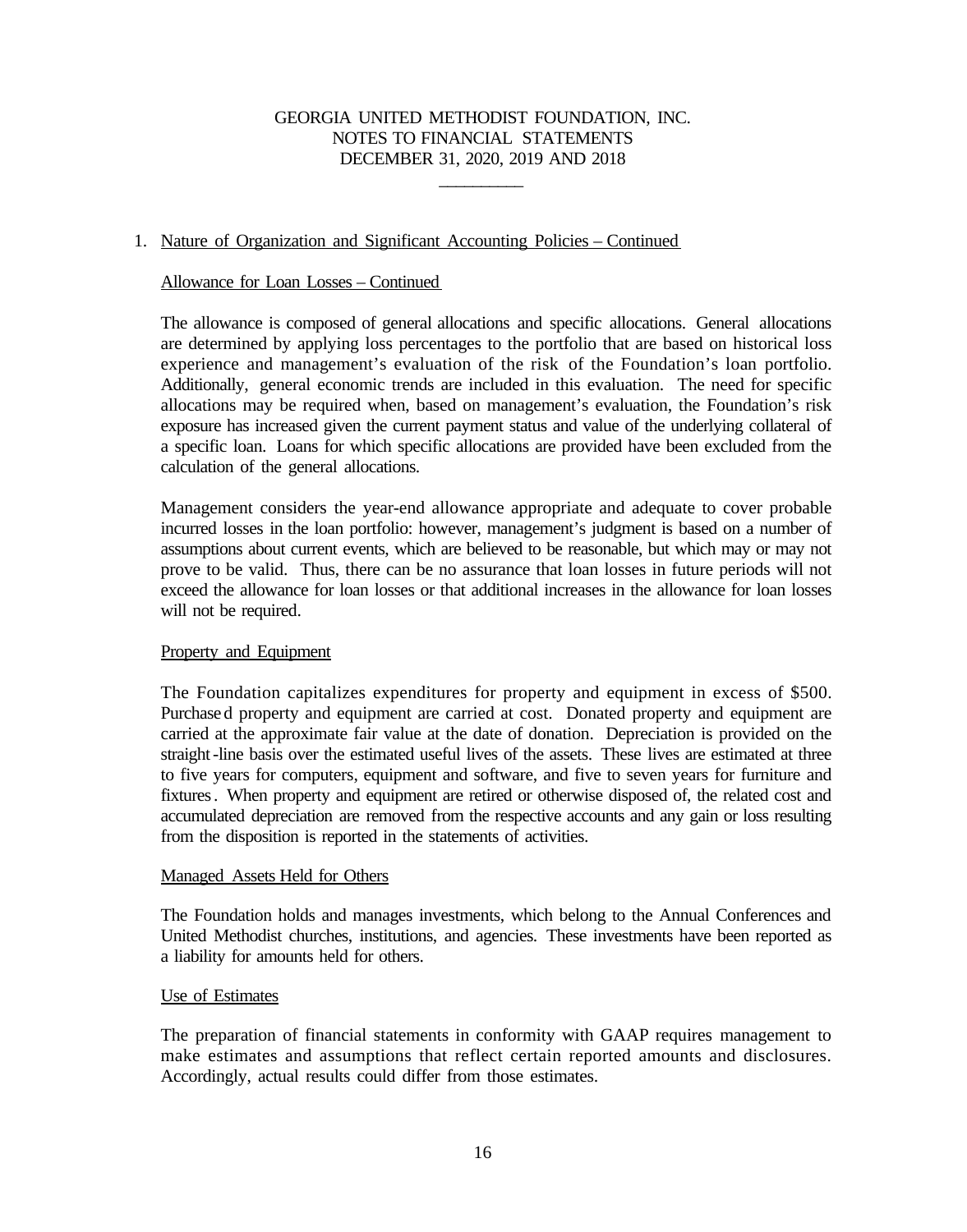\_\_\_\_\_\_\_\_\_\_

### 1. Nature of Organization and Significant Accounting Policies – Continued

#### Functional Allocation of Expenses

The costs of providing the various programs and other activities are summarized on a functional basis in the statements of activities. The statements of functional expenses present the natural classification detail of expenses by function. Accordingly, certain costs have been allocated among the various programs and supporting services benefited. The financial statements also report certain categories of expenses that are attributed to more than one program or supporting function. Therefore, some expenses require allocation on a reasonable basis that is consistently applied. Salaries and wages, payroll taxes and benefits, office expense, marketing and publicity, and dues and subscriptions are allocated on the basis of estimates of time and effort. Rent, insurance, depreciation, telephone, repairs and maintenance, and a portion of computer and data processing are allocated based on estimates of square foot usage.

#### Income Tax Status

The Foundation is a not-for-profit organization exempt from income taxes under the provisions of Internal Revenue Code Section 501(c)(3). Accordingly, no provisions for federal and state income taxes have been recorded in the accompanying financial statements. The Foundation believes that it has appropriate support for any tax positions taken, and as such, does not have any uncertain tax positions that are material to the financial statements.

#### Endowment Funds Held for Others

The Foundation receives, manages and administers a collection of funds which belong to the Annual Conferences and United Methodist churches, institutions, agencies and individuals. These accounts have different restrictions based on the donors' intent when the funds were transferred to the Foundation. The requirements primarily center on annual and quarterly distributions to a charitable entity, such as a cemetery, church, scholarship fund, etc. The corresponding liability for these investments is reported as "Endowment Funds Held for Others" on the statements of financial position.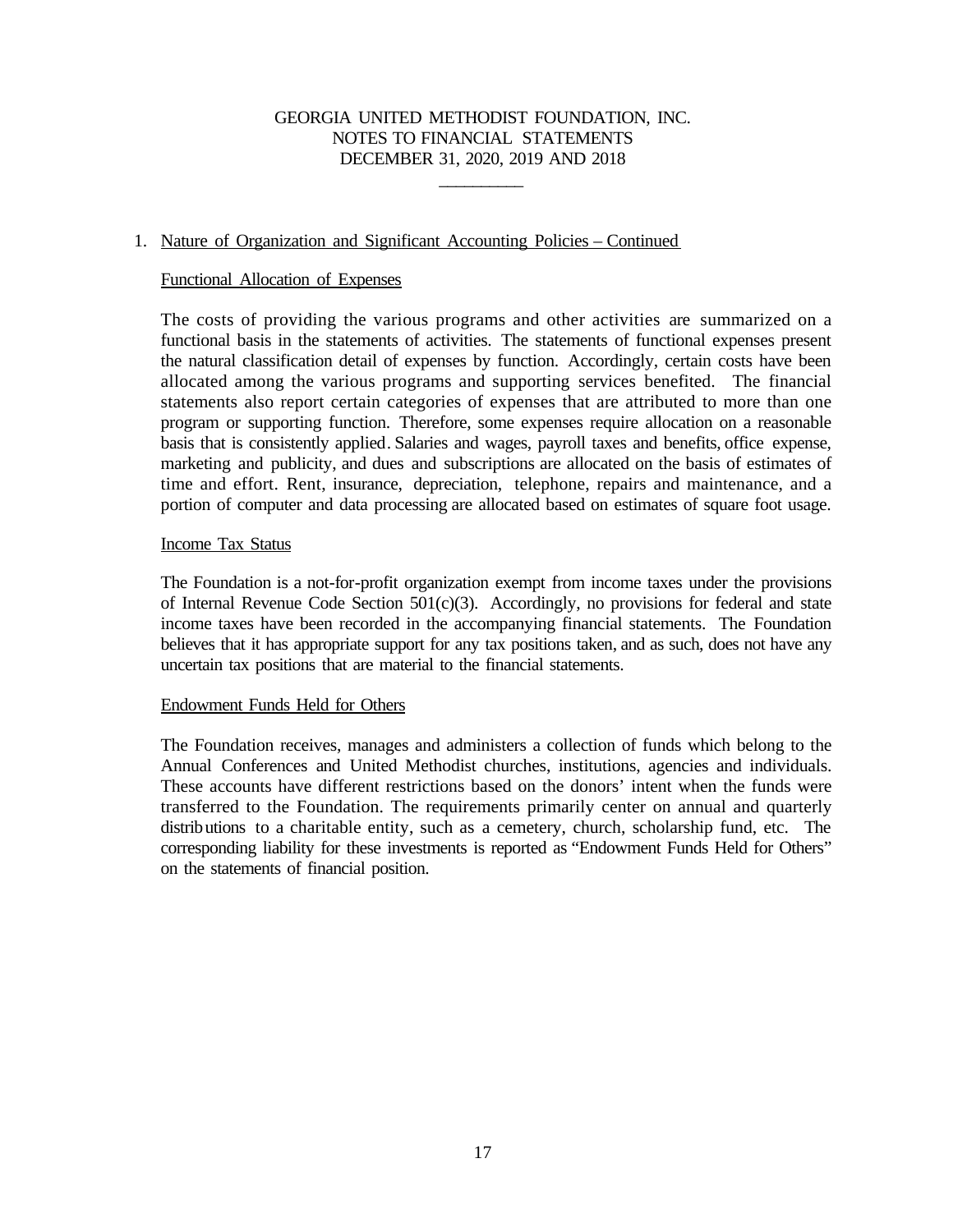\_\_\_\_\_\_\_\_\_\_

### 1. Nature of Organization and Significant Accounting Policies – Continued

#### Charitable Remainder Trust and Gift Annuity Benefits and Deferred Benefits Payable

The Foundation receives gift annuities for its benefit and for the benefit of third parties which stipulate that periodic payments be made from the gifts to designated parties for the lives of those parties. The Foundation uses the rates published by the American Council of Gift Annuities to compute and establish the periodic payments that will be paid over the life of the annuity and classifies this amount as annuities payable, which is included in the "Charitable Remainder Trust and Gift Annuities Payable" section of the statements of financial position. The Foundation uses the Social Security Administration's life-expectancy tables to compute the estimates of present value. The estimated remaining amount of the gift that will be paid to a third-party charity upon the death of the annuitant is included in "Charitable Remainder Trust and Gift Annuities Deferred Benefits Payable." If a portion of the gift annuity is to be left to the Foundation, the excess of the annuity gift over the present value of the estimated liability is recorded as a contribution. Any change in the present value of the annuity payable is charged or credited to income annually.

The Foundation also receives contributions which are various types of split interest agreements. These accounts are treated in the same manner as the gift annuities except that the amount of the periodic payment to the beneficiary is recomputed annually. At the end of the trust term, or upon the death of the beneficiary, any remaining balance is paid to the designated charitable beneficiary or to the Foundation if the Foundation is the beneficiary.

#### Fair Value Measurement

The Foundation utilizes fair value measurement to record fair value adjustments to certain assets and liabilities and to determine fair value disclosures. Investment securities are recorded at fair value on a recurring basis. From time to time, the Foundation may be required to record at fair value other assets on a non-recurring basis, such as loans and certain other assets. The nonrecurring fair value adjustment typically involves the application of write-downs of individual assets.

### *Fair Value Hierarchy*

The Foundation groups assets and liabilities at fair value in three levels, based on the markets in which the assets and liabilities are traded and the reliability of assumptions used to determine fair value. These levels are:

*Level 1* – Inputs that utilize quoted prices in active markets for identical assets or liabilities that the Foundation has the ability to access.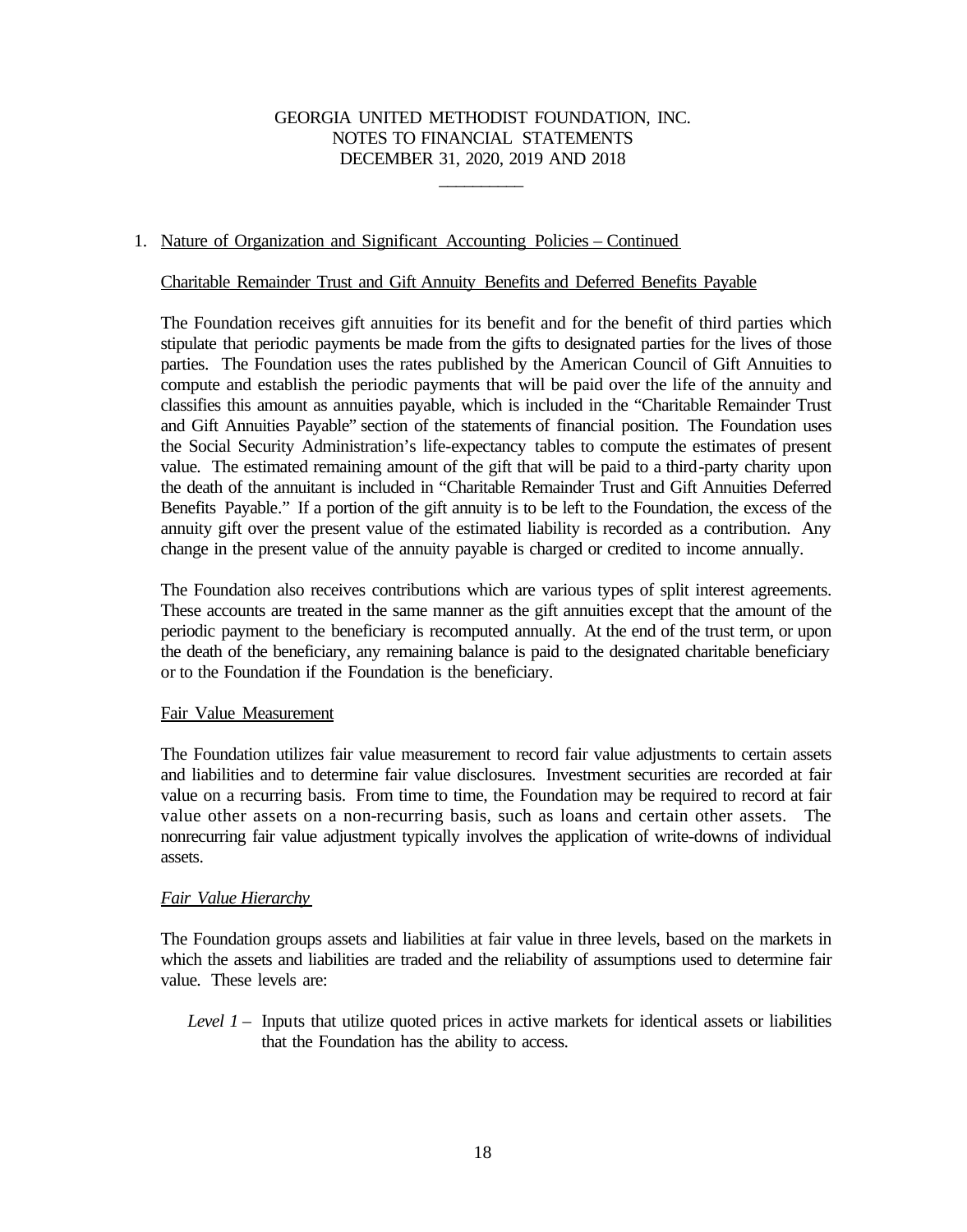\_\_\_\_\_\_\_\_\_\_

### 1. Nature of Organization and Significant Accounting Policies – Continued

### Fair Value Measurement – Continued

### *Fair Value Hierarchy – Continued*

*Level 2* – Inputs to the valuation methodology that are derived principally from or corroborated by observable market data:

- Quoted prices for similar assets or liabilities in active markets;
- Ouoted prices for identical or similar assets or liabilities in inactive markets;
- Inputs other than quoted prices that are observable for the assets or liabilities;
- Inputs that are derived principally from or corroborated by observable market data by correlation or other means.

*Level 3* – Inputs that are unobservable and significant to the overall fair value measurement.

The asset's or liability's fair value measurement level within the fair value hierarchy is based on the lowest level of any input that is significant to the fair value measurement. Valuation techniques used need to maximize the use of the observable inputs and minimize the use of unobservable inputs.

Following is a description of valuation methodologies used for assets and liabilities recorded at fair value:

#### *Cash and Cash Equivalents*

Short term financial assets include cash, interest-bearing deposits, and cash equivalents. These assets are carried at historical cost. The carrying amount is a reasonable estimate of fair value because of the relatively short time between the origination and its expected realization.

#### *Investments*

Investment balances reported as Level 1 are derived from quoted market prices on public exchanges. The Foundation also holds certain investments that are measured at fair value using the net asset value (NAV) per share (or its equivalent) as a practical expedient and have not been categorized in the fair value hierarchy.

#### *Loans*

The Foundation does not record loans at fair value on a recurring basis. However, from time to time, a loan is considered impaired and an allowance for loan losses is established. The fair value of impaired loans is estimated using one of several methods including collateral value and discounted cash flows. When the impaired loan is valued using the underlying collateral, the Foundation records the impaired loan as Level 2. When an appraised value is not available and other methods are used to determine the loan's fair value, the Foundation records the loan as Level 3.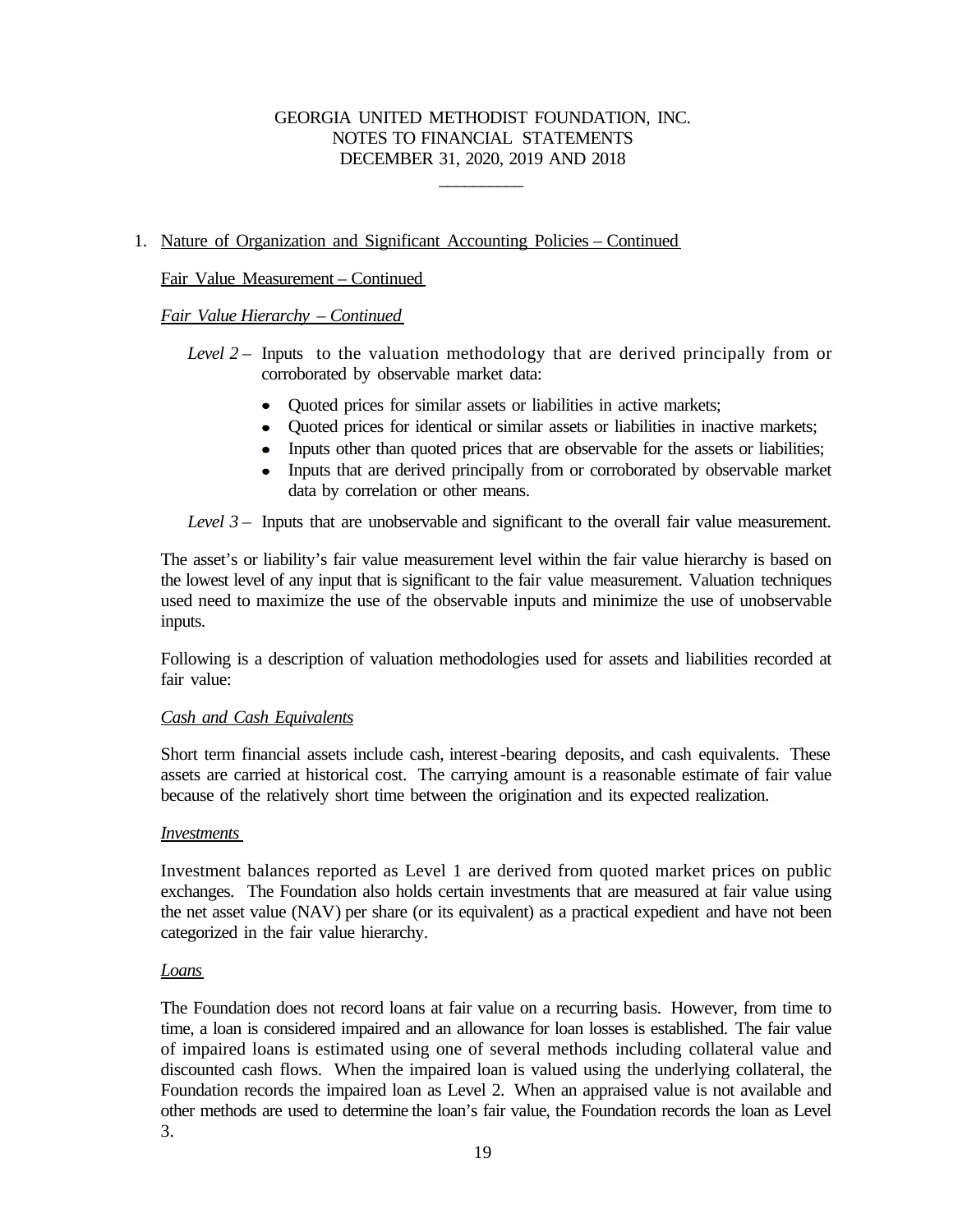\_\_\_\_\_\_\_\_\_\_

### 1. Nature of Organization and Significant Accounting Policies – Continued

#### Fair Value Measurement – Continued

### *Fair Value*

 Assets and liabilities measured at fair value on a recurring basis include investments securities, the values of which are disclosed in Note 3.

#### *Deposit Liabilities*

For disclosure purposes, the fair value of fixed maturity private placement deposit certificates is estimated by discounting the future cash flows using the rates currently offered for certificates of deposit with similar remaining maturities. The fair value of the fixed maturity private placement deposit certificates was \$43,977,106 , \$39,777,480 and \$37,568,837 at December 31, 2020, 2019 and 2018, respectively.

### Endowment Funds

As described in Note 13, the purpose of the Foundation's Endowment Funds is to generate investment return that can be used to support the Foundation's programs and operating activities. Accordingly, the Foundation liquidates for distribution a portion of the Endowment Funds based on the Foundation's spending policy. This appropriation is shown in the statements of cash flows as a decrease in investing cash and an increase in operating cash.

#### Subsequent Events

Management has reviewed, through May 20, 2021 (the date which these financial statements were available to be issued), events occurring subsequent to December 31, 2020 in order to evaluate their impact on these financial statements. In accordance with GAAP, there are two types of subsequent events:

*Recognized subsequent events* – These are events or transactions that provide evidence about conditions that existed at the date of the statements of financial position, including estimates inherent in the process of preparing financial statements. All such evidence known to management through the date that these financial statements were available to be issued has been factored into the preparation of these financial statements.

*Non-recognized subsequent events* – These are events or transactions that did not exist at the date of the balance sheet but arose subsequent to that date, and thus are not recognized in the balance presented in these financial statements. These events may be disclosed, however, in order to inform the users of the financial statements.

Other than the subsequent event disclosed in Note 8, there were no subsequent events requiring recognition or disclosure in the financial statements.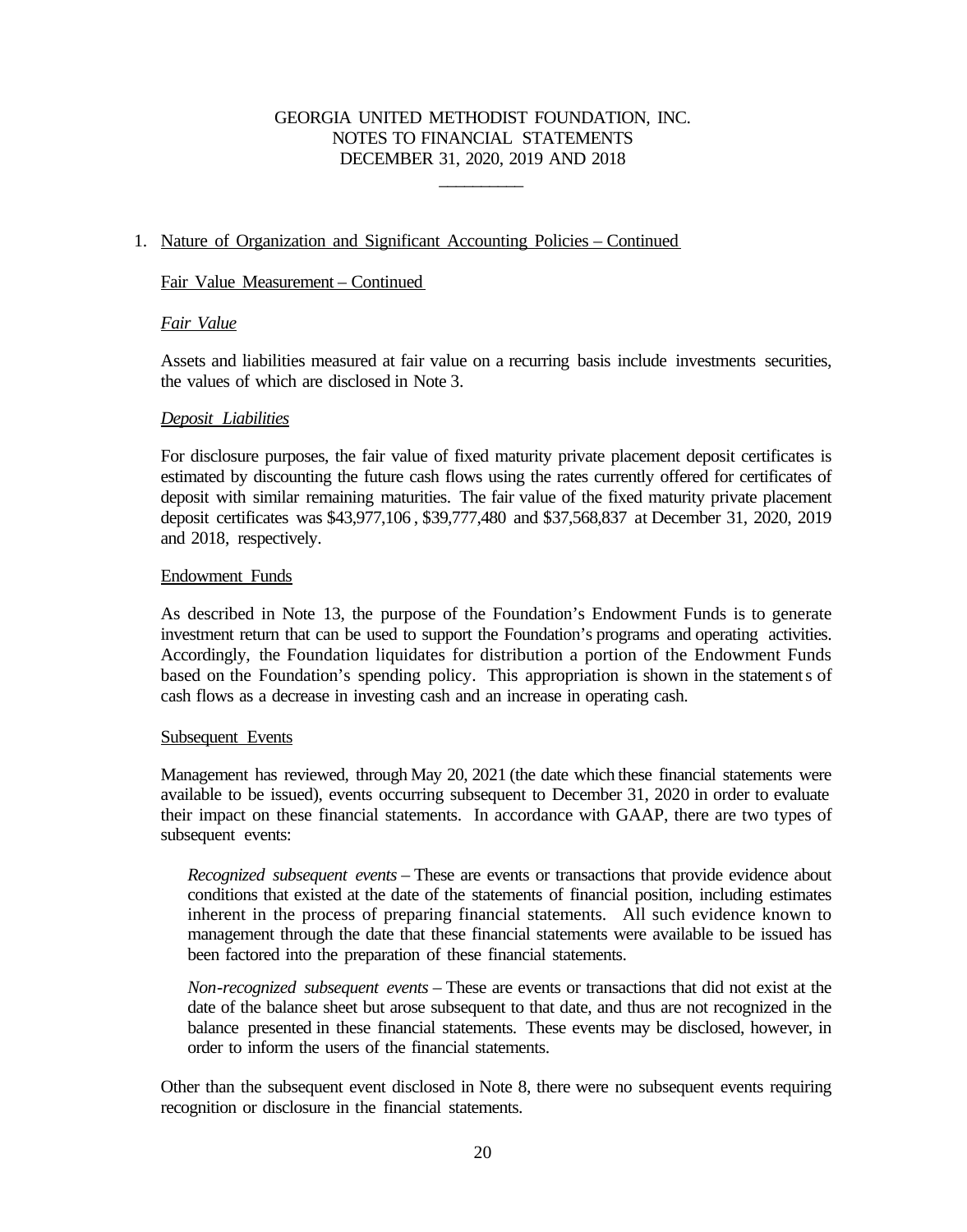\_\_\_\_\_\_\_\_\_\_

### 1. Nature of Organization and Significant Accounting Policies – Continued

#### New Accounting Policy

 In February 2016, the Financial Accounting Standards Board (FASB) issued Accounting Standards Update (ASU) 2016-02, *Leases* (*Topic 842*), which requires leases to be presented on the statement of financial position as liabilities with related assets. This guidance provides a new transition alternative in which an entity initially applies the new standard to all existing leases at the adoption date and recognizes a cumulative effect adjustment to the opening balance of net assets at that date. This accounting policy is effective for fiscal years beginning after December 15, 2019 and the Foundation adopted this policy as of January 1, 2020. This new accounting policy did not affect total net assets at January 1, 2020.

#### Prior Period Adjustment

The accompanying prior year financial statements have been restated to correct errors resulting from the misclassification of a bequest as net assets without donor restriction. In the late 1990's, the South Georgia United Methodist Foundation, a predecessor to the Foundation, received distributions from an estate totaling \$417,754 that were previously thought to be without donor restrictions. In 2021, management determined that the bequest should have been recorded as an endowment held for the South Georgia Conference of the United Methodist Church (SGCUMC). No distributions have been made to the SGCUMC. In accordance with the bequest, the Foundation made a monthly payment of \$400 to a church which closed in 2021. The Foundation determined the value of the endowment at December 31, 2017 and subsequen t years based on distributions from the estate, distributions to the church and annual investment return since the bequest was received.

Accordingly, amounts reported for investments - Foundation, investments - held for others, endowment funds held for others, net assets without donor restrictions, investment return, and grants to beneficiaries have been restated in the December 31, 2019 and 2018 financial statements now presented and an adjustment has been made to decrease net assets without donor restriction as of December 31, 2017 by \$1,037,365.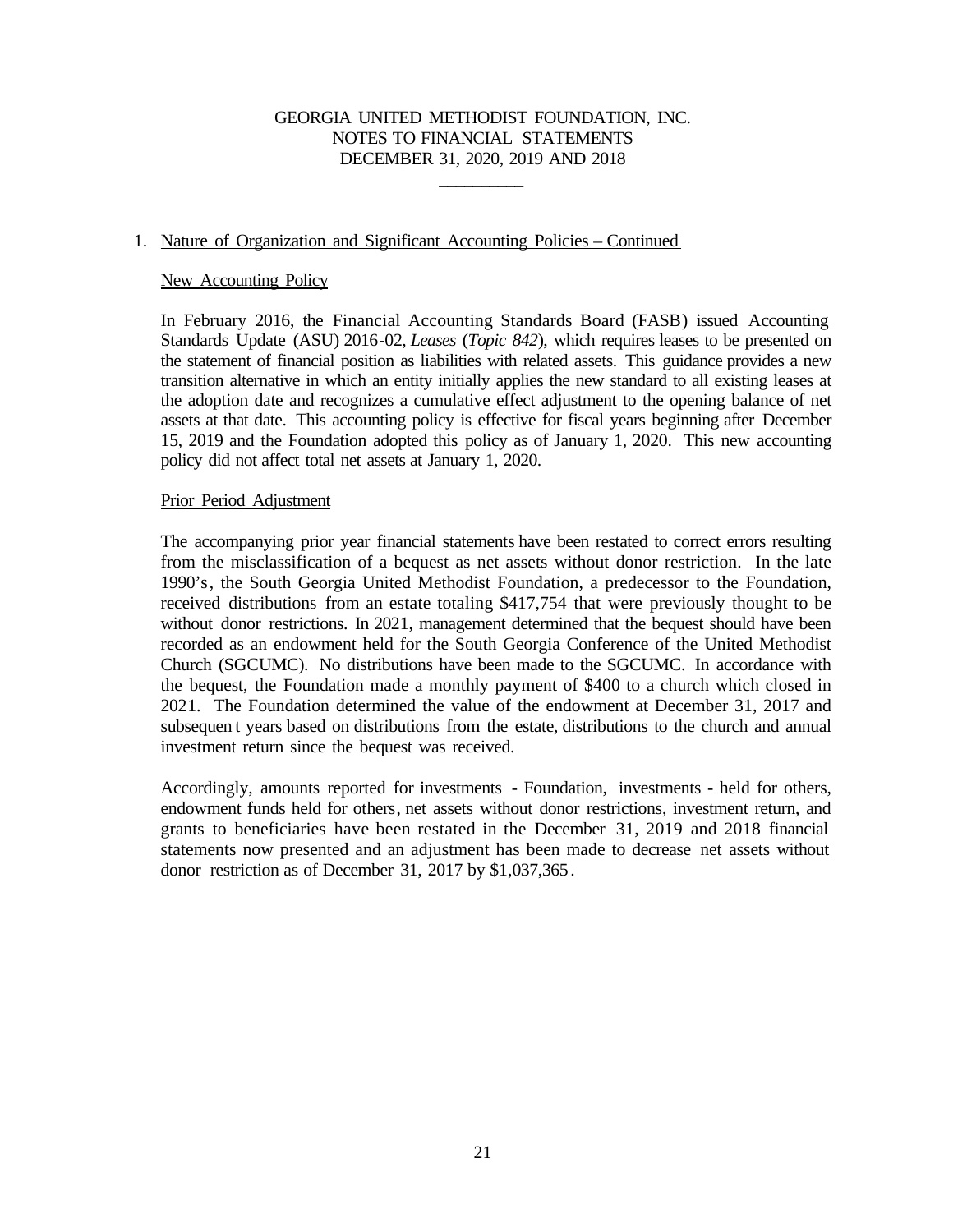\_\_\_\_\_\_\_\_\_\_

# 1. Nature of Organization and Significant Accounting Policies – Continued

### Prior Period Adjustment - Continued

These corrections resulted in the following restatements as of December 31:

|                                       | 2019              | 2018              |
|---------------------------------------|-------------------|-------------------|
| <b>Investments - Foundation</b>       |                   |                   |
| as previously reported                | \$<br>10,731,562  | \$<br>9,148,754   |
| Adjustment:                           | (1, 197, 422)     | (980, 624)        |
| <b>Investments</b> - Foundation       |                   |                   |
| restated                              | \$<br>9,534,140   | \$<br>8,168,130   |
| Investments - held for others         |                   |                   |
| as previously reported                | \$<br>132,450,694 | \$<br>105,872,178 |
| Adjustment:                           | 1,197,422         | 980,624           |
| Investments - held for others         |                   |                   |
| restated                              | \$<br>133,648,116 | \$<br>106,852,802 |
| Endowment funds held for others       |                   |                   |
| as previously reported                | \$<br>19,138,741  | \$<br>16,097,477  |
| Adjustment:                           | 1,197,422         | 980,624           |
| Endowment funds held for others       |                   |                   |
| restated                              | \$<br>20,336,163  | \$<br>17,078,101  |
| Net assets without donor restrictions |                   |                   |
| as previously reported                | \$<br>8,265,542   | \$<br>7,041,587   |
| Adjustment:                           | (1, 197, 422)     | (980, 624)        |
| Net assets without donor restrictions |                   |                   |
| restated                              | \$<br>7,068,120   | \$<br>6,060,963   |
|                                       |                   |                   |
| Investment return (loss)              |                   |                   |
| as previously reported                | \$<br>1,630,847   | \$<br>(352, 137)  |
| Adjustment:                           | (221, 598)        | 51,941            |
| Investment return (loss)<br>restated  | \$<br>1,409,249   | \$<br>(300, 196)  |
|                                       |                   |                   |
| Investment management expense         |                   |                   |
| as previously reported                | \$<br>684,590     | \$<br>671,137     |
| Adjustment:                           | (4,800)           | (4,800)           |
| Investment management expense         |                   |                   |
| restated                              | \$<br>679,790     | \$<br>666,337     |
|                                       |                   |                   |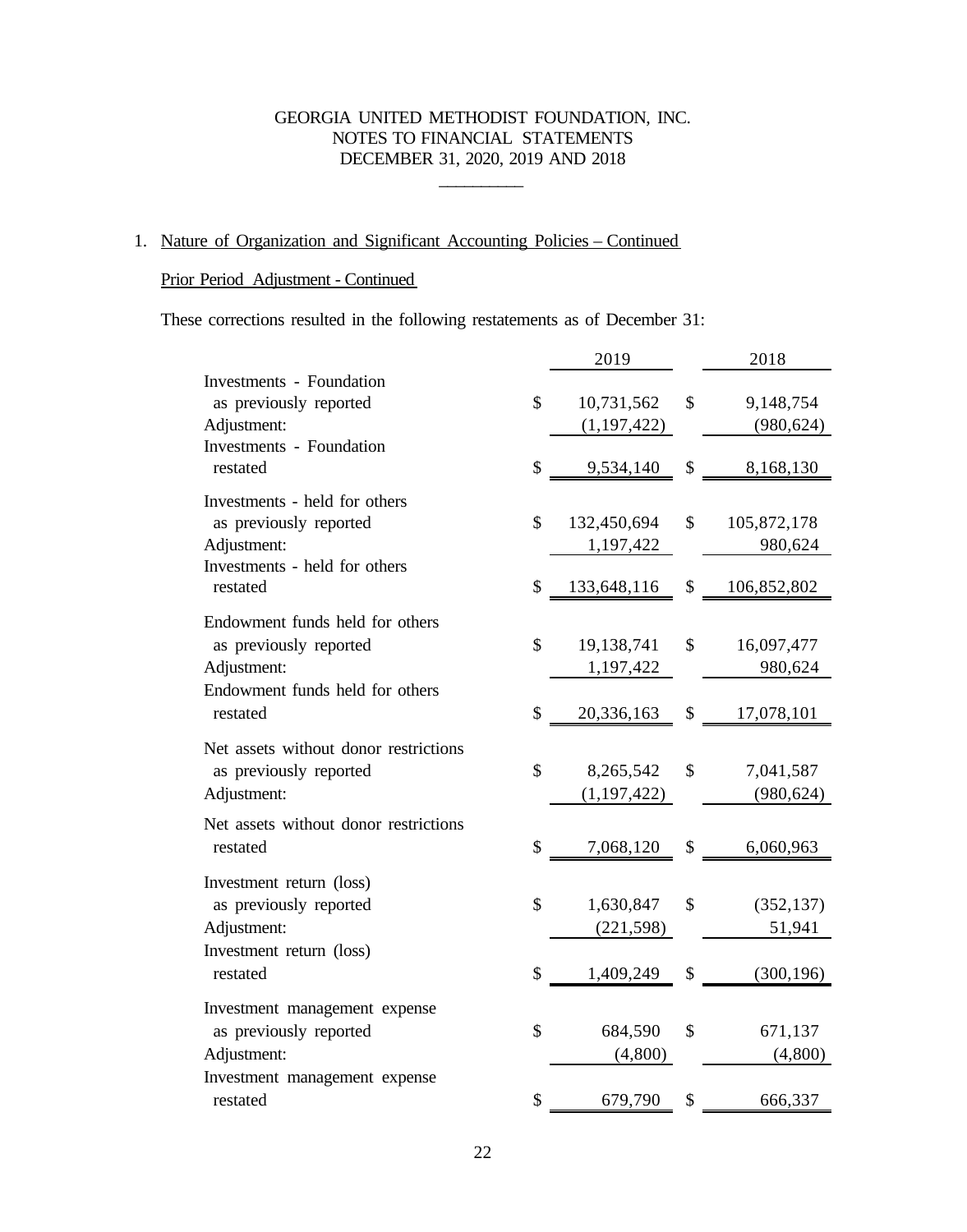\_\_\_\_\_\_\_\_\_\_

#### 2. Liquidity and Availability of Financial Assets

The Foundation's primary programs are loans and certificates ("Loan Program"); investment management; and planned giving and training.

#### *Loans and Certificates Program*

The Foundation issues unsecured promissory notes payable in the form of Term Certificates ("Certificates") to fund its Loan Program. The Foundation's principal sources of cash for repayment of the Certificates ' principal and interest are loan payments, interest earned on those loans, unrestricted income from other investments, proceeds from the sale of new Certificates, reinvestment or rollover of maturing Certificates, and other unrestricted assets and funds of the Foundation. The Foundation has structured the Loan Program such that the interest payment obligations on outstanding Certificates and direct administrative cost of the Loan Program will be fully funded from interest payments received on loans made through the Loan Program.

The Foundation has a policy of maintaining reasonable reserves in relation to its obligations under the Certificates. In accordance with this policy, the Foundation maintains a portion of its unrestricted assets in investments which are liquid or easily liquidated. The Foundation intends to maintain such investments in an amount deemed sufficient to meet normal interest payments as they accrue and to repay principal amounts on outstanding certificate obligations as they are presently projected to mature. To this end, the Foundation maintains a liquidity reserve.

Loans are funded through proceeds of certificate sales, regular loan payments and earnings from existing mortgage loans. In addition, the Foundation has, from time to time, sold participation rights in certain of its loans to third party financial institutions or to other nonprofit foundations.

#### *Other Programs and Administrative Functions*

Contributions, asset management fees, and unrestricted fund appropriations fund the remaining programs and general and administrative costs of the Foundation. The Foundation maintains unrestricted investments, which may be used to fund general expenditures of the Foundation. The Foundation receives contributions with and without donor restrictions. Because donor restrictions require funds to be used in a particular manner or in a future period, the Foundation maintains these restricted funds so that they are available to meet those responsibilities as they are required to be met. Accordingly, these financial assets are not available to the Foundation for its general expenditures. General expenditures may be incurred for program or general and administrative purposes.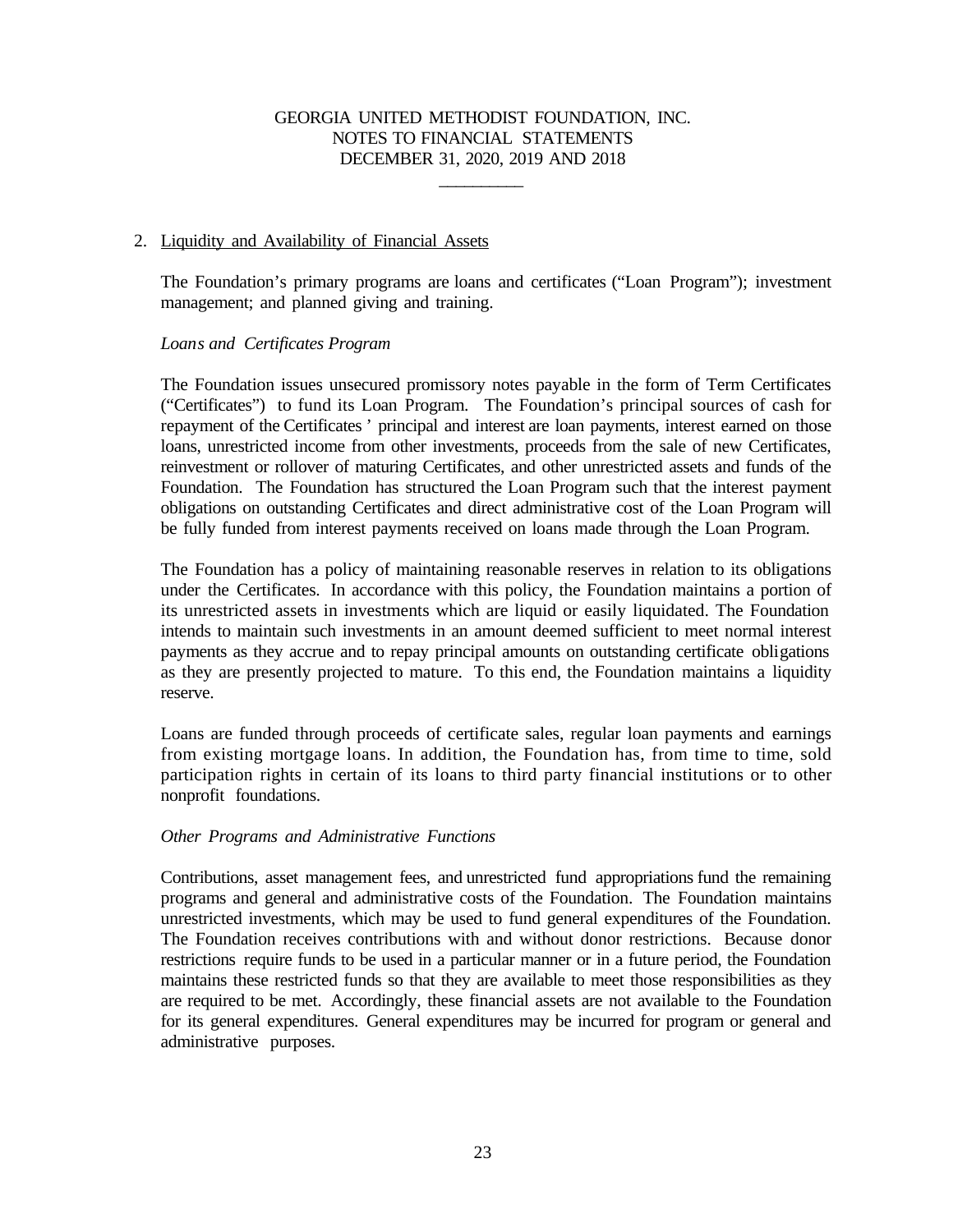\_\_\_\_\_\_\_\_\_\_

#### 2. Liquidity and Availability of Financial Assets – Continued

#### *Funds Available for General Expenditures*

The Foundation's financial assets at December 31 (reduced by amounts that are not available for general use because of contractual, donor-imposed, or internal restrictions) available within one year after this date to satisfy liabilities at this date and for future general expenditure are in the following table. The Foundation manages investments for United Methodist and other affiliated organizations. These investments are not included in financial assets available since they are managed on behalf of these other entities and are not available to the Foundation.

|                                        |                    | <b>Restated</b>                         | <b>Restated</b> |
|----------------------------------------|--------------------|-----------------------------------------|-----------------|
|                                        | 2020               | 2019                                    | 2018            |
| \$<br>Cash and cash equivalents        | 10,069,874<br>- \$ | 9,652,143 \$                            | 7,717,464       |
| Certificates of deposit                | 2,408,171          | 2,359,473                               | 2,814,153       |
| Accounts and interest receivable       | 51,019             | 42,847                                  | 39,176          |
| <b>Investments</b> - Foundation        | 11,545,892         | 9,534,140                               | 8,168,130       |
| Loans receivable, net                  | 31,050,815         | 27,319,207                              | 26,668,419      |
| Cash surrender value of life insurance | 174,801            | 163,775                                 | 152,304         |
| Total financial assets                 | 55,300,572         | 49,071,585                              | 45,559,646      |
| Adjustments:                           |                    |                                         |                 |
| Perpetual restriction on investments   | (133, 163)         | (133, 163)                              | (133, 163)      |
| Purpose restriction on investments     | (70,646)           | (19,703)                                | (18,595)        |
| Donor advised funds in investments     | (2,447,047)        | (2,018,842)                             | (1,693,882)     |
| Loans receivable due after one year    | (26, 212, 767)     | (23,371,141)                            | (24,320,517)    |
| Liquidity reserve                      | (2,232,984)        | (1,978,754)                             | (2,038,196)     |
| Other board designated                 | (446, 687)         | (375, 732)                              | (316,111)       |
| \$                                     | 23,757,278<br>\$   | 21,174,250<br>$\boldsymbol{\mathsf{S}}$ | 17,039,182      |

The Foundation structures its financial assets to be available as its general expenditure, liabilities, and other obligations come due. In addition to financial assets available to meet general expenditures over the next twelve months, the Foundation operates with a balanced budget and anticipates having sufficient resources to cover general expenditures. Amounts not available include internally designated amounts that could be made available if necessary. As described in Note 7, The Foundation also maintains a line of credit in the amount of \$750,000, which it could draw upon in the event of an unanticipated liquidity event.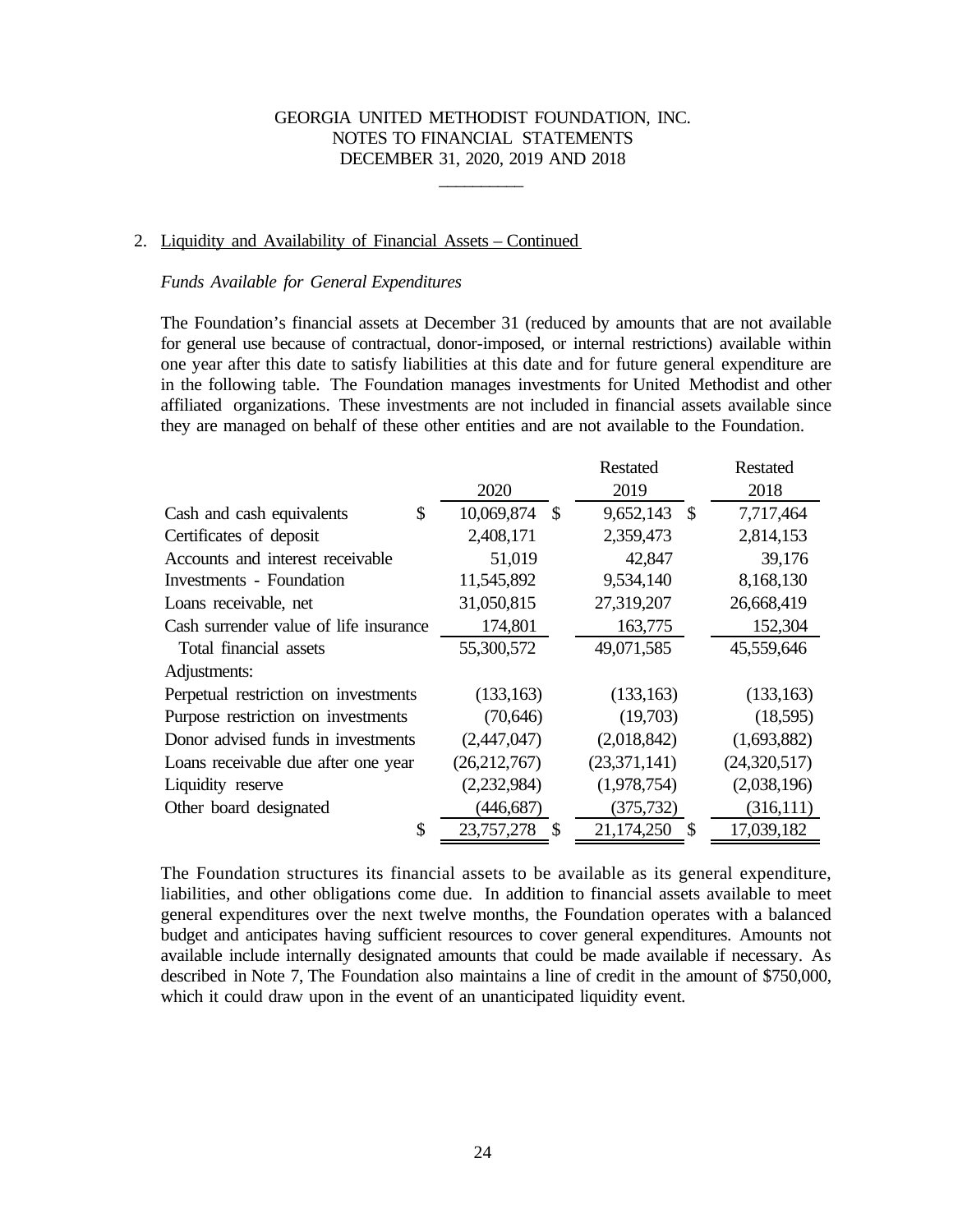\_\_\_\_\_\_\_\_\_\_

#### 2. Liquidity and Availability of Financial Assets – Continued

During 2020, the global coronavirus pandemic threatened the U.S. and global economies. It is uncertain how this will impact financial markets and consumer confidence and how it may affect the operations, investments, funding and contribution income of the Foundation in the near future. While the Foundation believes it has the resources to continue its programs, its ability to do so, and the extent to which it continues, may be dependent on many interdependent factors.

Continuation of current conditions could impair the ability of borrowers to repay outstanding loans and increase the Foundation's allowance for credit losses, impair the collateral values, or cause an outflow of deposits. The Foundation's ability to meet its obligations for certificate s might be impaired. The decline in the U.S. and global stocks market could result in a decrease in asset management fees and investment income available for drawdown from the Foundation's endowment.

To assist with operational cash flow during the pandemic, the Foundation received a forgivable loan totaling \$163,300 from the United States Small Business Administration's (SBA) Paycheck Protection Program (PPP), as further described in Note 8.

#### 3. Investment Assets

The Foundation's U.S. Equity Fund, International Equity Fund, Fixed Income Fund and Multiple Asset Fund are each comprised of one private fund established by Wespath Benefits and Investments of The United Methodist Church (Wespath). All funds are managed through Wespath Investment Management, which is the investment management division of Wespath. Wespath follows a policy of socially responsible investing. This policy is mandated by the United Methodist Church for all United Methodist entities including the Foundation. The Foundation's choice of using these funds is to ensure that the Foundation's investments comply with the investment policy set forth in The Book of Discipline of the United Methodist Church. Amounts up to \$2,000,000 in private funds held by Wespath can be redeemed daily without a redemption notice period. Redemption s over \$2,000,000 may require a 15 day notice period.

Unsecured Promissory Notes Payable issued by the Foundation essentially are deposit instruments carried at cost, which approximates fair value and are considered Level 1 investments. The Foundation held money market funds and cash comprising 3% of total investment assets at December 31, 2020, 2019 and 2018. Money market funds are carried at their cost value, which approxima tes fair value and are Level 1 investments.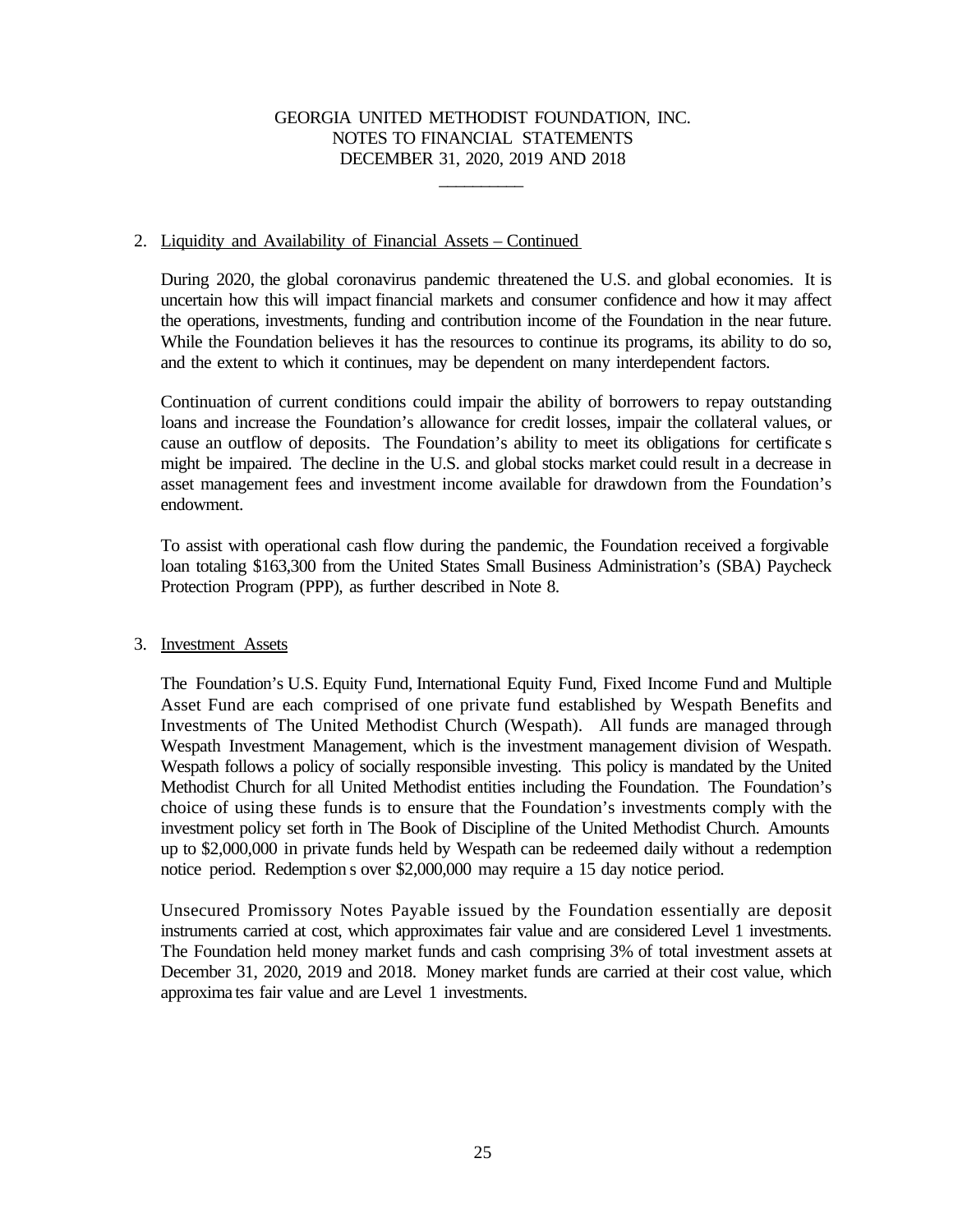\_\_\_\_\_\_\_\_\_\_

#### 3. Investment Assets – Continued

- The Wespath U.S. Equity Fund is comprised of a broadly diversified portfolio of primarily U.S. stocks, publicly traded U.S. based real estate investment trusts, limited partnership interests in private U.S. real estate and other private investments of U.S companies, and equity index futures of U.S. stock indexes. The fund is valued using the underlying net asset value.
- The Wespath International Equity Fund is comprised of non-U.S. domiciled, publicly owned equities, and to a lesser extent, international privately -owned companies, private real estate and equity index futures. The fund is valued using the underlying net asset value.
- The Wespath Fixed Income Fund is comprised of primarily U.S. traded fixed income  $\bullet$ securities, fixed income securities denominated in currencies other than the U.S. dollar, and privately placed loans originated by the Positive Social Purpose Lending Program. The fund is valued using the underlying net asset value.
- The Wespath Multiple Asset Fund is a combination of several other Wespath Funds  $\bullet$ managed by over fifty investment managers. These managers provide the fund with broad diversification of holdings in a variety of U.S. and non-U.S. securities. These include stocks, traditional bonds, inflation-linked bonds, real estate investment trusts, securities, commodities, interest in private equity and private real estate partnerships, and participation interests in loans. The fund is valued using the underlying net asset value.
- The Wespath Inflation Protection Fund is comprised of a combination of U.S. and non-U.S. domiciled fixed income securities, commodity future contracts and senior secured loans. The fund is valued using the underlying net asset value.

| Description               | 12/31/2020       | Level 1    | Net Asset<br>Value (a) |
|---------------------------|------------------|------------|------------------------|
| Money market funds        | \$<br>453,561 \$ | 453,561 \$ |                        |
| Non-publicly traded funds |                  |            |                        |
| U.S. equity               | 5,665,932        |            | 5,665,932              |
| International equity      | 1,666,833        |            | 1,666,833              |
| Fixed income              | 3,759,566        |            | 3,759,566              |
|                           | \$<br>11,545,892 | 453,561    | 11,092,331             |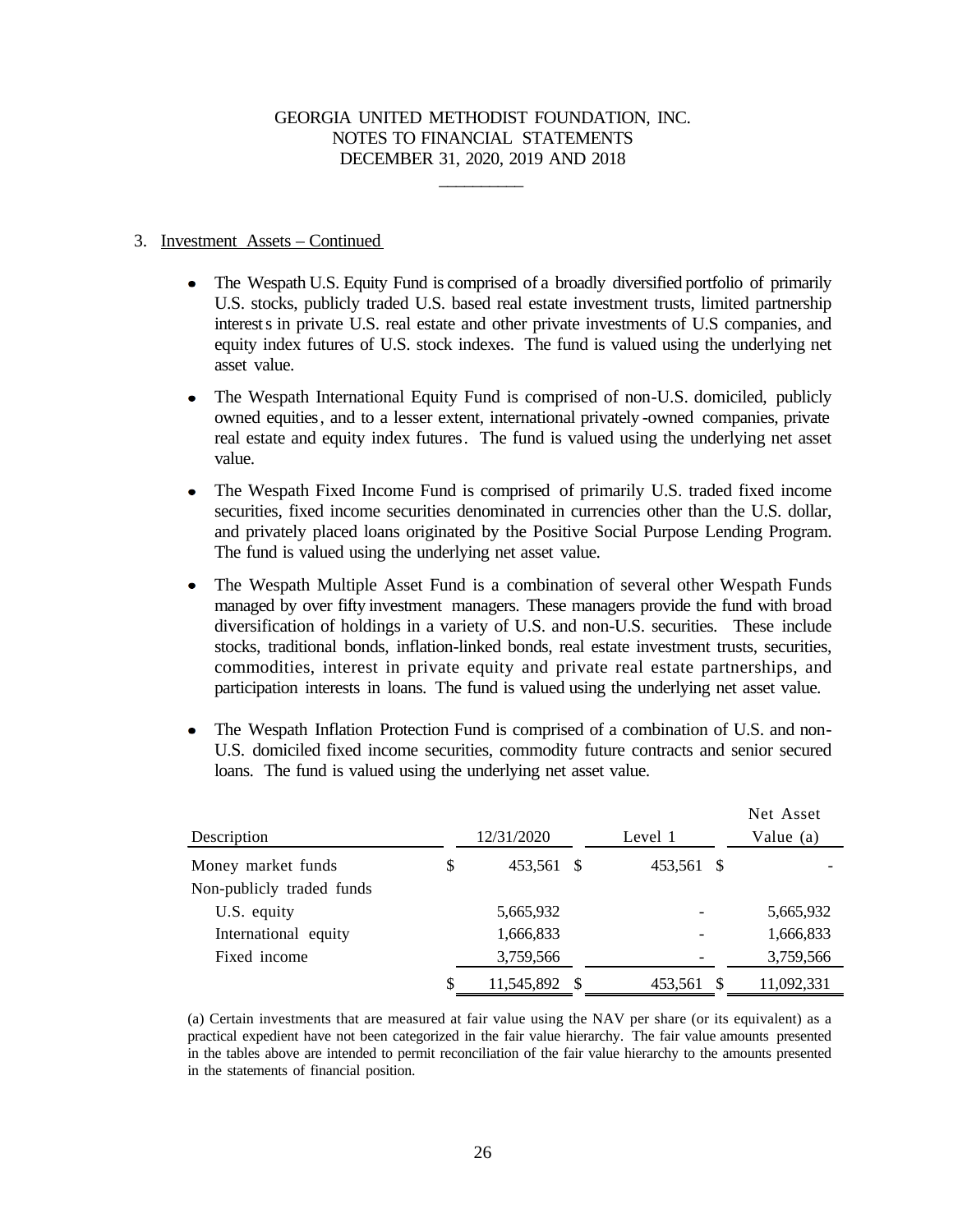\_\_\_\_\_\_\_\_\_\_

#### 3. Investment Assets – Continued

|                           | Restated           |                              | Net Asset   |
|---------------------------|--------------------|------------------------------|-------------|
| Description               | 12/31/2019         | Level 1                      | Value $(a)$ |
| Money market funds        | \$<br>347,870 \$   | 347,870<br>- S               |             |
| Non-publicly traded funds |                    |                              |             |
| U.S. equity               | 4,678,369          | $\qquad \qquad$              | 4,678,369   |
| International equity      | 1,367,793          | $\qquad \qquad \blacksquare$ | 1,367,793   |
| Fixed income              | 3,140,108          |                              | 3,140,108   |
|                           | \$<br>9,534,140 \$ | 347,870                      | 9,186,270   |

(a) Certain investments that are measured at fair value using the NAV per share (or its equivalent) as a practical expedient have not been categorized in the fair value hierarchy. The fair value amounts presented in the tables above are intended to permit reconciliation of the fair value hierarchy to the amounts presented in the statements of financial position.

|                           | Restated         |            | Net Asset   |
|---------------------------|------------------|------------|-------------|
| Description               | 12/31/2018       | Level 1    | Value $(a)$ |
| Money market funds        | \$<br>303,881 \$ | 303,881 \$ |             |
| Non-publicly traded funds |                  |            |             |
| U.S. equity               | 3,980,878        |            | 3,980,878   |
| International equity      | 1,160,140        |            | 1,160,140   |
| Fixed income              | 2,723,231        |            | 2,723,231   |
|                           | \$<br>8,168,130  | 303,881    | 7,864,249   |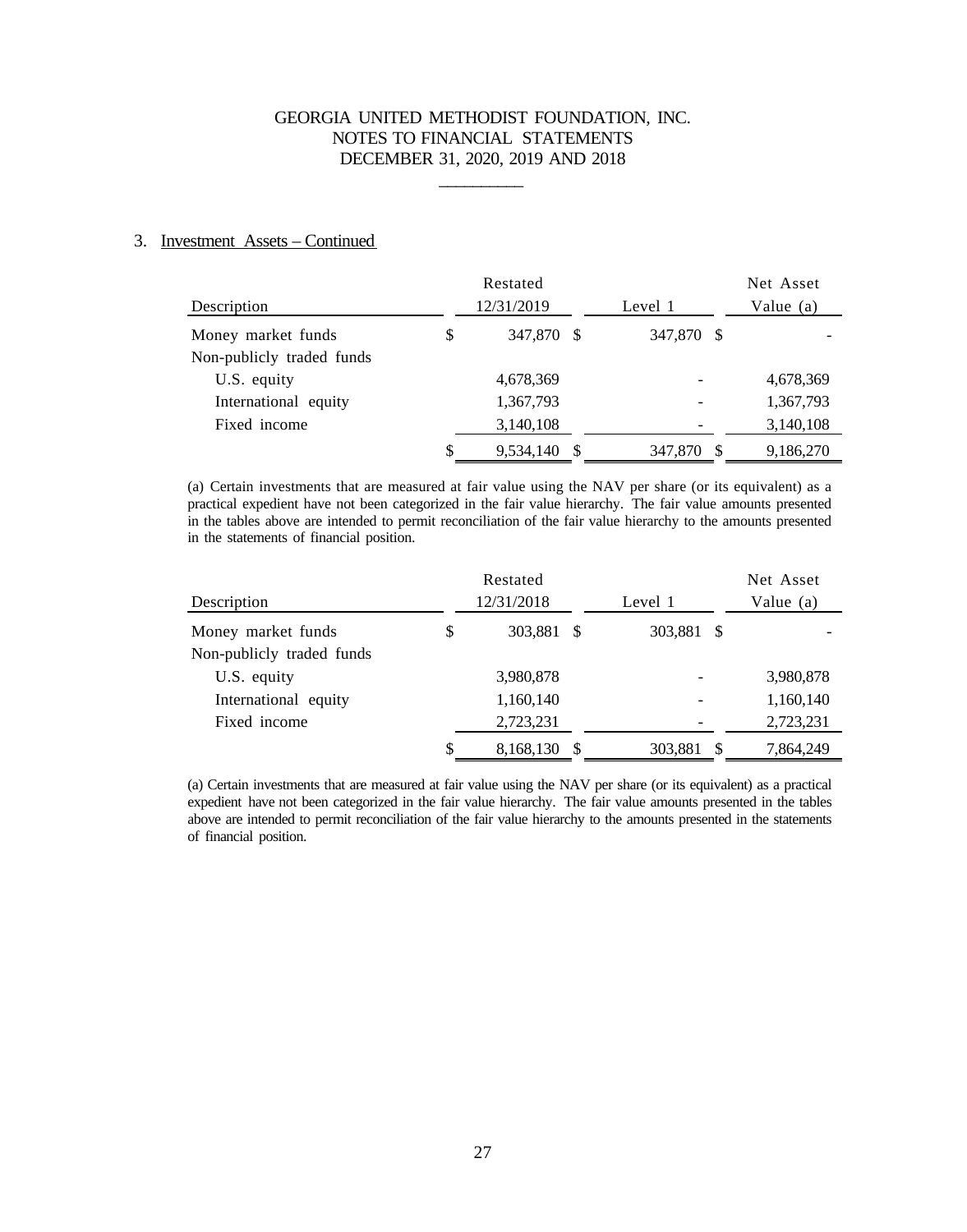\_\_\_\_\_\_\_\_\_\_

#### 3. Investment Assets – Continued

With regard to the investments that the Foundation manages and holds for the United Methodist churches, affiliated institutions, other agencies and for the benefit of church members, these investments are broken down into the following investment management categories:

|                                   |             | Restated    |              | Restated    |
|-----------------------------------|-------------|-------------|--------------|-------------|
|                                   | 2020        | 2019        |              | 2018        |
| Managed funds held for others     | 154,110,861 | 111,283,143 | <sup>S</sup> | 87,972,375  |
| Endowment funds held for others   | 24,803,594  | 20,336,163  |              | 17,078,101  |
| Gift annuities and charitable     |             |             |              |             |
| remainder trusts                  | 1,913,653   | 2,028,810   |              | 1,802,326   |
| Total investments held for others | 180,828,108 | 133,648,116 |              | 106,852,802 |

These investments held for others are stated at fair value and are summarized as follows by category of type of investment:

| Description                          | 12/31/2020         |              | Level 1      | Net Asset<br>Value (a) |
|--------------------------------------|--------------------|--------------|--------------|------------------------|
| Money market funds                   | \$<br>2,788,351 \$ |              | 2,788,351 \$ |                        |
| Certificates of deposit              | 750,000            |              | 750,000      |                        |
| Exchange traded equity mutual funds: |                    |              |              |                        |
| Large cap U.S. equity                | 424,705            |              | 424,705      |                        |
| Mid cap U.S. equity                  | 50,591             |              | 50,591       |                        |
| Unsecured promissory notes issued    |                    |              |              |                        |
| by the Foundation                    | 6,940,714          |              | 6,940,714    |                        |
| Common stocks                        | 21,620             |              | 21,620       |                        |
| Non-publicly traded funds:           |                    |              |              |                        |
| U.S. equity                          | 77,663,277         |              |              | 77,663,277             |
| International equity                 | 27,508,657         |              |              | 27,508,657             |
| Multiple asset                       | 13,296,475         |              |              | 13,296,475             |
| Fixed income                         | 49,133,718         |              |              | 49, 133, 718           |
| Inflation protection                 | 2,250,000          |              |              | 2,250,000              |
|                                      | 180,828,108        | $\mathbb{S}$ | 10,975,981   | \$169,852,127          |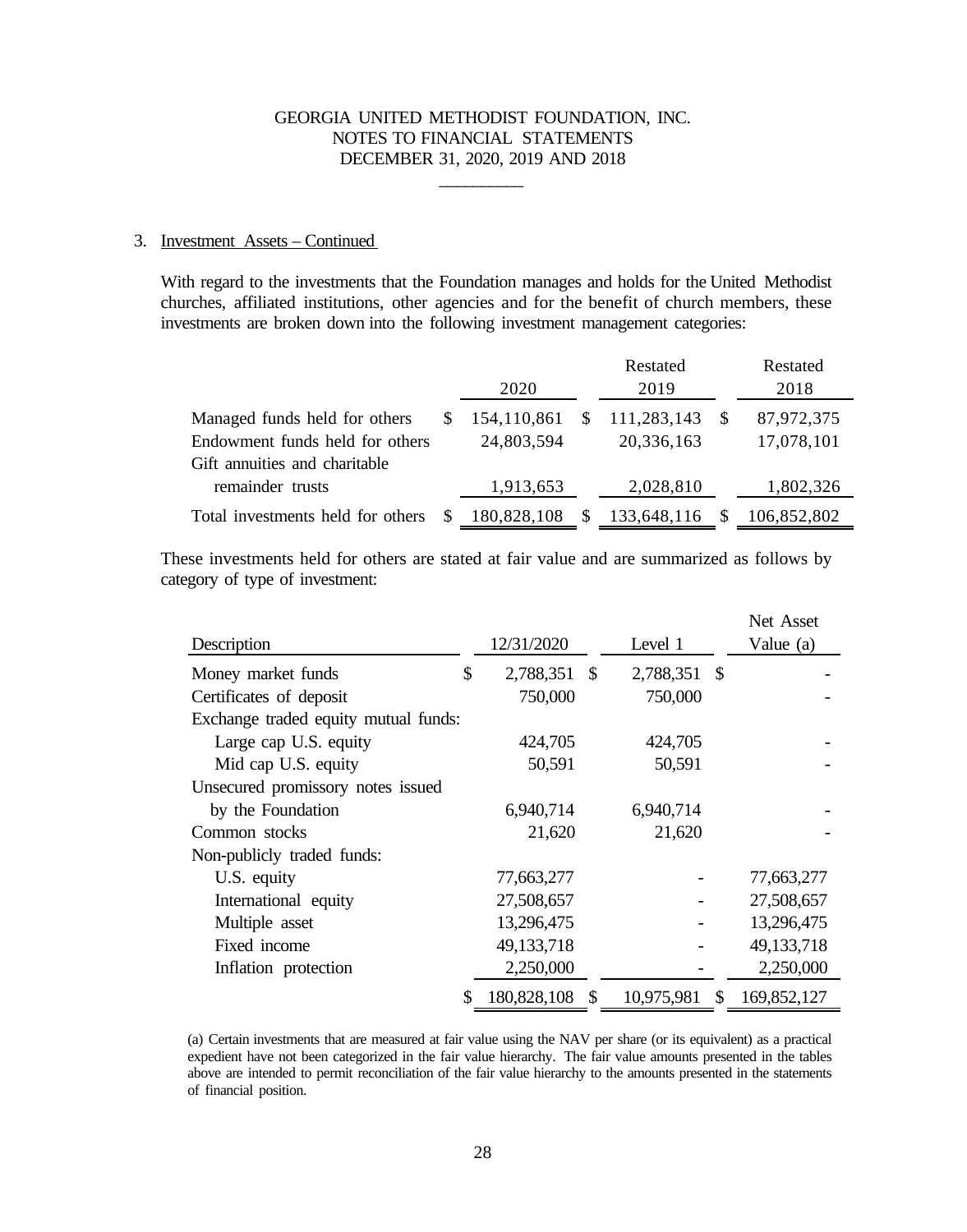\_\_\_\_\_\_\_\_\_\_

### 3. Investment Assets – Continued

|                                      | Restated           |                                          | Net Asset  |
|--------------------------------------|--------------------|------------------------------------------|------------|
| Description                          | 12/31/2019         | Level 1                                  | Value (a)  |
| Money market funds                   | \$<br>1,260,898 \$ | 1,260,898 \$                             |            |
| Certificates of deposit              | 2,000,000          | 2,000,000                                |            |
| Exchange traded equity mutual funds: |                    |                                          |            |
| Large cap U.S. equity                | 378,188            | 378,188                                  |            |
| Mid cap U.S. equity                  | 55,577             | 55,577                                   |            |
| Unsecured promissory notes issued    |                    |                                          |            |
| by the Foundation                    | 6,481,622          | 6,481,622                                |            |
| Common stocks                        | 15,240             | 15,240                                   |            |
| Non-publicly traded funds:           |                    |                                          |            |
| U.S. equity                          | 58,119,305         |                                          | 58,119,305 |
| International equity                 | 16,961,381         |                                          | 16,961,381 |
| Multiple asset                       | 10,990,213         |                                          | 10,990,213 |
| Fixed income                         | 37,385,692         |                                          | 37,385,692 |
|                                      |                    | 133,648,116 \$ 10,191,525 \$ 123,456,591 |            |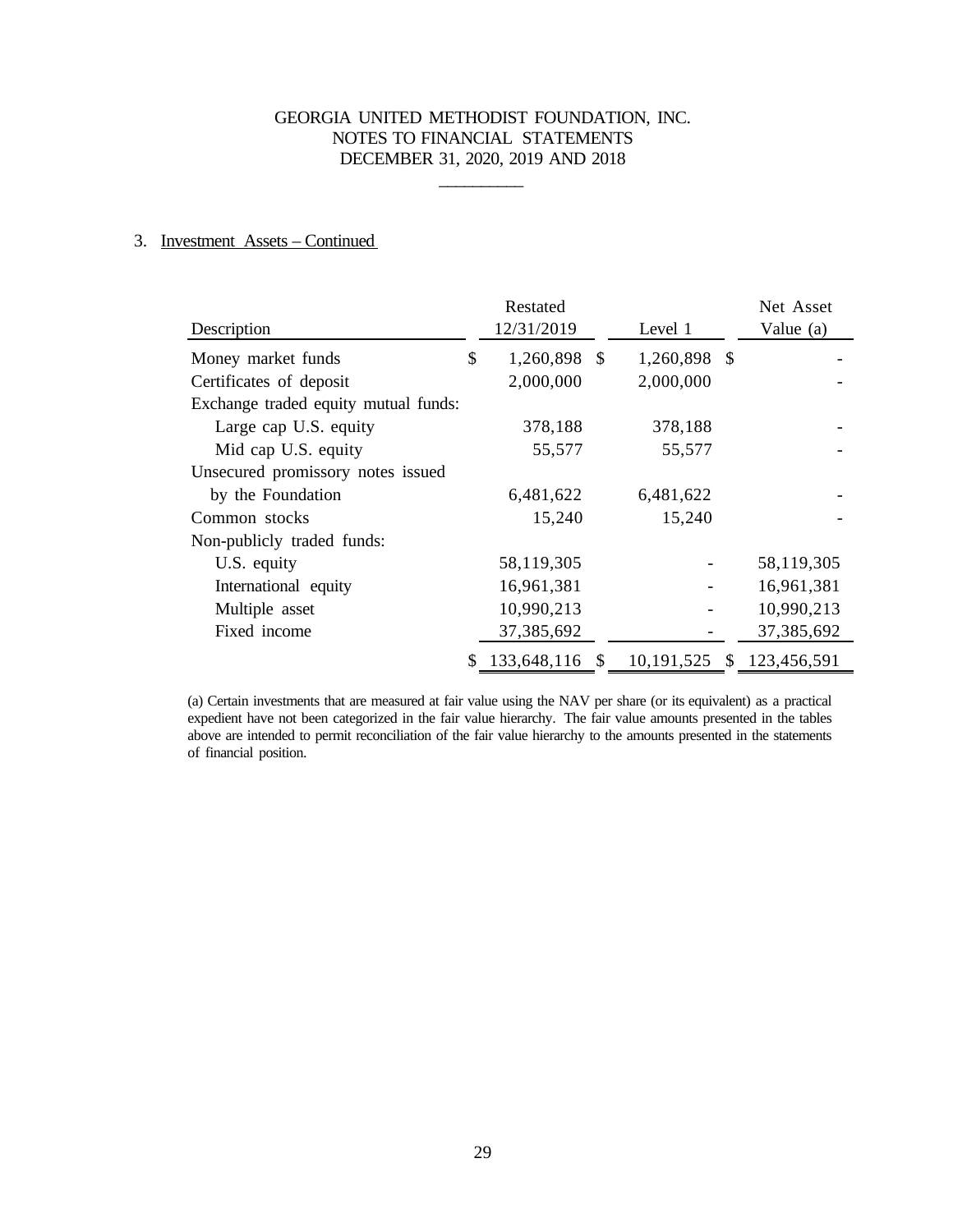\_\_\_\_\_\_\_\_\_\_

#### 3. Investment Assets – Continued

|                                      | Restated                     |              | Net Asset    |
|--------------------------------------|------------------------------|--------------|--------------|
| Description                          | 12/31/2018                   | Level 1      | Value (a)    |
| Money market funds                   | \$<br>1,494,440 \$           | 1,494,440 \$ |              |
| Certificates of deposit              | 2,000,000                    | 2,000,000    |              |
| Exchange traded equity mutual funds: |                              |              |              |
| Large cap U.S. equity                | 267,213                      | 267,213      |              |
| Mid cap U.S. equity                  | 46,977                       | 46,977       |              |
| Unsecured promissory notes issued    |                              |              |              |
| by the Foundation                    | 6,250,028                    | 6,250,028    |              |
| Common stocks                        | 25,034                       | 25,034       |              |
| Non-publicly traded funds:           |                              |              |              |
| U.S. equity                          | 46, 357, 337                 |              | 46, 357, 337 |
| International equity                 | 13,651,572                   |              | 13,651,572   |
| Multiple asset                       | 6,116,556                    |              | 6,116,556    |
| Fixed income                         | 30,643,645                   |              | 30,643,645   |
|                                      | 106,852,802 \$ 10,083,692 \$ |              | 96,769,110   |

(a) Certain investments that are measured at fair value using the NAV per share (or its equivalent) as a practical expedient have not been categorized in the fair value hierarchy. The fair value amounts presented in the tables above are intended to permit reconciliation of the fair value hierarchy to the amounts presented in the statements of financial position.

The total amount of unsecured promissory notes payable issued by the Foundation and included in the above investment categories was \$6,940,714 , \$6,481,622 , and \$6,250,028 at December 31, 2020, 2019 and 2018, respectively. Accordingly, these amounts have been reflected as reductions in the statements of financial position.

#### 4. Loans Receivable, Net

The Foundation's loan portfolio consists of loans to churches and entities associated with the Annual Conference s, and these loans were made out of a pool of funds invested with the Foundation through the Loan Program. The Foundation approves these loans based upon specific Board approved criteria, and most loans are secured by the individual entity's land, buildings, and equipment. In order to reduce its risk and to diversify the portfolio, the Foundation, under terms and limits established by the Board of Trustees, may sell portions of larger loans to other entities in the form of participations.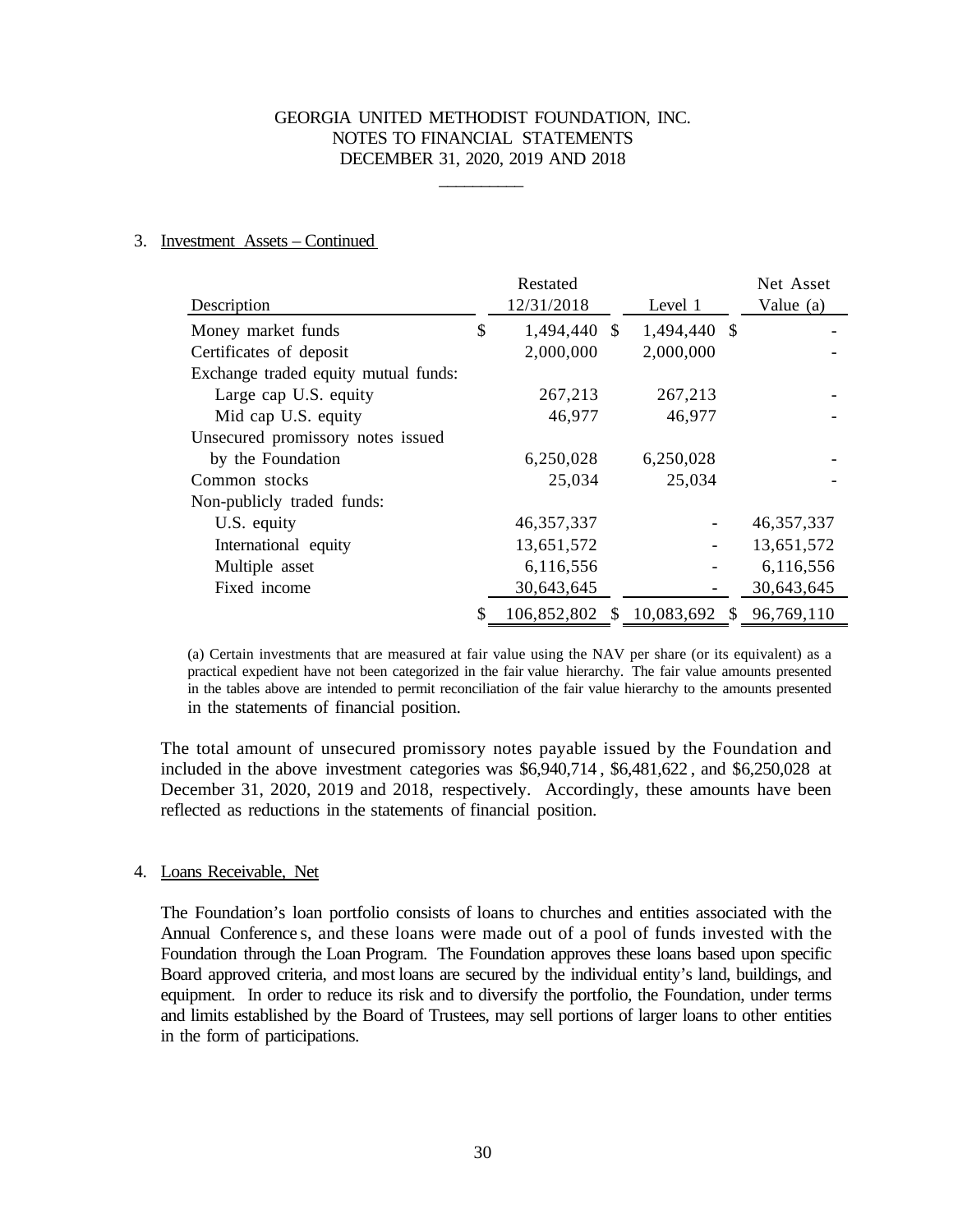\_\_\_\_\_\_\_\_\_\_

#### 4. Loans Receivable, Net – Continued

The purpose of the Foundation's loan program is to make first-lien mortgage loans to church congregations, districts, mission institutions, and extension agencies within the Annual Conferences for the purchase, construction, expansion, or major improvements of churches, parsonages, or mission buildings or the refinancing of loans made for those purposes. Construction period loans are interest-only until the construction period is complete and the construction loan is closed into a permanent loan. Terms of the non-construction loans range from five to twenty years. Loans with terms longer than five years generally have an interest rate reset provision where the interest rate paid during the loan is reset every five years to the market rate at that time. At December 31, 2020, the Foundation's portion of the loan portfolio had interest rates ranged from 4.00% to 5.15% depending on the loan.

Major classifications of loans are as follows at December 31:

|                                 | 2020       | 2019       | 2018       |
|---------------------------------|------------|------------|------------|
| Term loans                      | 28,696,688 | 25,511,391 | 24,626,083 |
| Construction period loans       | 2,854,127  | 2,307,816  | 2,416,516  |
|                                 | 31,550,815 | 27,819,207 | 27,042,599 |
| Less: Allowance for loan losses | (500,000)  | (500,000)  | (374, 180) |
| Loans, net                      | 31,050,815 | 27,319,207 | 26,668,419 |

The Foundation considers a loan to be impaired when it is probable that it will be unable to collect all amounts due according to the original terms of the loan agreement. Impaired loans may include loans which are not accruing. Nonaccrual loans are those in which the collection of interest is not probable and all cash flows are recorded as reductions in principal. Amounts of impaired loans that are not probable of collection are charged off immediately. At December 31, 2020, 2019 and 2018, the Foundation has no loans it considered impaired.

#### 5. Allowance for Loan Losses

A summary of changes in the allowance for loan losses is as follows:

| 2020       | 2019       | 2018    |
|------------|------------|---------|
| 500,000 \$ | 374,180 \$ | 374,180 |
| -          | 125,820    |         |
| 500,000    | 500,000    | 374,180 |
|            |            |         |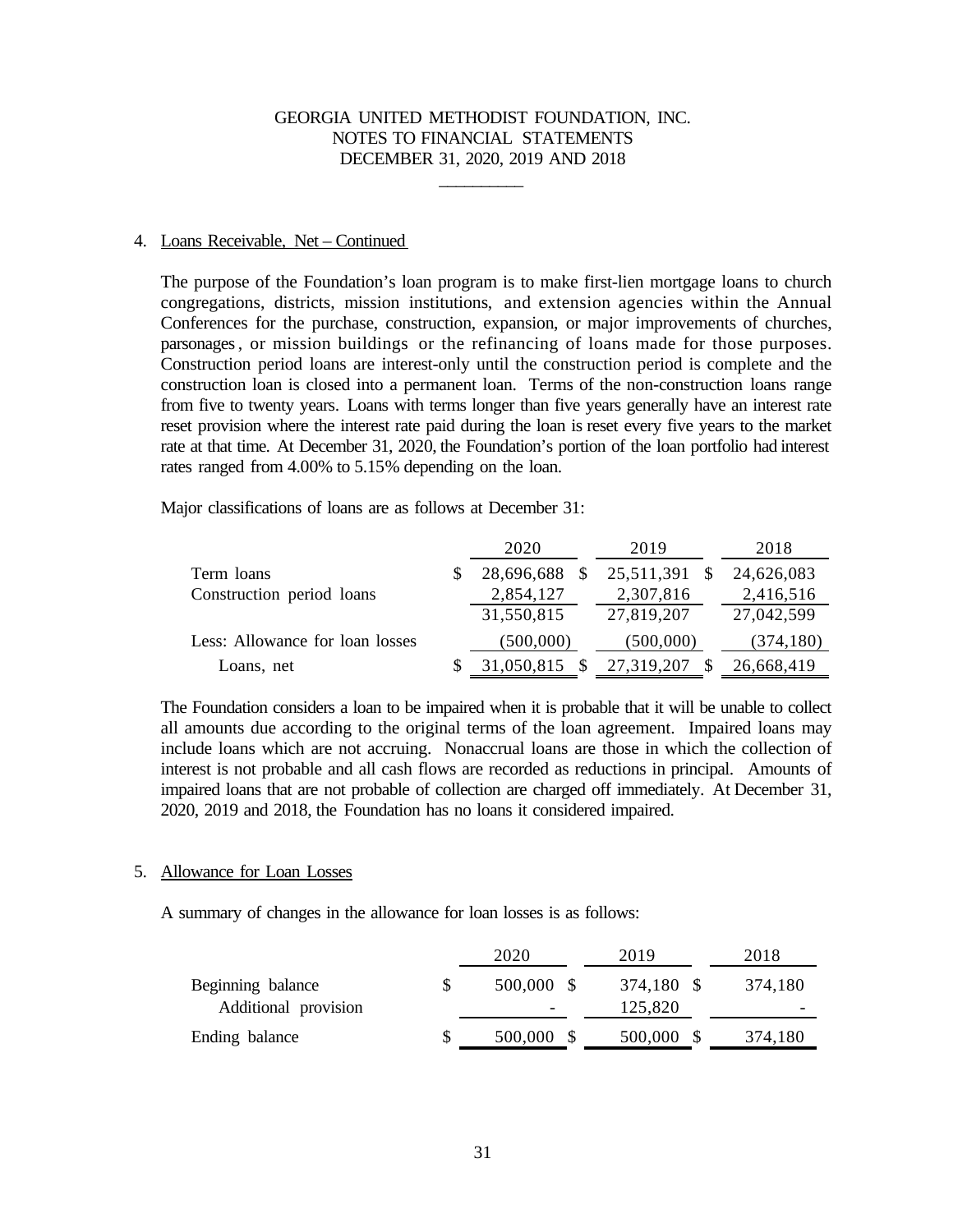\_\_\_\_\_\_\_\_\_\_

#### 6. Unsecured Promissory Notes Payable

The Foundation issues unsecured promissory notes payable in the form of Term Certificates to fund its Loan Program. These notes payable are issued in accordance with Georgia Securities Code Section 10-5-10(7), Exemptions From Registrations. The terms and conditions of these certificates are set forth in the Offering Memorandums. Under the terms of these Offering Memorandums, the funds are not revolving. When a certificate matures and is renewed, the certificate is reissued under the Offering Memorandum in effect at that time.

On August 10, 2017, the Foundation filed an Offering to issue up to \$25 million unregistered, unsecured promissory notes through August 15, 2018. On August 16, 2018, the Foundation filed an Offering to issue up to \$25 million unregistered, unsecured promissory notes through August 15, 2019. On August 16, 2019, the Foundation filed an Offering to issue up to \$25 million unregistered, unsecured promissory notes through August 15, 2020. On August 16, 2020, the Foundation filed an Offering to issue up to \$25 million unregistered, unsecured promissory notes through August 15, 2021.

Promissory notes payable (certificates) consist of the following at December 31:

|                              | 2020            | 2019       | 2018       |
|------------------------------|-----------------|------------|------------|
| One year term certificates   | $11,001,176$ \$ | 7,459,400  | 6,316,781  |
| Two year term certificates   | 4,532,756       | 2,434,439  | 1,634,184  |
| Three year term certificates | 3,129,384       | 3,982,961  | 4,979,937  |
| Four year term certificates  | 25,313,790      | 25,900,680 | 24,637,935 |
|                              | 43,977,106      | 39,777,480 | 37,568,837 |

Term notes have maturity dates ranging from one year to four years and paid interest in the range of .90% to 3.20% during 2020 depending upon the term of the certificate and the amount deposited.

#### 7. Line of Credit

The Foundation has a \$750,000 unsecured line of credit with a bank at a fixed interest rate of 5.0% and with a maturity date of December 15, 2021. The line of credit is secured with the Foundation's bank accounts and certificates of deposit at the financial institution. No balance was outstanding at December 31, 2020, 2019 and 2018.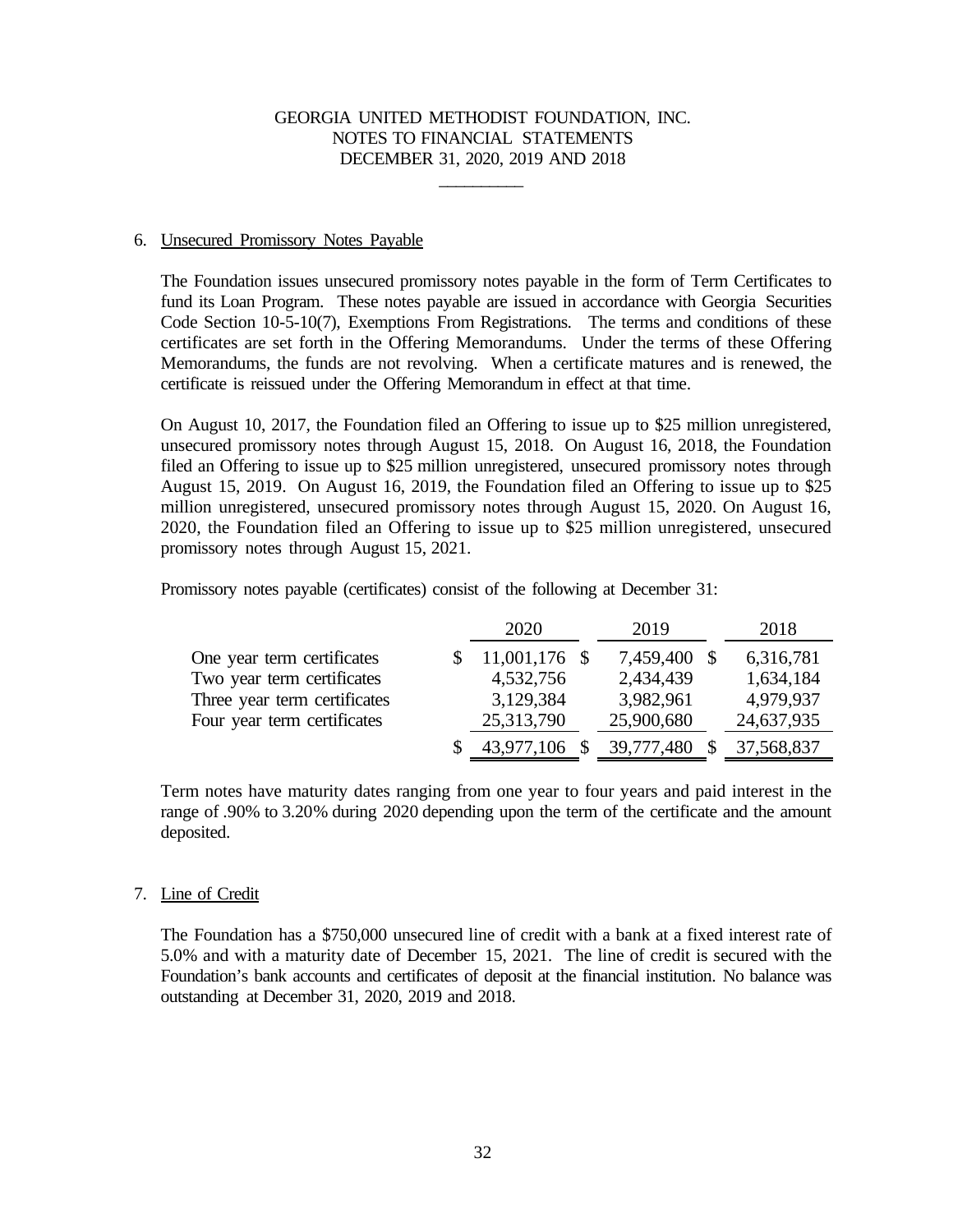\_\_\_\_\_\_\_\_\_\_

#### 8. Paycheck Protection Program Loan

During April 2020, the Foundation received a \$163,300 loan under the United States Small Business Administration's (SBA) Paycheck Protection Program (PPP), which was established to assist with operating cash flow during the global coronavirus pandemic.

 This unsecured loan bears interest at 1% and may be forgiven by the SBA, as long as the Foundation uses the loan proceeds for eligible purposes over a defined period of time. Eligible purposes include payroll, related benefits, rent, and utilities. The amount of loan forgiveness may be reduced if the Foundation terminates employees or reduces salaries during the defined period. The unforgiven portion of the loan is payable over two years with a deferral of payments to either the date the SBA remits the borrower's loan forgiveness amount to the lender, or if the borrower does not apply for loan forgiveness, ten months after the end of the borrower's loan forgiveness covered period. The loan may be prepaid at any time without penalty.

As of December 31, 2020, the Foundation had met the conditions for full forgiveness. Therefore, the proceeds of the loan are recorded as a governmental grant in the accompanying financial statements. In March 2021, the SBA approved forgiveness for the full amount of the loan.

### 9. Lease Liability

The Foundation leases its office space under an operating lease with an escalating lease payments provision. The original lease agreement has been extended and new terms agreed to per four amendments. The lease expired September 30, 2020 under the third amendment. Rent expense is paid on a monthly basis and under the third amendment totaled \$44,666, \$58,465, and \$57,039 for the years ended December 31, 2020, 2019, and 2018, respectively. The Foundation recognized the lease liability of \$44,666 and the right-of-use asset of \$44,666 at January 1, 2020.

The fourth amendment extended the lease term to September 30, 2025 and included an escalating monthly rent payment schedule. The present value of the lease payments and right-of-use asset are amortized on a straight line basis over the lease term. The Foundation recognized the lease liability of \$317,717 and the right-of-use asset of \$317,717 at October 1, 2020, which is the day the lease term commenced. Rent expense totaled \$15,261 for the year ended December 31, 2020. The lease liability was \$302,495 and the right-of-use asset were \$301,713 at December 31, 2020.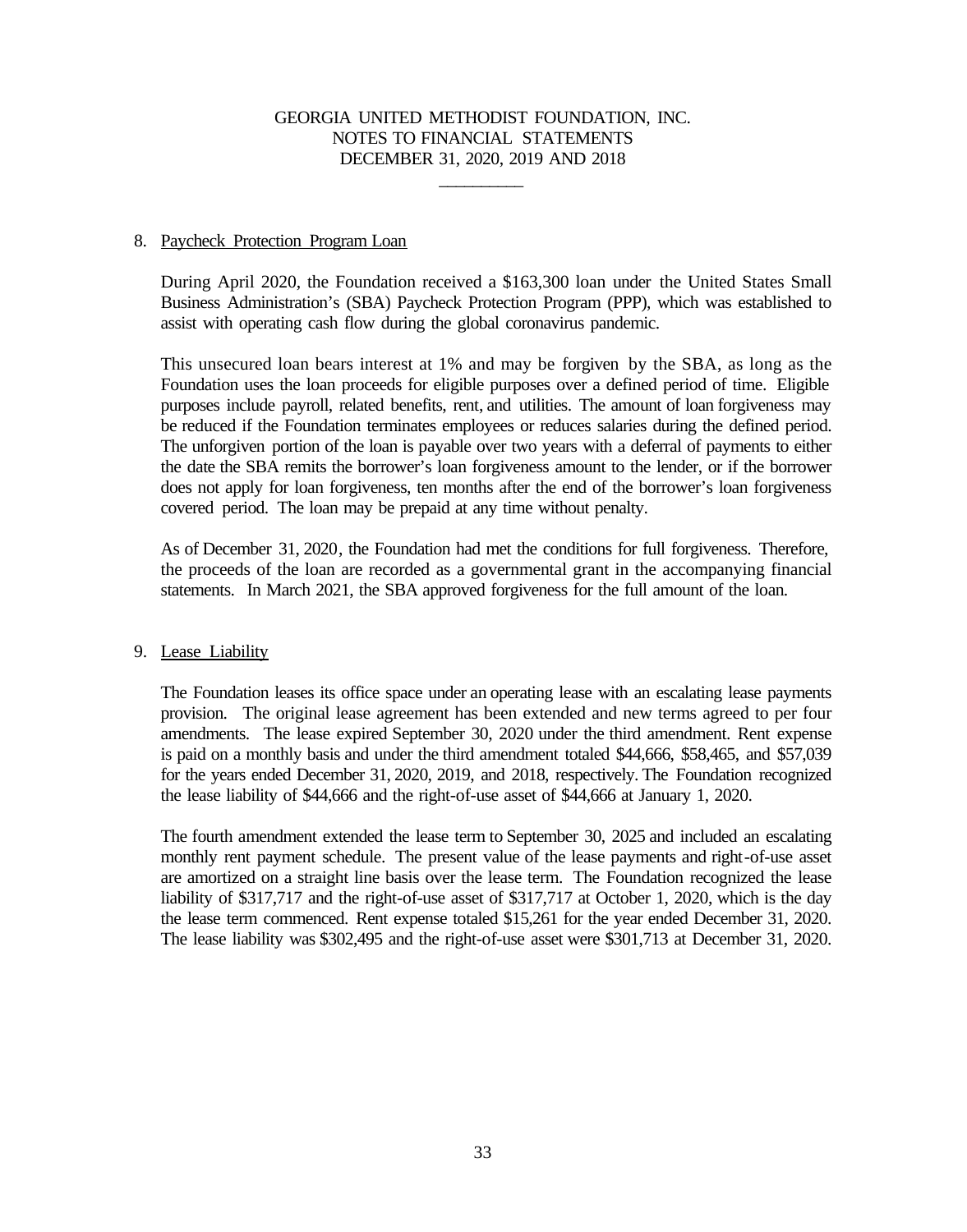\_\_\_\_\_\_\_\_\_\_

#### 9. Lease Liability – Continued

÷.

The future lease payments under this lease agreement are as follows:

| Year ended December 31,                 |               |
|-----------------------------------------|---------------|
| 2021                                    | \$<br>61,425  |
| 2022                                    | 62,960        |
| 2023                                    | 64,535        |
| 2024                                    | 66,148        |
| 2025                                    | 50,535        |
| Total lease payments                    | 305,603       |
| Present value discount at rate of 0.26% | (3,108)       |
| Lease liability                         | \$<br>302,495 |

#### 10. Designated Net Assets

Designated net assets are funds that have been designated by the Foundation's governing body for specific purposes. Designated net assets are included in net assets without donor restrictions in the statements of financial position. Designated net assets consist of the following at December 31:

|                             | 2020       | 2019                      | 2018      |
|-----------------------------|------------|---------------------------|-----------|
| Program restriction         | 286,855 \$ | 243,148 \$                | 207,286   |
| General operations          | 159,832    | 132,584                   | 108,825   |
| Liquidity reserve           | 2,232,984  | 1,978,754                 | 2,038,196 |
| Total designated net assets |            | 2,679,671 \$ 2,354,486 \$ | 2,354,307 |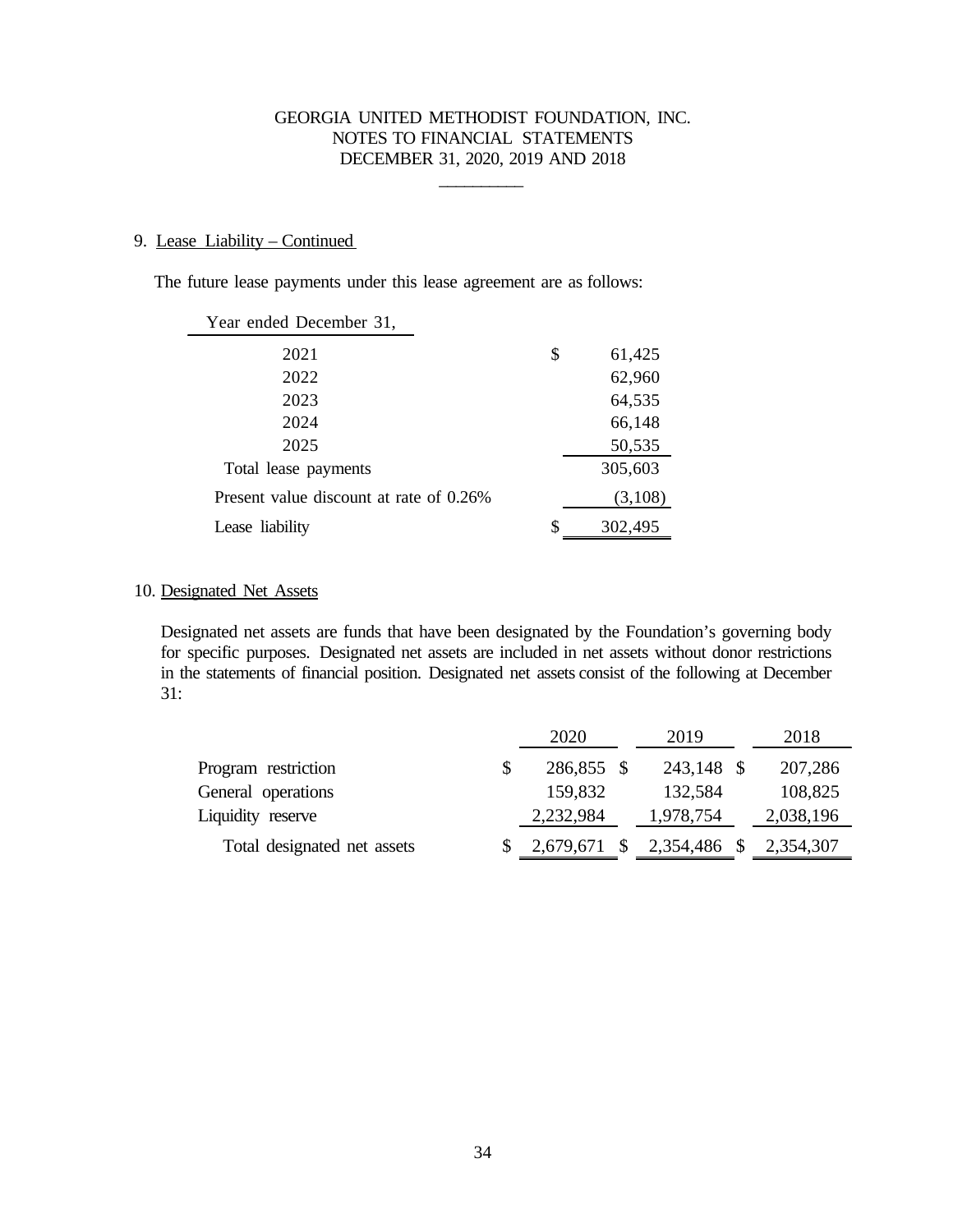\_\_\_\_\_\_\_\_\_\_

#### 11. Net Assets With Donor Restrictions

Net assets with donor restrictions consist of the following at December 31:

|                                            | 2020            | 2019              | 2018      |
|--------------------------------------------|-----------------|-------------------|-----------|
| Net assets with purpose restrictions:      |                 |                   |           |
| Donor advised funds<br>\$                  | 2,447,047<br>-S | 2,018,842 \$      | 1,693,882 |
| Split interest agreements                  | 362,007         | 325,506           | 205,776   |
| Grant fund                                 | 68,614          | 12,520            | 4,060     |
| Clergy financial leadership academy        | 650             | 5,801             | 13,153    |
| <b>Missions</b>                            | 1,382           | 1,382             | 1,382     |
| Total net assets with purpose restrictions | 2,879,700       | 2,364,051         | 1,918,253 |
| Net assets perpetual in nature             |                 |                   |           |
| General operations                         | 133,163         | 133,163           | 133,163   |
| Total net assets perpetual in nature       | 133,163         | 133,163           | 133,163   |
| Total net assets with donor                |                 |                   |           |
| restrictions                               | 3,012,863<br>-S | 2,497,214<br>- \$ | 2,051,416 |

### 12. Net Assets Released from Restrictions

The following net assets were released from donor restrictions by incurring expenditures satisfying the restricted purposes or by occurrence of other events specified by the donor for the years ending December 31:

|                                  |   | 2020    |               | 2019    |          | 2018    |
|----------------------------------|---|---------|---------------|---------|----------|---------|
| Other restrictions:              |   |         |               |         |          |         |
| Donor advised funds              | S | 113,176 | - \$          | 141,071 |          | 109,654 |
| Grant fund                       |   | 62,500  |               | 103,000 |          | 107,750 |
| Scholarship fund                 |   |         |               |         |          | 17,462  |
| Clergy financial leadership fund |   | 26,078  |               | 32,523  |          | 24,378  |
| Total net assets released        |   |         |               |         |          |         |
| from restriction                 | S | 201,754 | <sup>\$</sup> | 276,594 | <b>S</b> | 259,244 |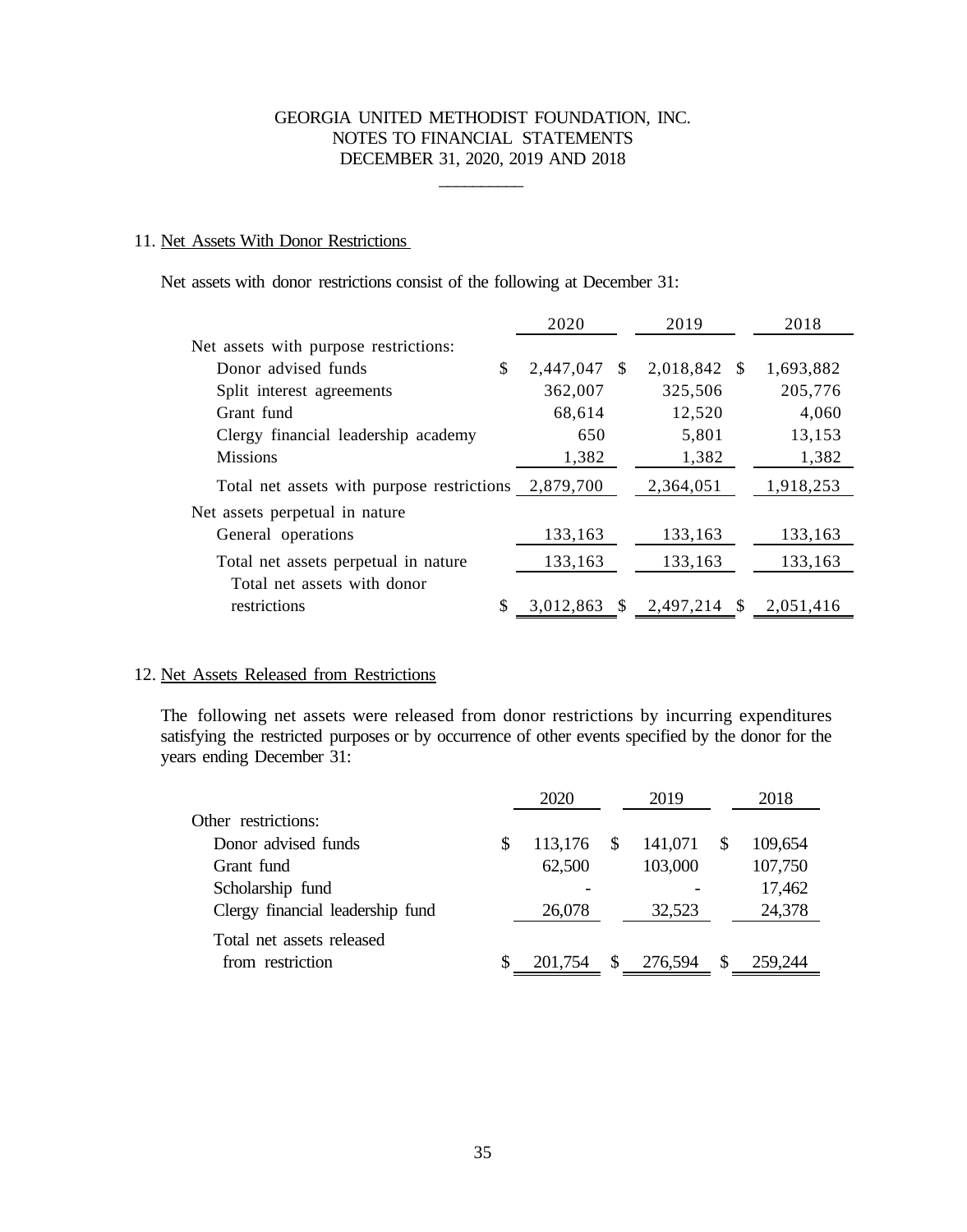\_\_\_\_\_\_\_\_\_\_

#### 13. Endowed Net Assets

The purpose of the Foundation's Endowment Fund is to generate investment return that can be used to support the Foundation's operating activities.

The Endowment Fund has donor restrictions that the original gift must be retained in perpetuity and only income may be spent. During the ensuing years, contributions without donor restrictions received by the Foundation were transferred into the Endowment Fund and designated by the Board of Trustees to function as an Endowment Fund.

Net assets associated with endowment funds, including funds designated by the Board of Trustees to function as endowment, are classified and reported based on the existence or absence of donorimposed restrictions.

The Foundation follows the requirements of Georgia's Uniform Prudent Management of Institutional Funds Act (the "Act"). Upon receipt of gifts and bequests, the Foundation evaluates the gift instrument and related information to determine the directions and intentions of the donor. Under the Act, all earnings for funds perpetual in nature are considered net assets with donor restrictions until appropriated for expenditure.

From time to time, the fair value of invested assets associated with individual donor restricted endowment funds may fall below the level that the donor requires the Foundation to retain as a fund of perpetual duration. There were no such deficiencies as of December 31, 2020, 2019 and 2018.

The Foundation has adopted investment and spending policies for endowment assets that attempt to provide a predictable stream of funding to the operations supported by its endowment while seeking to maintain the purchasing power of the endowment assets. Under this policy, as approved by the Board of Trustees, the endowment assets are invested in a manner that is intended to produce an annual return in excess of the CPI plus 3% while maintaining prudent risk limits. Actual returns in any given year may vary from the objective.

In the absence of donor restrictions related to appropriations from the endowment, the Foundation has a policy of appropriating for distribution each year 4.5% of a 12-quarter moving average of the Endowment Fund portfolio value, ending on the last trading day in September. The amount calculated is budgeted for spending during the following year.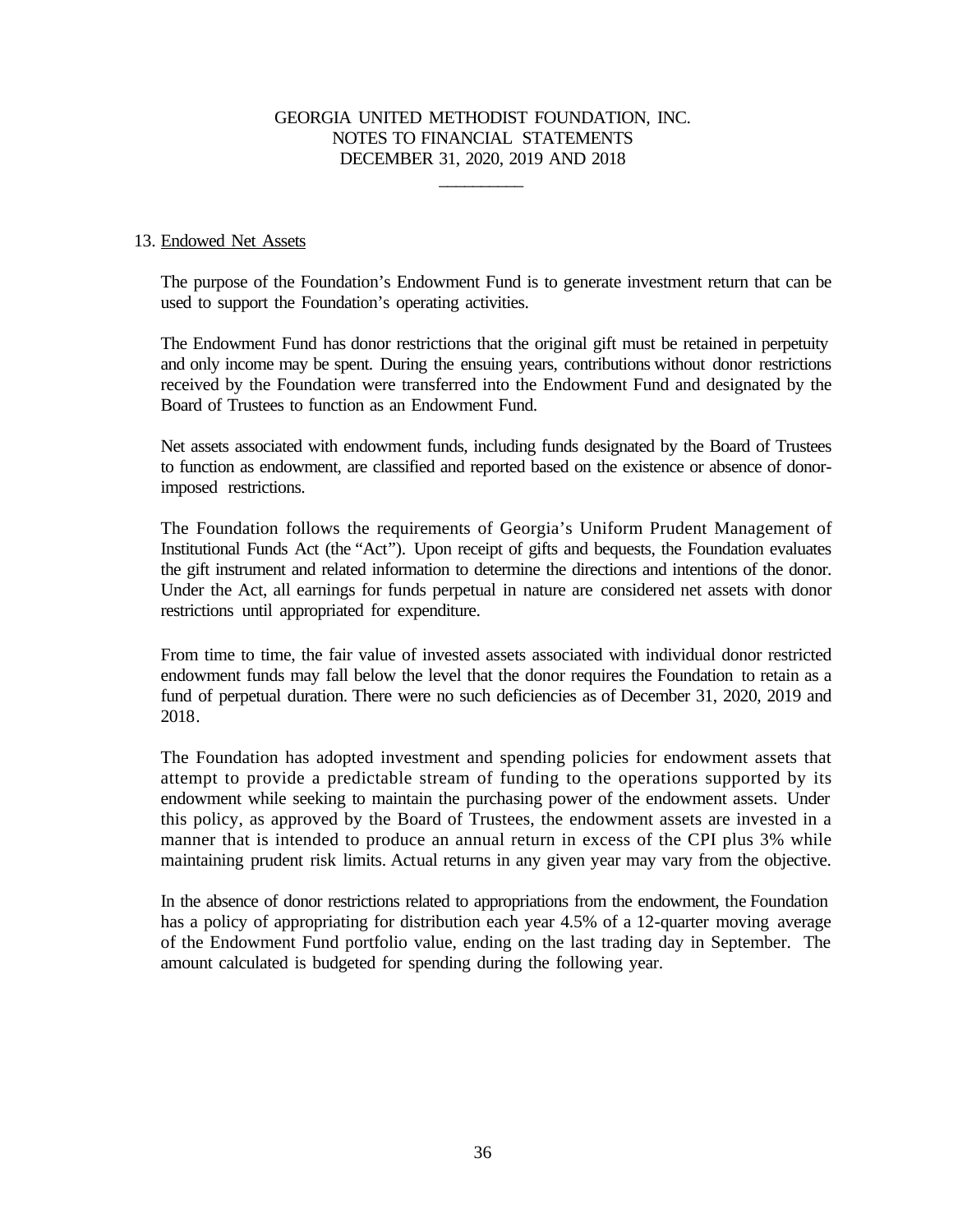$\mathcal{L}_\text{max}$ 

# 13. Endowed Net Assets – Continued

Endowment net assets by type of fund and related changes consisted of the following as of December 31:

|                                                                       | Board-designated<br>Endowment<br>(Net Assets<br>Without Donor | Donor-restricted<br>Endowment<br>(Net Assets<br>Perpetual In |                  |
|-----------------------------------------------------------------------|---------------------------------------------------------------|--------------------------------------------------------------|------------------|
| 2020                                                                  | Restrictions)                                                 | Nature)                                                      | Total            |
| Endowment net assets,<br>beginning of year                            | \$<br>375,732                                                 | \$<br>133,163                                                | \$<br>508,895    |
| Investment return:<br>Investment income<br>Net appreciation (realized | 38                                                            |                                                              | 38               |
| and unrealized)                                                       | 81,763                                                        |                                                              | 81,763           |
|                                                                       | 81,801                                                        |                                                              | 81,801           |
| Assets appropriated for<br>expenditure                                | (10, 846)                                                     |                                                              | (10, 846)        |
| Endowment net assets,<br>end of year                                  | \$<br>446,687                                                 | \$<br>133,163                                                | \$<br>579,850    |
|                                                                       | Board-designated<br>Endowment<br>(Net Assets                  | Donor-restricted<br>Endowment<br>(Net Assets                 |                  |
| 2019                                                                  | Without Donor<br>Restrictions)                                | Perpetual In<br>Nature)                                      | Total            |
| Endowment net assets,                                                 |                                                               |                                                              |                  |
| beginning of year                                                     | \$                                                            |                                                              |                  |
|                                                                       | 316,111                                                       | \$<br>133,163                                                | \$<br>449,274    |
| Investment return:<br>Investment income                               | 32                                                            |                                                              | 32               |
| Net appreciation (realized<br>and unrealized)                         |                                                               |                                                              |                  |
|                                                                       | 69,951<br>69,983                                              |                                                              | 69,951<br>69,983 |
| Assets appropriated for<br>expenditure                                | (10, 362)                                                     |                                                              | (10, 362)        |
| Endowment net assets,<br>end of year                                  | \$<br>375,732                                                 | \$<br>133,163                                                | \$<br>508,895    |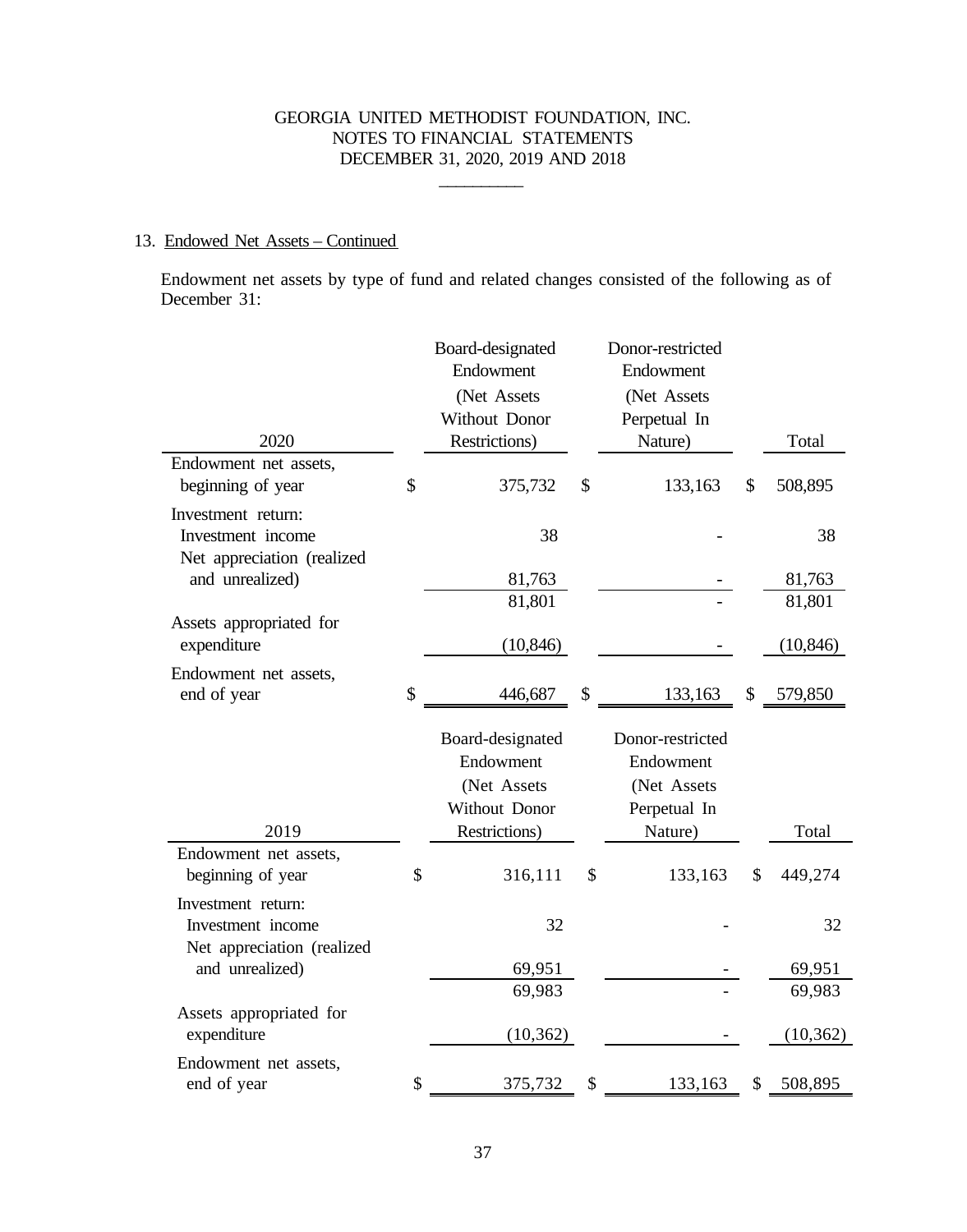\_\_\_\_\_\_\_\_\_\_

#### 13. Endowed Net Assets – Continued

Endowment net assets by type of fund and related changes consisted of the following as of December 31, 2018:

|                             | Board-        | Donor-        |               |
|-----------------------------|---------------|---------------|---------------|
|                             | designated    | restricted    |               |
|                             | Endowment     | Endowment     |               |
|                             | (Net Assets)  |               |               |
|                             | Without       | (Net Assets)  |               |
|                             | Donor         | Perpetual In  |               |
|                             | Restrictions) | Nature)       | Total         |
| Endowment net assets,       |               |               |               |
| beginning of year           | \$<br>341,312 | \$<br>133,163 | \$<br>474,475 |
| Investment return:          |               |               |               |
| Investment income           | 24            |               | 24            |
| Net depreciation (realized) |               |               |               |
| and unrealized)             | (15, 184)     |               | (15, 184)     |
|                             | (15,160)      |               | (15,160)      |
| Assets appropriated for     |               |               |               |
| expenditure                 | (10,041)      |               | (10,041)      |
| Endowment net assets,       |               |               |               |
| end of year                 | \$<br>316,111 | \$<br>133,163 | \$<br>449,274 |

#### 14. Pension Plan

Foundation employees participate in two separate pension plans sponsored by Wespath. For participants in the Defined Contribution plan, the Foundation contributes six percent (6%) of the employee's salary. Each conference-appointed clergy can participate in one of several plans. Clergy participate in a Defined Contribution Plan and/or a Defined Benefit Plan where the Foundation contributes a percentage of the participants' salary. This percentage ranged between twelve (12%) and thirteen (13%). Pension expense for all employees totaled \$63,385, \$60,786, and \$57,217, for the years ending December 31, 2020, 2019 and 2018, respectively.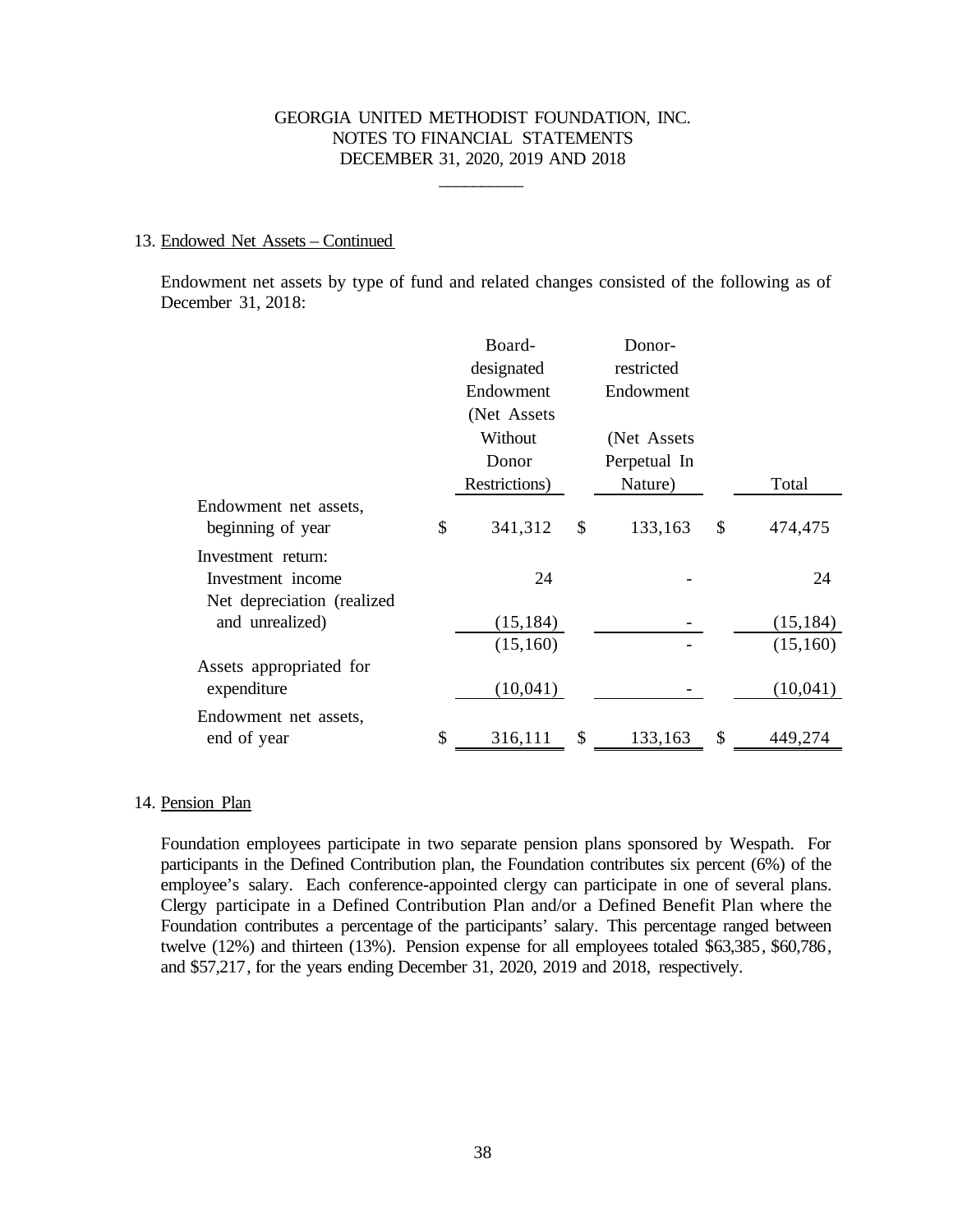\_\_\_\_\_\_\_\_\_\_

#### 15. Funds Held as Agent

The Foundation enters into designated fund agreements with various entities for the purpose of establishing funds in the Foundation's trustee investment account. These 559 accounts are primarily invested in Wespath funds.

The Foundation charges a fee to administer the funds for each entity. This fee is received on a monthly basis and it is based upon the market value of the account at month-end. The various entities can withdraw their funds at any time with the appropriate notice. At December 31, 2020, 2019 and 2018, the market value of all of these accounts totaled \$180,828,108 , \$133,648,116 and \$106,852,802 , respectively.

#### 16. Related Party Transactions

While the Foundation is an autonomous legal entity, its purpose has always been to support the functions of the Annual Conferences, its churches, members, and affiliates. Therefore , the great majority of its activities are with parties related to the Church, Annual Conferences and their connectional units, local church congregations, etc. Accordingly, related party transactions include the following:

- $\bullet$ The entire balance of investments held for others consists of funds from the Annual Conferences, UMC churches, organizations and institutions, and related foundations and related individuals. The Foundation's entire Loan Program is made up of Annual Conference s, UMC churches, related foundations, and related individuals.
- Several members of the Board of Trustees belong to Churches and Conference-related entities that have loans with the Foundation.
- Several members of the Board of Trustees have invested personally in the private placement certificates of deposit totaling \$42,529, \$31,293 and \$36,501 at December 31, 2020, 2019 and 2018, respectively.
- Several members of the Board of Trustees have established endowments managed by the Foundation with a total market value of \$46,987, \$35,194 and \$44,917 at December 31, 2020, 2019 and 2018, respectively.